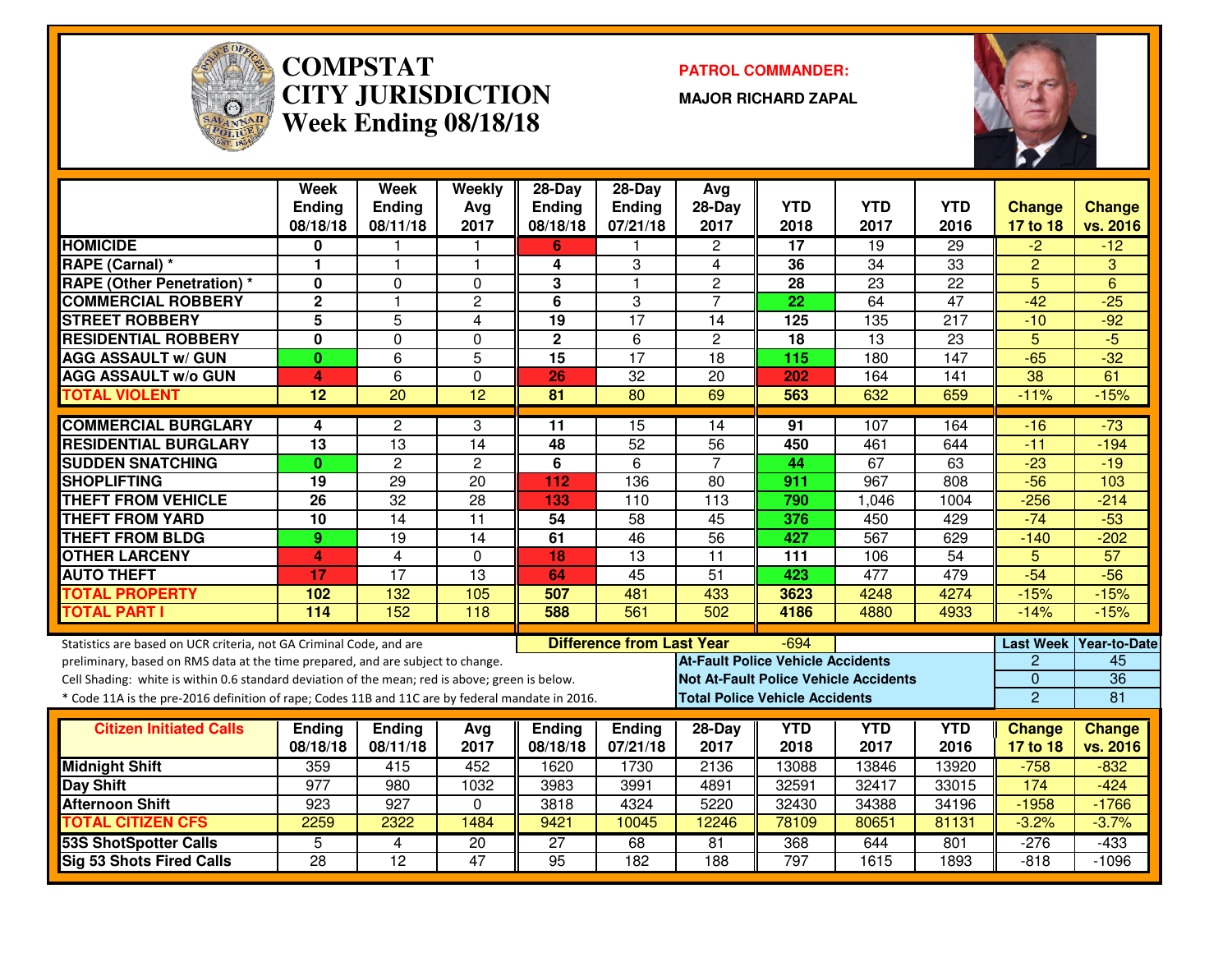

#### **COMPSTAT PRECINCT COMMANDER: NORTH PRECINCTWeek Ending 08/18/18**

**CAPT. CARY HILL**



|                                                                                                  | <b>Week</b><br><b>Ending</b><br>8/18/18 | <b>Week</b><br><b>Ending</b><br>8/11/18 | Weekly<br>Avg<br>2017 | $28-Day$<br><b>Ending</b><br>8/18/18 | $28-Day$<br>Ending<br>7/21/18    | Avg<br>$28-Day$<br>2017                      | <b>YTD</b><br>2018 | <b>YTD</b><br>2017 | YTD<br>2016      | <b>Change</b><br>17 to 18 | <b>Change</b><br>vs. 2016 |
|--------------------------------------------------------------------------------------------------|-----------------------------------------|-----------------------------------------|-----------------------|--------------------------------------|----------------------------------|----------------------------------------------|--------------------|--------------------|------------------|---------------------------|---------------------------|
| <b>HOMICIDE</b>                                                                                  | 0                                       |                                         | $\mathbf{0}$          | 2                                    | $\Omega$                         | $\Omega$                                     | 4                  | 3                  | 2                |                           | $\overline{2}$            |
| RAPE (Carnal) *                                                                                  | 0                                       | $\Omega$                                | 0                     | 0                                    | $\Omega$                         | $\mathbf{1}$                                 | 8                  | 13                 | 11               | $-5$                      | $-3$                      |
| <b>RAPE (Other Penetration) *</b>                                                                | $\mathbf{0}$                            | $\Omega$                                | $\mathbf 0$           | $\blacktriangleleft$                 | $\mathbf 0$                      | $\Omega$                                     | 4                  | 4                  | 5                | $\Omega$                  | $-1$                      |
| <b>COMMERCIAL ROBBERY</b>                                                                        | 0                                       | $\Omega$                                | 0                     | 0                                    | $\mathbf{1}$                     | $\mathbf{1}$                                 | 4                  | 9                  | 6                | $-5$                      | $\overline{2}$            |
| <b>STREET ROBBERY</b>                                                                            | $\mathbf{1}$                            | 1                                       | $\mathbf{1}$          | $\overline{4}$                       | $\overline{4}$                   | 4                                            | 38                 | 49                 | 89               | $-11$                     | $-51$                     |
| <b>RESIDENTIAL ROBBERY</b>                                                                       | 0                                       | $\Omega$                                | 0                     | $\mathbf{0}$                         | $\mathbf{1}$                     | $\Omega$                                     | 5                  | -1                 | 4                | $\overline{4}$            | -1                        |
| <b>AGG ASSAULT w/ GUN</b>                                                                        | $\bf{0}$                                | 1                                       | $\mathbf{1}$          | $\overline{\mathbf{3}}$              | $\Omega$                         | $\overline{4}$                               | 23                 | $\overline{37}$    | $\overline{31}$  | $-14$                     | $-8$                      |
| <b>AGG ASSAULT w/o GUN</b>                                                                       | 1                                       | 3                                       | 0                     | 9                                    | $\overline{12}$                  | 6                                            | 68                 | 38                 | 43               | 30                        | $\overline{25}$           |
| <b>TOTAL VIOLENT</b>                                                                             | $\overline{2}$                          | 6                                       | 3                     | $\overline{19}$                      | $\overline{18}$                  | $\overline{17}$                              | 154                | 154                | 191              | 0%                        | $-19%$                    |
| <b>COMMERCIAL BURGLARY</b>                                                                       | 1                                       | $\Omega$                                | 1                     | 3                                    | $\overline{2}$                   | 4                                            | 20                 | 35                 | $\overline{34}$  | $-15$                     | -14                       |
| <b>RESIDENTIAL BURGLARY</b>                                                                      | $\mathbf 2$                             | 0                                       | $\overline{c}$        | 4                                    | 8                                | $\overline{7}$                               | 52                 | 46                 | 65               | $6\phantom{1}6$           | $-13$                     |
| <b>SUDDEN SNATCHING</b>                                                                          | $\bf{0}$                                | 1                                       | 1                     | 2                                    | $\overline{4}$                   | 3                                            | 22                 | 35                 | 34               | $-13$                     | $-12$                     |
| <b>SHOPLIFTING</b>                                                                               | 3                                       | $\overline{4}$                          | 3                     | 18                                   | $\overline{28}$                  | $\overline{12}$                              | 172                | 134                | $\overline{119}$ | 38                        | 53                        |
| <b>THEFT FROM VEHICLE</b>                                                                        | 6                                       | 5                                       | 6                     | 29                                   | 15                               | 24                                           | 161                | 247                | 337              | $-86$                     | $-176$                    |
| <b>THEFT FROM YARD</b>                                                                           | $\mathbf{1}$                            | 3                                       | 3                     | $\overline{9}$                       | $\overline{12}$                  | $\overline{11}$                              | $\overline{97}$    | 144                | $\overline{138}$ | $-47$                     | $-41$                     |
| <b>THEFT FROM BLDG</b>                                                                           | 4                                       | $\overline{2}$                          | $\overline{4}$        | $\overline{17}$                      | $\overline{4}$                   | 15                                           | 113                | 172                | 195              | $-59$                     | $-82$                     |
| <b>OTHER LARCENY</b>                                                                             | 1                                       | 0                                       | $\mathbf 0$           | 5                                    | 6                                | $\overline{2}$                               | 26                 | 28                 | $\overline{17}$  | $-2$                      | 9                         |
| <b>AUTO THEFT</b>                                                                                | 4                                       | 4                                       | 3                     | 16                                   | 6                                | $\overline{12}$                              | 86                 | 125                | 129              | $-39$                     | $-43$                     |
| <b>TOTAL PROPERTY</b>                                                                            | 22                                      | 19                                      | 22                    | 103                                  | 85                               | 90                                           | 749                | 966                | 1068             | $-22%$                    | $-30%$                    |
| <b>TOTAL PART I</b>                                                                              | 24                                      | $\overline{25}$                         | $\overline{25}$       | 122                                  | 103                              | 107                                          | 903                | 1120               | 1259             | $-19%$                    | $-28%$                    |
| Statistics are based on UCR criteria, not GA Criminal Code, and are                              |                                         |                                         |                       |                                      | <b>Difference from Last Year</b> |                                              | $-217$             |                    |                  |                           | Last Week Year-to-Date    |
| preliminary, based on RMS data at the time prepared, and are subject to change.                  |                                         |                                         |                       |                                      |                                  | <b>At-Fault Police Vehicle Accidents</b>     |                    |                    |                  | $\Omega$                  | 9                         |
| Cell Shading: white is within 0.6 standard deviation of the mean; red is above; green is below.  |                                         |                                         |                       |                                      |                                  | <b>Not At-Fault Police Vehicle Accidents</b> |                    |                    |                  | $\mathbf{0}$              | $\overline{7}$            |
| * Code 11A is the pre-2016 definition of rape; Codes 11B and 11C are by federal mandate in 2016. |                                         |                                         |                       |                                      |                                  | <b>Total Police Vehicle Accidents</b>        |                    |                    |                  | $\Omega$                  | 16                        |
|                                                                                                  | Week                                    | Week                                    | Weekly                | 28-Day                               | 28-Day                           | Avg                                          |                    |                    |                  |                           |                           |
| <b>Citizen Initiated Calls</b>                                                                   | Ending                                  | <b>Ending</b>                           | Avg                   | <b>Ending</b>                        | Ending                           | 28-Day                                       | <b>YTD</b>         | <b>YTD</b>         | <b>YTD</b>       | <b>Change</b>             | <b>Change</b>             |
|                                                                                                  | 08/18/18                                | 08/11/18                                | 2017                  | 08/18/18                             | 07/21/18                         | 2017                                         | 2018               | 2017               | 2016             | 17 to 18                  | vs. 2016                  |
| <b>Midnight Shift</b>                                                                            | 103                                     | 132                                     | 121                   | 495                                  | 522                              | 484                                          | 3836               | 3917               | 3928             | $-81$                     | $-92$                     |
| Day Shift                                                                                        | $\overline{227}$                        | 242                                     | 233                   | 979                                  | 952                              | 931                                          | 8158               | 7529               | 7902             | 629                       | 256                       |
| <b>Afternoon Shift</b>                                                                           | 243                                     | 236                                     | 0                     | 991                                  | 1012                             | 1010                                         | 7873               | 8058               | 8126             | $-185$                    | $-253$                    |
| <b>TOTAL CITIZEN CFS</b>                                                                         | 573                                     | 610                                     | 354                   | 2465                                 | 2486                             | 2425                                         | 19867              | 19504              | 19956            | 1.9%                      | $-0.4%$                   |
| <b>53S ShotSpotter Calls</b>                                                                     | $\mathbf{1}$                            | 1                                       | 3                     | 5                                    | $\overline{\mathbf{8}}$          | $\overline{12}$                              | 49                 | 87                 | 127              | $-38$                     | $-78$                     |
| <b>Sig 53 Shots Fired Calls</b>                                                                  | 8                                       | 4                                       | $\overline{7}$        | $\overline{22}$                      | $\overline{37}$                  | $\overline{29}$                              | 210                | $\overline{228}$   | 307              | $-18$                     | $-97$                     |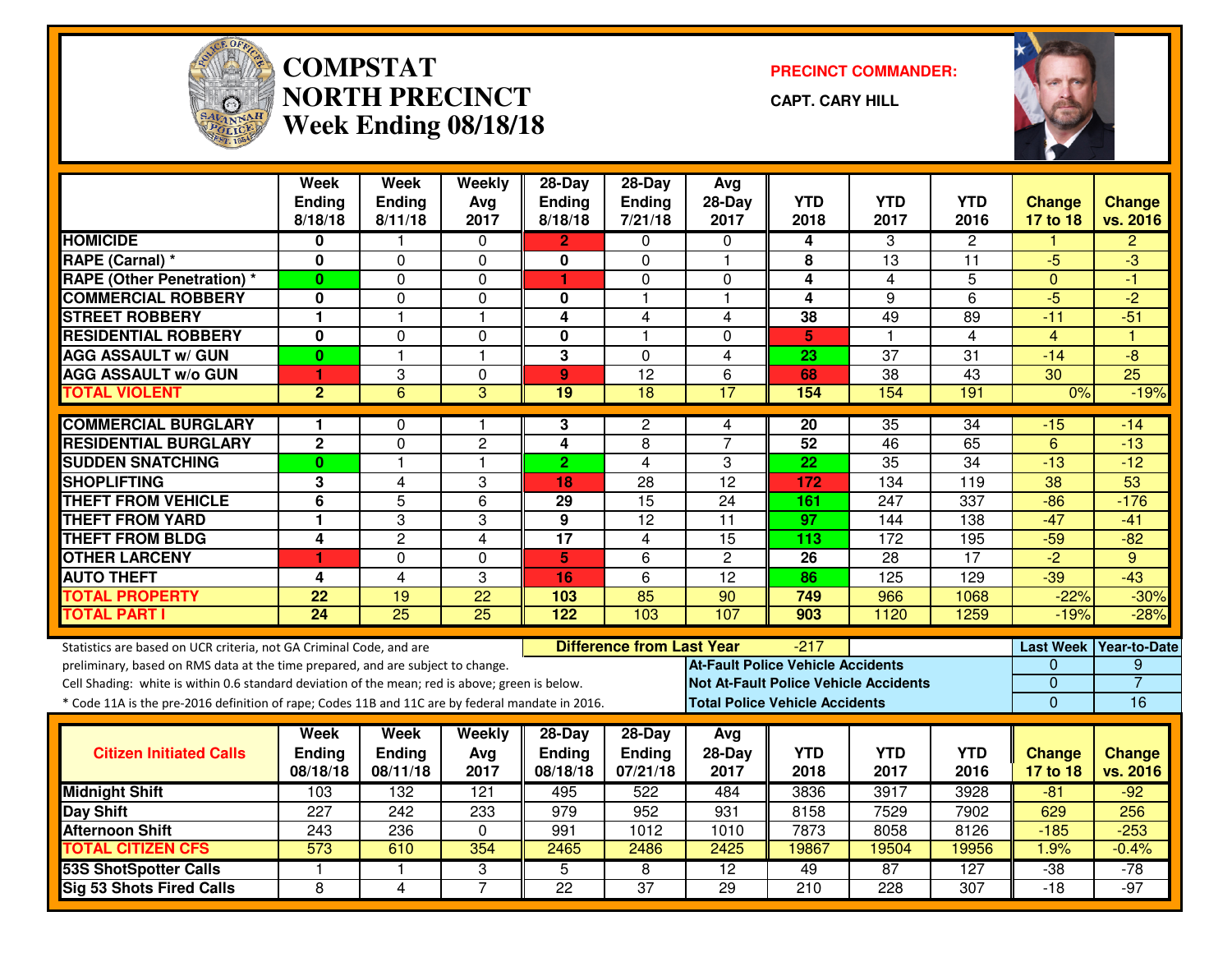# **BEAT 21 North PrecinctWeek Ending 08/18/18**

|                                  |                |               | <b>Last 4 Weeks</b> |                | 28 Days        | 28 Day         |                |                |                |                |                |
|----------------------------------|----------------|---------------|---------------------|----------------|----------------|----------------|----------------|----------------|----------------|----------------|----------------|
|                                  | <b>Ending</b>  | <b>Ending</b> | <b>Endina</b>       | <b>Ending</b>  | Ending         | <b>Average</b> | <b>YTD</b>     | <b>YTD</b>     | <b>YTD</b>     | <b>Change</b>  | <b>Change</b>  |
|                                  | 07/28/18       | 08/04/18      | 08/11/18            | 08/18/18       | 08/18/18       | 2017           | 2018           | 2017           | 2016           | 17 to 18       | vs. 2016       |
| <b>HOMICIDE</b>                  | $\Omega$       | 0             | $\Omega$            | $\Omega$       | 0              | 0.0            | $\Omega$       | 0              | 0              | $\Omega$       | $\Omega$       |
| RAPE (Carnal) *                  | $\Omega$       | 0             | $\mathbf{0}$        | $\Omega$       | $\Omega$       | 0.1            | $\Omega$       | $\Omega$       | $\mathbf{1}$   | $\mathbf{0}$   | $-1$           |
| <b>RAPE (Other Penetration)*</b> | $\Omega$       | $\Omega$      | $\mathbf 0$         | $\Omega$       | $\Omega$       | 0.0            | $\mathbf{1}$   | $\Omega$       | $\Omega$       | $\mathbf{1}$   | $\mathbf{1}$   |
| <b>COMMERCIAL ROBBERY</b>        | $\Omega$       | 0             | $\mathbf 0$         | 0              | 0              | 0.1            | $\mathbf 0$    | $\mathbf{1}$   | $\mathbf{1}$   | $-1$           | $-1$           |
| <b>STREET ROBBERY</b>            | $\Omega$       | $\Omega$      | $\mathbf 0$         | $\Omega$       | $\Omega$       | 0.2            | $\mathbf 0$    | $\overline{2}$ | $\Omega$       | $-2$           | $\overline{0}$ |
| <b>RESIDENTIAL ROBBERY</b>       | $\Omega$       | $\Omega$      | $\mathbf 0$         | $\Omega$       | $\Omega$       | 0.0            | $\mathbf 0$    | $\Omega$       | 0              | $\mathbf{0}$   | $\overline{0}$ |
| <b>AGG ASSAULT w/ GUN</b>        | $1\,$          | $\mathbf{1}$  | 0                   | $\Omega$       | $\overline{2}$ | 0.2            | $\overline{2}$ | $\mathbf{1}$   | 0              | 1              | $\overline{2}$ |
| <b>AGG ASSAULT w/o GUN</b>       | 0              | 0             | $\mathbf 0$         | 0              | 0              | 0.2            | 3              | $\mathbf{1}$   | 3              | $\overline{2}$ | $\Omega$       |
| <b>TOTAL VIOLENT</b>             | $\mathbf{1}$   | $\mathbf{1}$  | $\mathbf{0}$        | $\mathbf{0}$   | $\overline{2}$ | 0.7            | 6              | 5              | 5              | 20%            | 20%            |
| <b>COMMERCIAL BURGLARY</b>       | $\mathbf{1}$   | $\mathbf{1}$  | $\Omega$            | 0              | $\overline{2}$ | 0.2            | $\overline{2}$ | $\overline{2}$ | $\overline{2}$ | $\mathbf{0}$   | $\mathbf{0}$   |
| <b>RESIDENTIAL BURGLARY</b>      | 0              | $\mathbf{1}$  | $\mathbf 0$         | 0              | $\mathbf{1}$   | 1.1            | 8              | 8              | 5              | $\mathbf{0}$   | 3              |
| <b>SUDDEN SNATCHING</b>          | 0              | 0             | $\mathbf 0$         | 0              | 0              | 0.1            | $\mathbf 0$    | $\mathbf{1}$   | 0              | $-1$           | $\mathbf{0}$   |
| <b>SHOPLIFTING</b>               | 0              | 0             | $\mathbf 0$         | 0              | 0              | 0.2            | $\overline{2}$ | $\overline{2}$ | $\Omega$       | $\mathbf{0}$   | $\overline{2}$ |
| <b>THEFT FROM VEHICLE</b>        | $1\,$          | 0             | 0                   | $\Omega$       | $\mathbf{1}$   | 2.8            | 22             | 18             | 14             | $\overline{4}$ | 8              |
| <b>THEFT FROM YARD</b>           | $\mathbf 0$    | 0             | $\mathbf 0$         | 0              | 0              | 1.2            | 13             | 9              | 14             | $\overline{4}$ | $-1$           |
| <b>THEFT FROM BLDG</b>           | $\mathbf{1}$   | 3             | $\mathbf 0$         | 0              | 4              | 3.0            | 10             | 33             | 21             | $-23$          | $-11$          |
| <b>OTHER LARCENY</b>             | $\overline{2}$ | 0             | $\mathbf 0$         | $\mathbf{1}$   | 3              | 0.2            | $\overline{7}$ | 3              | $\overline{2}$ | $\overline{4}$ | 5 <sup>5</sup> |
| <b>AUTO THEFT</b>                | $\mathbf{1}$   | 0             | $\mathbf 0$         | $\mathbf{1}$   | $\overline{2}$ | 1.1            | 12             | 9              | 9              | 3              | 3              |
| <b>TOTAL PROPERTY</b>            | 6              | 5             | $\mathbf{0}$        | $\overline{2}$ | 13             | 9.7            | 76             | 85             | 67             | $-11%$         | 13%            |
| <b>TOTAL PART I</b>              | $\overline{7}$ | 6             | $\mathbf{0}$        | $\overline{2}$ | 15             | 10.4           | 82             | 90             | 72             | $-9%$          | 14%            |
|                                  |                |               |                     |                |                |                |                |                |                |                |                |

 **Difference from Last Year**-8

Statistics are based on UCR criteria, not GA Criminal Code.

\* Rape Code 11A is the historical definition of rape (aka Legacy Rape); Rape Codes 11B and 11C are those moved from Part II to Part I in 2017.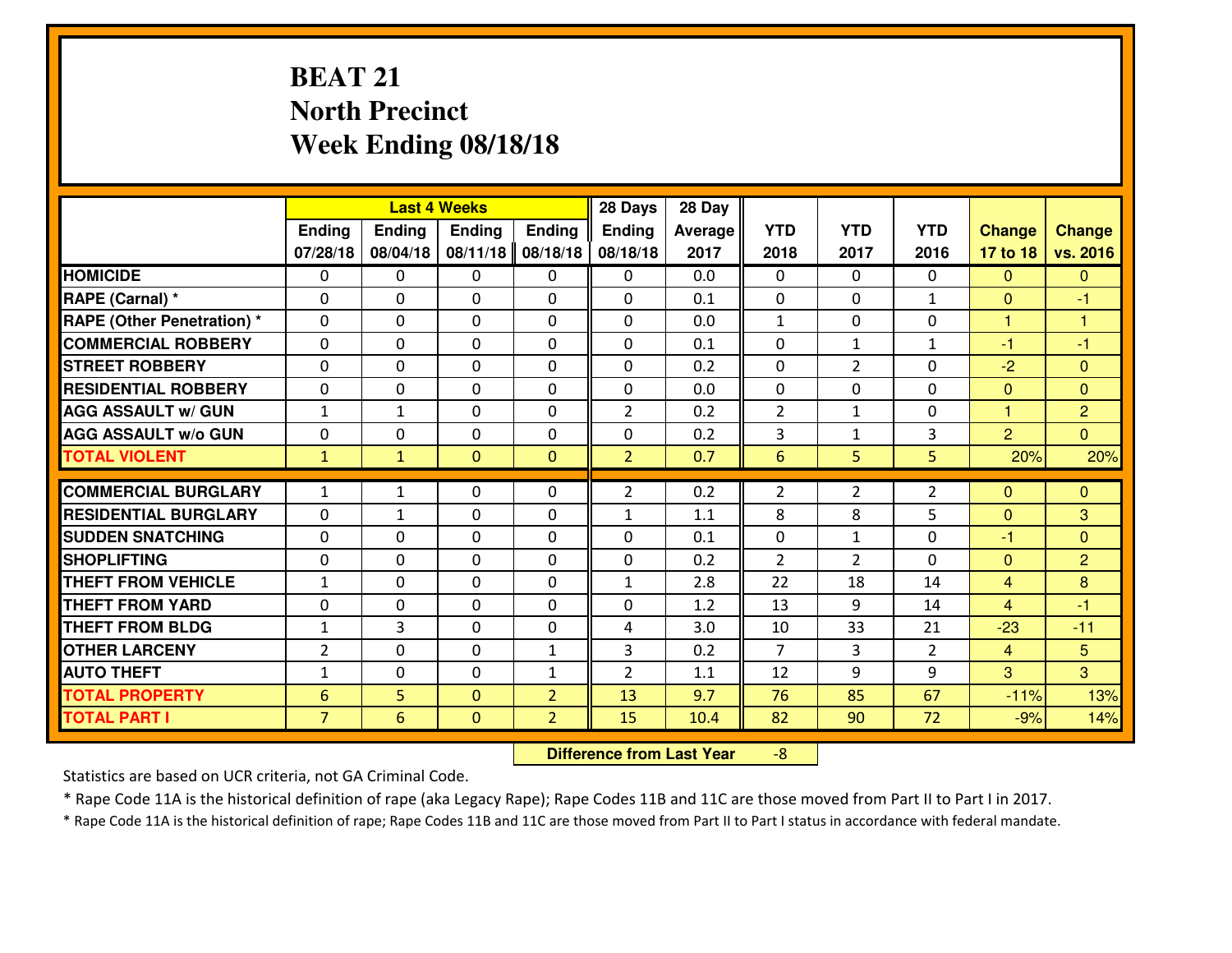# **BEAT 22 North PrecinctWeek Ending 08/18/18**

|                                  |                |                | <b>Last 4 Weeks</b> |                | 28 Days        | 28 Day  |                |                |                |                |                |
|----------------------------------|----------------|----------------|---------------------|----------------|----------------|---------|----------------|----------------|----------------|----------------|----------------|
|                                  | Ending         | <b>Ending</b>  | <b>Ending</b>       | <b>Ending</b>  | <b>Ending</b>  | Average | <b>YTD</b>     | <b>YTD</b>     | <b>YTD</b>     | <b>Change</b>  | <b>Change</b>  |
|                                  | 07/28/18       | 08/04/18       | 08/11/18            | 08/18/18       | 08/18/18       | 2017    | 2018           | 2017           | 2016           | 17 to 18       | vs. 2016       |
| <b>HOMICIDE</b>                  | 1              | 0              | 0                   | 0              | 1              | 0.0     | 3              | $\Omega$       | $\mathfrak{D}$ | 3              | 1              |
| RAPE (Carnal) *                  | $\Omega$       | 0              | $\Omega$            | $\Omega$       | $\Omega$       | 0.2     | 2              | $\mathbf{1}$   | $\mathbf{1}$   | $\mathbf{1}$   | -1             |
| <b>RAPE (Other Penetration)*</b> | 0              | 0              | $\mathbf 0$         | 0              | 0              | 0.1     | $\mathbf{1}$   | $\mathbf{1}$   | 0              | $\overline{0}$ | $\overline{1}$ |
| <b>COMMERCIAL ROBBERY</b>        | 0              | 0              | $\mathbf 0$         | 0              | 0              | 0.2     | $\mathbf{1}$   | $\overline{2}$ | 4              | $-1$           | $-3$           |
| <b>STREET ROBBERY</b>            | $\mathbf{1}$   | 0              | $\mathbf 0$         | 0              | $\mathbf{1}$   | 0.8     | $\overline{7}$ | $\overline{7}$ | $\overline{7}$ | $\mathbf{0}$   | $\mathbf{0}$   |
| <b>RESIDENTIAL ROBBERY</b>       | 0              | 0              | $\mathbf 0$         | 0              | 0              | 0.0     | $\mathbf 0$    | $\mathbf{0}$   | $\mathbf{1}$   | $\Omega$       | $-1$           |
| <b>AGG ASSAULT W/ GUN</b>        | 0              | 0              | $\mathbf 0$         | 0              | 0              | 2.2     | 6              | 17             | 11             | $-11$          | $-5$           |
| <b>AGG ASSAULT W/o GUN</b>       | 0              | 0              | 0                   | $\mathbf{0}$   | $\mathbf 0$    | 1.8     | 15             | 8              | 10             | $\overline{7}$ | 5              |
| <b>TOTAL VIOLENT</b>             | $\overline{2}$ | $\overline{0}$ | $\mathbf{O}$        | $\mathbf{0}$   | $\overline{2}$ | 5.2     | 35             | 36             | 36             | $-3%$          | $-3%$          |
| <b>COMMERCIAL BURGLARY</b>       | $\Omega$       | 0              | $\mathbf{0}$        | 0              | $\Omega$       | 1.0     | 3              | 6              | $\overline{2}$ | -3             | 1              |
| <b>RESIDENTIAL BURGLARY</b>      | $\mathbf{0}$   | 0              | 0                   | $\overline{2}$ | $\overline{2}$ | 2.2     | 15             | 13             | 16             | $\overline{2}$ | $-1$           |
| <b>SUDDEN SNATCHING</b>          | $\mathbf{0}$   | 0              | $\mathbf 0$         | 0              | 0              | 0.1     | 3              | $\mathbf{0}$   | $\mathbf{1}$   | 3              | $\overline{2}$ |
| <b>SHOPLIFTING</b>               | $\overline{2}$ | $\mathbf{1}$   | $\mathbf 0$         | $\mathbf{1}$   | 4              | 2.7     | 29             | 22             | 14             | $\overline{7}$ | 15             |
| <b>THEFT FROM VEHICLE</b>        | 0              | 1              | $\mathbf 0$         | 0              | $\mathbf{1}$   | 2.8     | 23             | 20             | 24             | 3              | $-1$           |
| <b>THEFT FROM YARD</b>           | $\mathbf{1}$   | 0              | $\mathbf 0$         | 0              | $\mathbf{1}$   | 1.2     | 12             | 11             | 17             | 1              | $-5$           |
| <b>THEFT FROM BLDG</b>           | 0              | 0              | $\mathbf{1}$        | $\mathbf{1}$   | $\overline{2}$ | 2.1     | 10             | 20             | 21             | $-10$          | $-11$          |
| <b>OTHER LARCENY</b>             | 0              | 0              | $\mathbf 0$         | 0              | 0              | 0.4     | $\mathbf 0$    | 3              | $\overline{2}$ | -3             | $-2$           |
| <b>AUTO THEFT</b>                | $\overline{2}$ | $\mathbf{1}$   | $\overline{2}$      | $\overline{2}$ | $\overline{7}$ | 2.6     | 22             | 24             | 26             | $-2$           | $-4$           |
| <b>TOTAL PROPERTY</b>            | 5              | 3              | 3                   | 6              | 17             | 15.1    | 117            | 119            | 123            | $-2%$          | $-5%$          |
| <b>TOTAL PART I</b>              | $\overline{7}$ | $\overline{3}$ | 3                   | 6              | 19             | 20.3    | 152            | 155            | 159            | $-2%$          | $-4%$          |
|                                  |                |                |                     |                |                |         |                |                |                |                |                |

 **Difference from Last Year**-3

Statistics are based on UCR criteria, not GA Criminal Code.

\* Rape Code 11A is the historical definition of rape (aka Legacy Rape); Rape Codes 11B and 11C are those moved from Part II to Part I in 2017.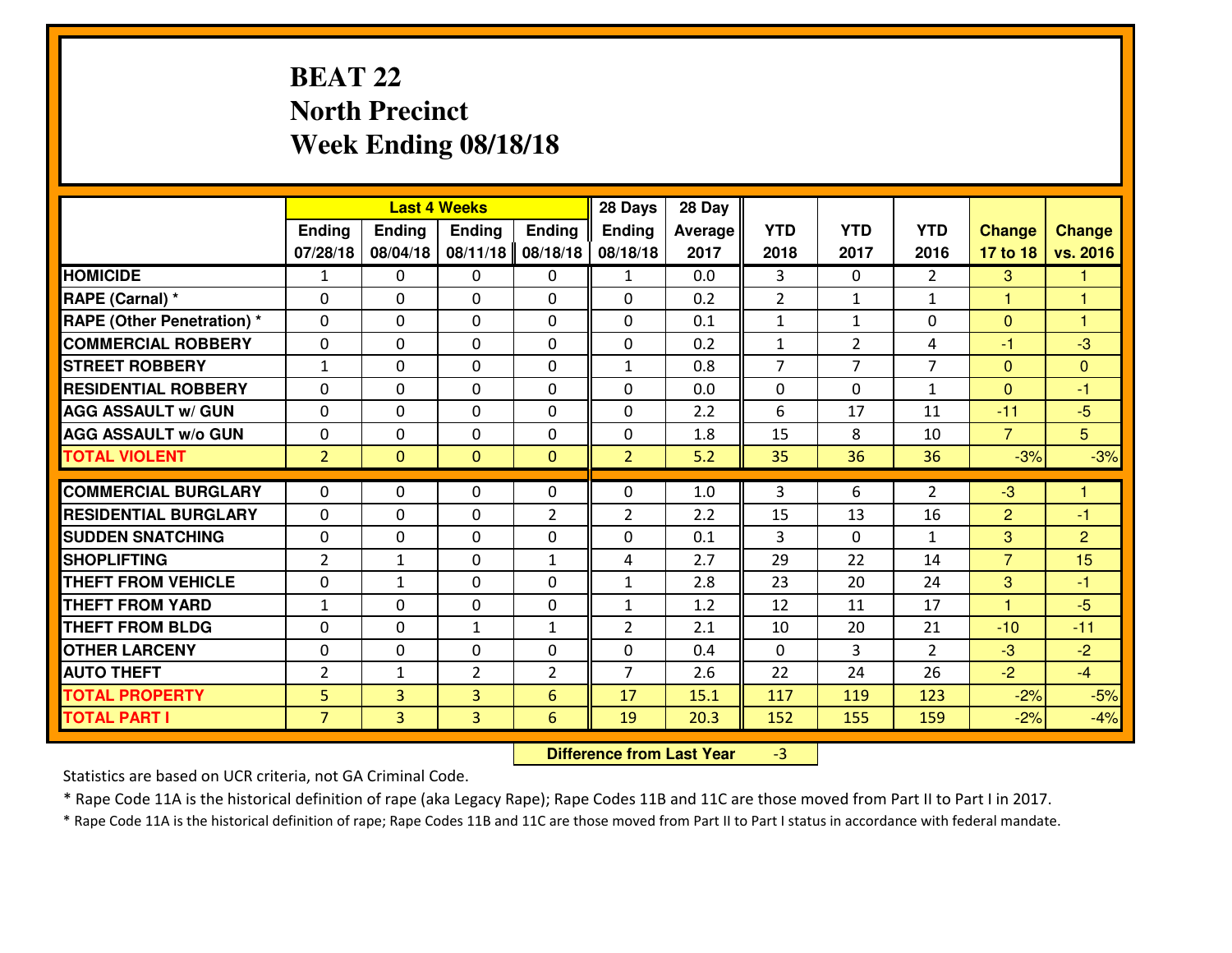# **BEAT 23 North PrecinctWeek Ending 08/18/18**

|                                  |                |                | <b>Last 4 Weeks</b> |                | 28 Days       | 28 Day  |                |                |                   |                |                      |
|----------------------------------|----------------|----------------|---------------------|----------------|---------------|---------|----------------|----------------|-------------------|----------------|----------------------|
|                                  | Ending         | <b>Ending</b>  | <b>Ending</b>       | <b>Ending</b>  | <b>Ending</b> | Average | <b>YTD</b>     | <b>YTD</b>     | <b>YTD</b>        | <b>Change</b>  | <b>Change</b>        |
|                                  | 07/28/18       | 08/04/18       | 08/11/18            | 08/18/18       | 08/18/18      | 2017    | 2018           | 2017           | 2016              | 17 to 18       | vs. 2016             |
| <b>HOMICIDE</b>                  | $\Omega$       | 0              | 1                   | 0              | $\mathbf{1}$  | 0.1     | 1              | $\mathbf{1}$   | 0                 | $\Omega$       | 1                    |
| RAPE (Carnal) *                  | $\Omega$       | 0              | $\Omega$            | $\Omega$       | $\Omega$      | 0.2     | $\overline{2}$ | $\overline{2}$ | 4                 | $\Omega$       | $-2$                 |
| <b>RAPE (Other Penetration)*</b> | 0              | 0              | $\mathbf 0$         | 0              | 0             | 0.0     | 0              | 0              | $\overline{2}$    | $\overline{0}$ | $-2$                 |
| <b>COMMERCIAL ROBBERY</b>        | 0              | 0              | $\mathbf 0$         | 0              | 0             | 0.2     | $\mathbf{1}$   | $\mathbf{1}$   | 0                 | $\mathbf{0}$   | $\blacktriangleleft$ |
| <b>STREET ROBBERY</b>            | 0              | 0              | $\mathbf 0$         | 0              | 0             | 0.5     | 4              | 5              | 12                | $-1$           | $-8$                 |
| <b>RESIDENTIAL ROBBERY</b>       | 0              | 0              | $\mathbf 0$         | $\mathbf{0}$   | 0             | 0.1     | 4              | $\mathbf{1}$   | $\mathbf{1}$      | 3              | 3                    |
| <b>AGG ASSAULT W/ GUN</b>        | 0              | 0              | $\mathbf 0$         | 0              | 0             | 0.7     | 6              | 6              | 12                | $\mathbf{0}$   | $-6$                 |
| <b>AGG ASSAULT W/o GUN</b>       | 0              | 0              | 0                   | $\mathbf{0}$   | $\mathbf 0$   | 1.2     | 16             | 11             | 9                 | 5              | $\overline{7}$       |
| <b>TOTAL VIOLENT</b>             | $\mathbf{0}$   | $\overline{0}$ | $\mathbf{1}$        | $\mathbf{0}$   | $\mathbf{1}$  | 2.8     | 34             | 27             | 40                | 26%            | $-15%$               |
| <b>COMMERCIAL BURGLARY</b>       | $\Omega$       | 0              | $\mathbf{0}$        | 0              | $\Omega$      | 1.9     | 8              | 12             | 6                 | $-4$           | $\overline{2}$       |
| <b>RESIDENTIAL BURGLARY</b>      | $\mathbf{0}$   | 0              |                     | 0              |               | 1.8     | 13             | 12             | 15                | $\mathbf{1}$   | $-2$                 |
| <b>SUDDEN SNATCHING</b>          | $\mathbf{0}$   | 0              | 0<br>$\mathbf 0$    | 0              | 0<br>0        | 0.3     | 2              |                |                   | $-2$           | $\blacktriangleleft$ |
| <b>SHOPLIFTING</b>               | $\mathbf{1}$   | $\overline{2}$ | $\overline{2}$      | 0              | 5             | 1.0     | 25             | 4<br>8         | $\mathbf{1}$<br>6 | 17             | 19                   |
| <b>THEFT FROM VEHICLE</b>        | $\mathbf{1}$   | 1              | $\mathbf 0$         | $\overline{2}$ | 4             | 3.1     | 22             | 27             | 44                | $-5$           | $-22$                |
| <b>THEFT FROM YARD</b>           | 0              | 0              | 1                   | 0              | $\mathbf{1}$  | 1.9     | 16             | 20             | 14                | $-4$           | $\overline{2}$       |
| <b>THEFT FROM BLDG</b>           | 2              | $\mathbf{1}$   | $\mathbf 0$         | $\mathbf{1}$   | 4             | 1.9     | 18             | 18             | 18                | $\Omega$       | $\overline{0}$       |
| <b>OTHER LARCENY</b>             | 0              | 0              | $\mathbf 0$         | 0              | 0             | 0.3     | 5              | 3              | $\mathbf{1}$      | $\overline{2}$ | $\overline{4}$       |
| <b>AUTO THEFT</b>                | 0              | $\mathbf{1}$   | $\mathbf 0$         | $\mathbf 0$    | $\mathbf{1}$  | 3.1     | 10             | 25             | 20                | $-15$          | $-10$                |
| <b>TOTAL PROPERTY</b>            |                | 5              | $\overline{3}$      |                |               |         |                |                |                   |                |                      |
|                                  | $\overline{4}$ |                |                     | 3              | 15            | 15.3    | 119            | 129            | 125               | $-8%$          | $-5%$                |
| <b>TOTAL PART I</b>              | $\overline{4}$ | 5              | 4                   | 3              | 16            | 18.1    | 153            | 156            | 165               | $-2%$          | $-7%$                |

 **Difference from Last Year**-3

Statistics are based on UCR criteria, not GA Criminal Code.

\* Rape Code 11A is the historical definition of rape (aka Legacy Rape); Rape Codes 11B and 11C are those moved from Part II to Part I in 2017.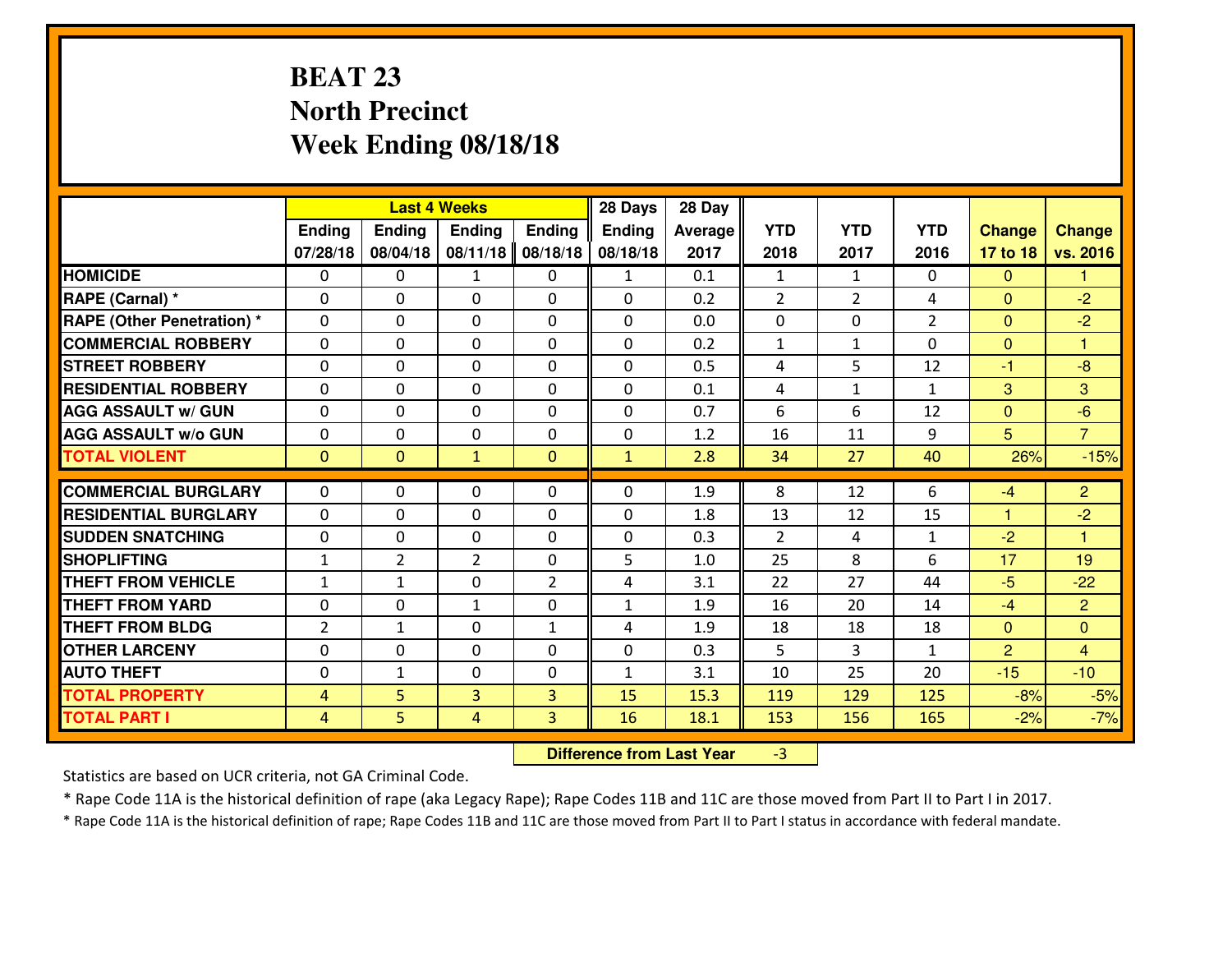# **BEAT 24 North PrecinctWeek Ending 08/18/18**

|                                  |                |                | <b>Last 4 Weeks</b> |                | 28 Days        | 28 Day  |                |                |                |                |                |
|----------------------------------|----------------|----------------|---------------------|----------------|----------------|---------|----------------|----------------|----------------|----------------|----------------|
|                                  | <b>Ending</b>  | <b>Ending</b>  | <b>Endina</b>       | <b>Ending</b>  | <b>Ending</b>  | Average | <b>YTD</b>     | <b>YTD</b>     | <b>YTD</b>     | <b>Change</b>  | <b>Change</b>  |
|                                  | 07/28/18       | 08/04/18       | 08/11/18            | 08/18/18       | 08/18/18       | 2017    | 2018           | 2017           | 2016           | 17 to 18       | vs. 2016       |
| <b>HOMICIDE</b>                  | $\Omega$       | 0              | 0                   | 0              | 0              | 0.1     | 0              | $\Omega$       | 0              | $\Omega$       | $\Omega$       |
| RAPE (Carnal) *                  | $\Omega$       | 0              | $\mathbf{0}$        | 0              | $\Omega$       | 0.1     | $\Omega$       | $\mathbf{1}$   | 0              | -1             | $\Omega$       |
| <b>RAPE (Other Penetration)*</b> | $\Omega$       | $\Omega$       | $\mathbf 0$         | $\Omega$       | $\Omega$       | 0.0     | $\Omega$       | 0              | $\Omega$       | $\Omega$       | $\Omega$       |
| <b>COMMERCIAL ROBBERY</b>        | $\Omega$       | 0              | $\mathbf 0$         | $\Omega$       | 0              | 0.4     | 0              | $\overline{2}$ | 0              | $-2$           | $\Omega$       |
| <b>STREET ROBBERY</b>            | $\Omega$       | $\Omega$       | $\mathbf{1}$        | $\Omega$       | $\mathbf{1}$   | 1.0     | 5              | 10             | 24             | $-5$           | $-19$          |
| <b>RESIDENTIAL ROBBERY</b>       | $\Omega$       | $\Omega$       | $\mathbf 0$         | $\Omega$       | 0              | 0.0     | 0              | $\Omega$       | $\mathbf{1}$   | $\Omega$       | $-1$           |
| <b>AGG ASSAULT w/ GUN</b>        | $\Omega$       | $\Omega$       | $\mathbf 0$         | $\Omega$       | 0              | 0.4     | $\mathbf 1$    | 4              | $\mathbf{1}$   | $-3$           | $\overline{0}$ |
| <b>AGG ASSAULT w/o GUN</b>       | 0              | $\mathbf{1}$   | $\mathbf 0$         | $\Omega$       | $\mathbf{1}$   | 0.4     | 5              | $\Omega$       | 3              | 5              | $\overline{2}$ |
| <b>TOTAL VIOLENT</b>             | $\mathbf{0}$   | $\mathbf{1}$   | $\mathbf{1}$        | $\mathbf{0}$   | $\overline{2}$ | 2.3     | 11             | 17             | 29             | $-35%$         | $-62%$         |
| <b>COMMERCIAL BURGLARY</b>       | $\Omega$       | 0              | 0                   | $\Omega$       | $\Omega$       | 0.3     | 1              | $\mathbf{1}$   | $\overline{7}$ | $\Omega$       | $-6$           |
| <b>RESIDENTIAL BURGLARY</b>      | 0              | 0              | $\mathbf 0$         | 0              | 0              | 1.2     | 6              | 7              | 11             | $-1$           | $-5$           |
| <b>SUDDEN SNATCHING</b>          | 0              | 0              | $\mathbf 0$         | 0              | 0              | 0.2     | $\overline{3}$ | $\mathbf{1}$   | 4              | $\overline{2}$ | $-1$           |
| <b>SHOPLIFTING</b>               | $\overline{2}$ | 0              | $\mathbf 0$         | $\mathbf{1}$   | 3              | 4.2     | 55             | 41             | 38             | 14             | 17             |
| <b>THEFT FROM VEHICLE</b>        | $\mathbf{1}$   | $\mathbf{1}$   | $\mathbf{1}$        | $\overline{2}$ | 5              | 7.9     | 20             | 69             | 53             | $-49$          | $-33$          |
| <b>THEFT FROM YARD</b>           | 0              | 0              | $\mathbf 0$         | 0              | 0              | 2.8     | 14             | 24             | 24             | $-10$          | $-10$          |
| <b>THEFT FROM BLDG</b>           | 0              | 0              | $\mathbf 0$         | $\mathbf 0$    | 0              | 1.2     | 16             | 9              | 22             | $\overline{7}$ | $-6$           |
| <b>OTHER LARCENY</b>             | 0              | 0              | $\mathbf 0$         | $\mathbf 0$    | 0              | 0.9     | 3              | $\overline{7}$ | 4              | $-4$           | $-1$           |
| <b>AUTO THEFT</b>                | 0              | 0              | $\mathbf{1}$        | $\mathbf{1}$   | $\overline{2}$ | 2.4     | 8              | 28             | 25             | $-20$          | $-17$          |
| <b>TOTAL PROPERTY</b>            | 3              | $\mathbf{1}$   | $\overline{2}$      | $\overline{4}$ | 10             | 21.2    | 126            | 187            | 188            | $-33%$         | $-33%$         |
| <b>TOTAL PART I</b>              | 3              | $\overline{2}$ | 3                   | $\overline{4}$ | 12             | 23.5    | 137            | 204            | 217            | $-33%$         | $-37%$         |
|                                  |                |                |                     |                |                |         |                |                |                |                |                |

 **Difference from Last Year**-67

Statistics are based on UCR criteria, not GA Criminal Code.

\* Rape Code 11A is the historical definition of rape (aka Legacy Rape); Rape Codes 11B and 11C are those moved from Part II to Part I in 2017.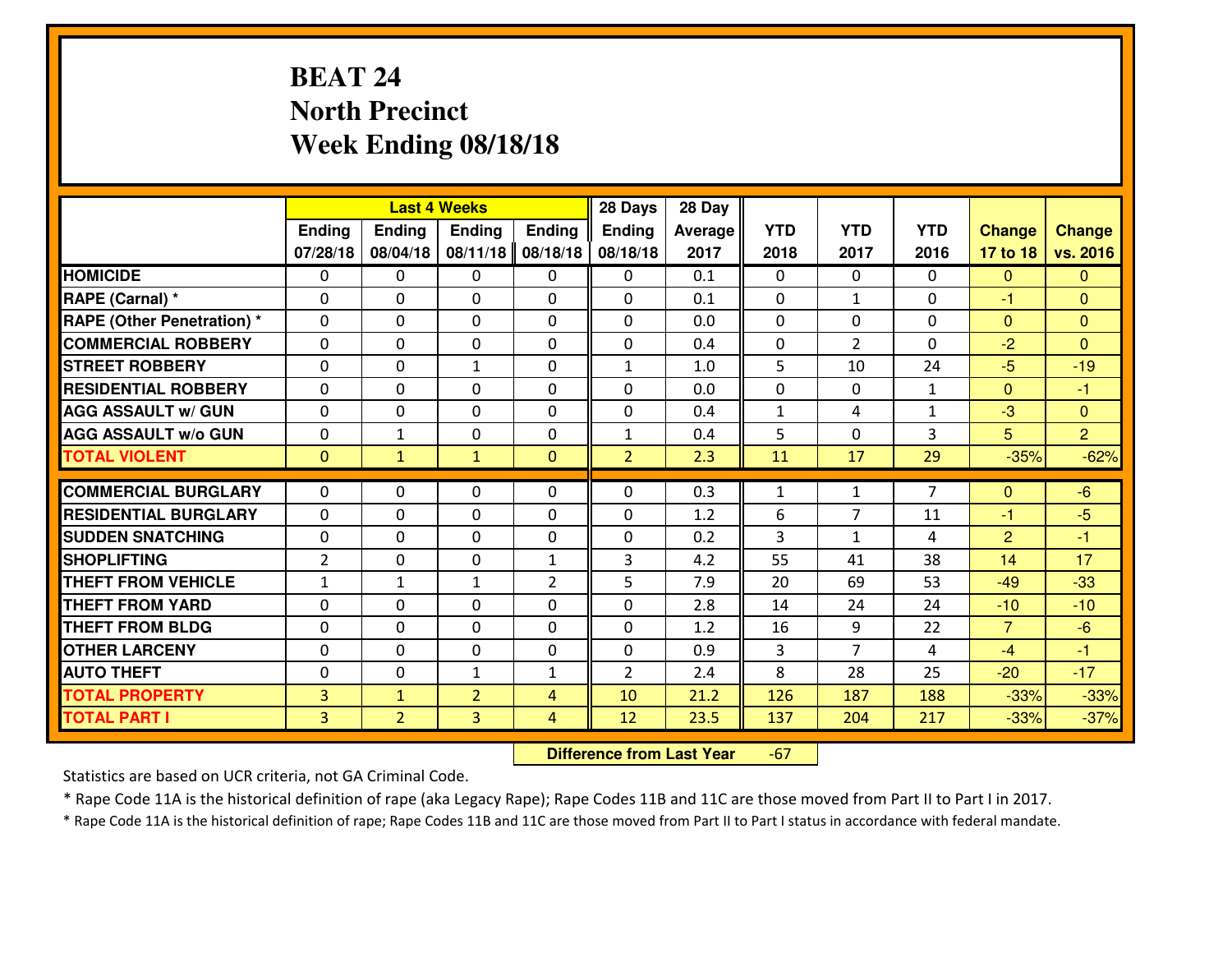# **BEAT 25 North PrecinctWeek Ending 08/18/18**

|                                  |              |                | <b>Last 4 Weeks</b> |                | 28 Days        | 28 Day  |                |                |                |                |                |
|----------------------------------|--------------|----------------|---------------------|----------------|----------------|---------|----------------|----------------|----------------|----------------|----------------|
|                                  | Ending       | Ending         | Ending              | <b>Ending</b>  | <b>Ending</b>  | Average | <b>YTD</b>     | <b>YTD</b>     | <b>YTD</b>     | <b>Change</b>  | <b>Change</b>  |
|                                  | 07/28/18     | 08/04/18       | 08/11/18            | 08/18/18       | 08/18/18       | 2017    | 2018           | 2017           | 2016           | 17 to 18       | vs. 2016       |
| <b>HOMICIDE</b>                  | 0            | 0              | 0                   | 0              | 0              | 0.0     | 0              | $\Omega$       | 0              | $\Omega$       | $\mathbf{0}$   |
| RAPE (Carnal) *                  | $\Omega$     | 0              | 0                   | $\Omega$       | 0              | 0.0     | $\overline{2}$ | $\overline{2}$ | 0              | $\Omega$       | $\overline{2}$ |
| <b>RAPE (Other Penetration)*</b> | $\Omega$     | $\Omega$       | $\mathbf 0$         | $\Omega$       | $\Omega$       | 0.0     | $\Omega$       | $\Omega$       | $\overline{2}$ | $\Omega$       | $-2$           |
| <b>COMMERCIAL ROBBERY</b>        | $\Omega$     | $\Omega$       | $\mathbf 0$         | $\Omega$       | $\Omega$       | 0.0     | 0              | $\mathbf{1}$   | $\Omega$       | $-1$           | $\Omega$       |
| <b>ISTREET ROBBERY</b>           | $\mathbf{0}$ | 0              | $\mathbf{0}$        | 0              | $\Omega$       | 0.0     | $\overline{7}$ | 15             | 17             | $-8$           | $-10$          |
| <b>RESIDENTIAL ROBBERY</b>       | 0            | 0              | $\mathbf 0$         | 0              | 0              | 0.0     | 0              | $\mathbf{0}$   | $\Omega$       | $\mathbf{0}$   | $\mathbf{0}$   |
| <b>AGG ASSAULT W/ GUN</b>        | 0            | 0              | $\mathbf{1}$        | 0              | $\mathbf{1}$   | 0.0     | $\overline{2}$ | $\mathbf{1}$   | 0              | $\mathbf{1}$   | $\overline{2}$ |
| <b>AGG ASSAULT W/o GUN</b>       | $\mathbf{1}$ | 0              | $\mathbf 0$         | 0              | $\mathbf{1}$   | 0.0     | 4              | $\overline{2}$ | $\overline{2}$ | $\overline{2}$ | $\overline{2}$ |
| <b>TOTAL VIOLENT</b>             | $\mathbf{1}$ | $\overline{0}$ | $\mathbf{1}$        | $\mathbf{0}$   | $\overline{2}$ | 0.0     | 15             | 21             | 21             | $-29%$         | $-29%$         |
| <b>COMMERCIAL BURGLARY</b>       | $\Omega$     | 0              | $\mathbf{0}$        | $\Omega$       | $\Omega$       | 0.0     | $\mathbf{1}$   | 3              | $\overline{7}$ | $-2$           | $-6$           |
| <b>RESIDENTIAL BURGLARY</b>      | $\mathbf{1}$ | $\Omega$       | $\mathbf 0$         | $\Omega$       | $\mathbf{1}$   | 0.0     | 3              | $\overline{2}$ | 5              | 1              | $-2$           |
| <b>SUDDEN SNATCHING</b>          | $\Omega$     | $\Omega$       | $\mathbf 0$         | $\Omega$       | 0              | 0.0     | 0              | $\mathbf{1}$   | 5              | $-1$           | $-5$           |
| <b>SHOPLIFTING</b>               | 0            | 0              | $\mathbf 0$         | $\mathbf{1}$   | $\mathbf{1}$   | 0.0     | 8              | 22             | 20             | $-14$          | $-12$          |
| <b>THEFT FROM VEHICLE</b>        | 5            | $\overline{2}$ | $\mathbf{1}$        | $\mathbf{1}$   | 9              | 0.0     | 34             | 50             | 91             | $-16$          | $-57$          |
| <b>THEFT FROM YARD</b>           | $\mathbf{1}$ | $\overline{2}$ | $\overline{2}$      | 0              | 5              | 0.0     | 17             | 44             | 31             | $-27$          | $-14$          |
| <b>THEFT FROM BLDG</b>           | $\mathbf{0}$ | 3              | 0                   | $\Omega$       | 3              | 0.0     | 15             | 27             | 24             | $-12$          | $-9$           |
| <b>OTHER LARCENY</b>             | 0            | 0              | $\mathbf 0$         | 0              | 0              | 0.0     | 6              | 8              | 5              | $-2$           | $\mathbf{1}$   |
| <b>AUTO THEFT</b>                | $\mathbf{1}$ | $\mathbf{1}$   | 0                   | 0              | $\overline{2}$ | 0.0     | 12             | 19             | 14             | $-7$           | $-2$           |
| <b>TOTAL PROPERTY</b>            | 8            | 8              | 3                   | $\overline{2}$ | 21             | 0.0     | 96             | 176            | 202            | $-45%$         | $-52%$         |
| <b>TOTAL PART I</b>              | 9            | 8              | 4                   | $\overline{2}$ | 23             | 0.0     | <u>111</u>     | 197            | 223            | $-44%$         | $-50%$         |

 **Difference from Last Year**-86

Statistics are based on UCR criteria, not GA Criminal Code.

\* Rape Code 11A is the historical definition of rape (aka Legacy Rape); Rape Codes 11B and 11C are those moved from Part II to Part I in 2017.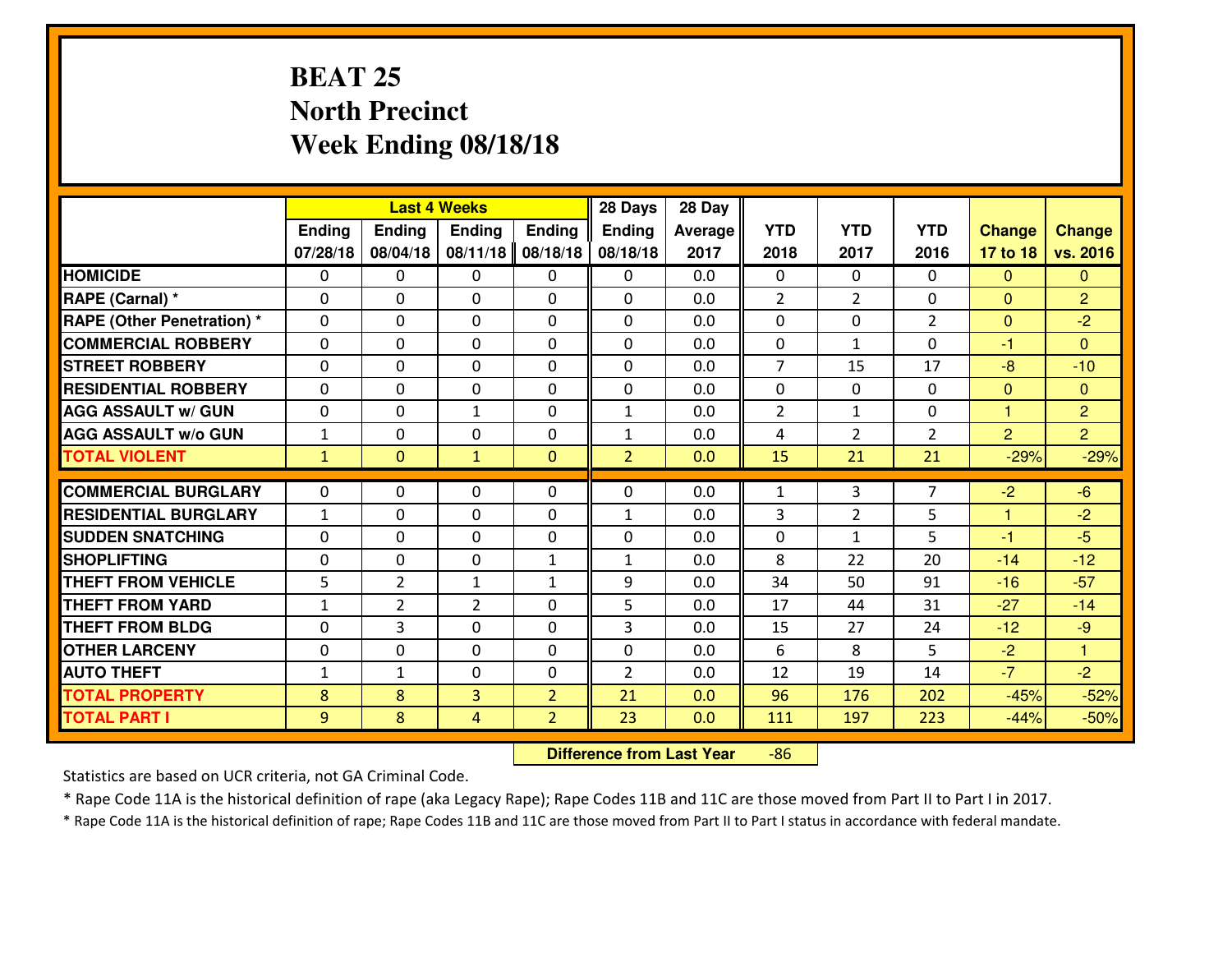# **BEAT 26 North PrecinctWeek Ending 08/18/18**

|                             |                |                | <b>Last 4 Weeks</b> |                | 28 Days        | 28 Day         |                |                |              |               |                |
|-----------------------------|----------------|----------------|---------------------|----------------|----------------|----------------|----------------|----------------|--------------|---------------|----------------|
|                             | <b>Ending</b>  | <b>Ending</b>  | <b>Endina</b>       | <b>Ending</b>  | <b>Ending</b>  | <b>Average</b> | <b>YTD</b>     | <b>YTD</b>     | <b>YTD</b>   | <b>Change</b> | <b>Change</b>  |
|                             | 07/28/18       | 08/04/18       | 08/11/18            | 08/18/18       | 08/18/18       | 2017           | 2018           | 2017           | 2016         | 17 to 18      | vs. 2016       |
| <b>HOMICIDE</b>             | $\Omega$       | 0              | $\mathbf{0}$        | $\Omega$       | 0              | 0.0            | $\Omega$       | 0              | $\Omega$     | $\mathbf{0}$  | $\Omega$       |
| RAPE (Carnal) *             | $\Omega$       | 0              | $\mathbf{0}$        | $\Omega$       | $\Omega$       | 0.1            | $\overline{2}$ | $\mathbf{1}$   | 3            | $\mathbf{1}$  | $-1$           |
| RAPE (Other Penetration) *  | $\mathbf{1}$   | 0              | $\mathbf{0}$        | 0              | $\mathbf{1}$   | 0.1            | 1              | $\Omega$       | $\mathbf{1}$ | $\mathbf{1}$  | $\mathbf{0}$   |
| <b>COMMERCIAL ROBBERY</b>   | 0              | 0              | 0                   | 0              | 0              | 0.2            | $\mathbf{0}$   | $\overline{2}$ | $\mathbf{1}$ | $-2$          | $-1$           |
| <b>STREET ROBBERY</b>       | 0              | 1              | $\mathbf 0$         | 0              | $\mathbf{1}$   | 0.6            | 9              | 3              | 17           | 6             | $-8$           |
| <b>RESIDENTIAL ROBBERY</b>  | $\Omega$       | 0              | $\mathbf 0$         | 0              | 0              | 0.0            | $\mathbf 0$    | $\Omega$       | 0            | $\mathbf{0}$  | $\overline{0}$ |
| <b>AGG ASSAULT w/ GUN</b>   | 0              | 0              | 0                   | 0              | 0              | 0.2            | $\mathbf 0$    | 3              | 3            | $-3$          | $-3$           |
| <b>AGG ASSAULT W/o GUN</b>  | $\mathbf{1}$   | $\overline{2}$ | $\mathbf{1}$        | $\mathbf{1}$   | 5              | 0.5            | 17             | 6              | 8            | 11            | 9 <sup>°</sup> |
| <b>TOTAL VIOLENT</b>        | $\overline{2}$ | $\overline{3}$ | $\mathbf{1}$        | $\mathbf{1}$   | $\overline{7}$ | 1.6            | 29             | 15             | 33           | 93%           | $-12%$         |
| <b>COMMERCIAL BURGLARY</b>  | $\Omega$       | 0              | $\mathbf{0}$        | $\Omega$       | $\Omega$       | 0.7            | 1              | 8              | 6            | $-7$          | $-5$           |
| <b>RESIDENTIAL BURGLARY</b> | 0              | 0              | $\mathbf 0$         | 0              | 0              | 0.0            | $\mathbf{1}$   | $\mathbf{1}$   | 5            | $\mathbf{0}$  | $-4$           |
| <b>SUDDEN SNATCHING</b>     | $\mathbf{1}$   | $\Omega$       | 1                   | $\Omega$       | $\overline{2}$ | 0.5            | 8              | 15             | 8            | $-7$          | $\Omega$       |
| <b>SHOPLIFTING</b>          | $\mathbf{1}$   | 0              | $\mathbf{1}$        | 0              | $\overline{2}$ | 2.0            | 21             | 25             | 23           | $-4$          | $-2$           |
| <b>THEFT FROM VEHICLE</b>   | 3              | $\mathbf{1}$   | $\overline{2}$      | $\mathbf{1}$   | $\overline{7}$ | 3.3            | 23             | 33             | 65           | $-10$         | $-42$          |
| <b>THEFT FROM YARD</b>      | 0              | 0              | $\mathbf 0$         | $\mathbf{1}$   | $\mathbf{1}$   | 2.2            | 13             | 23             | 24           | $-10$         | $-11$          |
| <b>THEFT FROM BLDG</b>      | 0              | 0              | $\mathbf 0$         | $\mathbf{1}$   | 1              | 2.5            | 21             | 38             | 45           | $-17$         | $-24$          |
| <b>OTHER LARCENY</b>        | $1\,$          | 0              | $\mathbf 0$         | 0              | 1              | 0.3            | 3              | $\overline{2}$ | 3            | $\mathbf{1}$  | $\overline{0}$ |
| <b>AUTO THEFT</b>           | $\mathbf{0}$   | 0              | $\mathbf{1}$        | $\Omega$       | $\mathbf{1}$   | 1.3            | 12             | 12             | 16           | $\Omega$      | $-4$           |
| <b>TOTAL PROPERTY</b>       | 6              | $\mathbf{1}$   | 5                   | 3              | 15             | 12.7           | 103            | 157            | 195          | $-34%$        | $-47%$         |
| <b>TOTAL PART I</b>         | 8              | $\overline{4}$ | 6                   | $\overline{4}$ | 22             | 14.3           | 132            | 172            | 228          | $-23%$        | $-42%$         |
|                             |                |                |                     |                |                |                |                |                |              |               |                |

 **Difference from Last Year**-40

Statistics are based on UCR criteria, not GA Criminal Code.

\* Rape Code 11A is the historical definition of rape (aka Legacy Rape); Rape Codes 11B and 11C are those moved from Part II to Part I in 2017.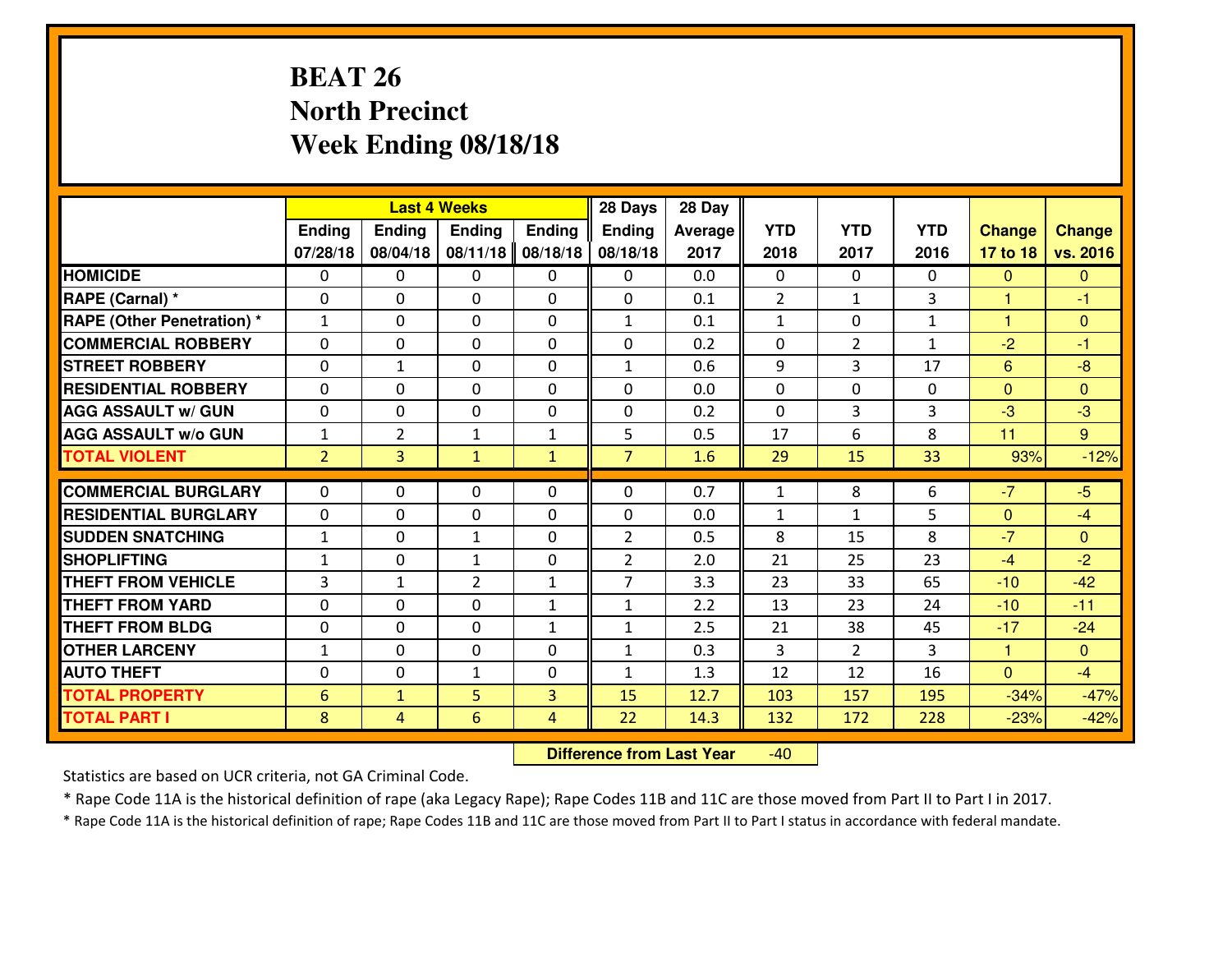# **BEAT 27 North PrecinctWeek Ending 0008/04/18**

|                                   |                | <b>Last 4 Weeks</b> |                |                | 28 Days        | 28 Day  |                |                |                |                |                |
|-----------------------------------|----------------|---------------------|----------------|----------------|----------------|---------|----------------|----------------|----------------|----------------|----------------|
|                                   | <b>Ending</b>  | Ending              | <b>Ending</b>  | <b>Ending</b>  | <b>Ending</b>  | Average | <b>YTD</b>     | <b>YTD</b>     | <b>YTD</b>     | <b>Change</b>  | <b>Change</b>  |
|                                   | 07/28/18       | 08/04/18            | 08/11/18       | 08/18/18       | 08/18/18       | 2017    | 2018           | 2017           | 2016           | 17 to 18       | vs. 2016       |
| <b>HOMICIDE</b>                   | $\Omega$       | 0                   | $\mathbf{0}$   | $\Omega$       | $\mathbf{0}$   | 0.2     | $\Omega$       | $\overline{2}$ | $\Omega$       | $-2$           | $\Omega$       |
| RAPE (Carnal) *                   | $\Omega$       | 0                   | $\Omega$       | $\Omega$       | 0              | 0.6     | $\Omega$       | 6              | $\overline{2}$ | $-6$           | $-2$           |
| <b>RAPE (Other Penetration) *</b> | $\Omega$       | 0                   | $\Omega$       | 0              | $\Omega$       | 0.2     | 1              | 3              | $\Omega$       | $-2$           | $\mathbf{1}$   |
| <b>COMMERCIAL ROBBERY</b>         | $\mathbf 0$    | 0                   | $\mathbf 0$    | 0              | 0              | 0.0     | $\overline{2}$ | $\Omega$       | 0              | $\overline{2}$ | $\overline{2}$ |
| <b>STREET ROBBERY</b>             | $\mathbf 0$    | 0                   | $\Omega$       | $\mathbf{1}$   | $\mathbf{1}$   | 1.0     | 6              | $\overline{7}$ | 12             | $-1$           | $-6$           |
| <b>RESIDENTIAL ROBBERY</b>        | $\mathbf 0$    | 0                   | $\mathbf 0$    | 0              | 0              | 0.0     | $\mathbf{1}$   | $\Omega$       | $\mathbf{1}$   | $\mathbf{1}$   | $\overline{0}$ |
| <b>AGG ASSAULT W/ GUN</b>         | $\mathbf 0$    | 0                   | $\mathbf 0$    | 0              | 0              | 0.5     | 6              | 5              | 4              | $\mathbf 1$    | $\overline{2}$ |
| <b>AGG ASSAULT W/o GUN</b>        | $\mathbf 0$    | 0                   | $\overline{2}$ | 0              | $\overline{2}$ | 2.1     | 8              | 10             | 8              | $-2$           | $\overline{0}$ |
| <b>TOTAL VIOLENT</b>              | $\overline{0}$ | $\mathbf{O}$        | $\overline{2}$ | $\mathbf{1}$   | $\overline{3}$ | 4.5     | 24             | 33             | 27             | $-27%$         | $-11%$         |
| <b>COMMERCIAL BURGLARY</b>        | $\Omega$       | 0                   | $\Omega$       | $\mathbf{1}$   | $\mathbf{1}$   | 0.3     | 4              | 3              | 4              | 1              | $\Omega$       |
| <b>RESIDENTIAL BURGLARY</b>       | $\mathbf{0}$   | 0                   | $\mathbf 0$    | $\mathbf 0$    | 0              | 0.5     | 6              | 3              | 8              | 3              | $-2$           |
| <b>SUDDEN SNATCHING</b>           | $\mathbf 0$    | 0                   | $\mathbf 0$    | 0              | 0              | 2.2     | 6              | 13             | 15             | $-7$           | $-9$           |
| <b>SHOPLIFTING</b>                | $\overline{2}$ | 0                   | $\mathbf{1}$   | $\Omega$       | 3              | 1.6     | 32             | 14             | 18             | 18             | 14             |
| <b>THEFT FROM VEHICLE</b>         | $\mathbf 0$    | $\mathbf{1}$        | $\mathbf{1}$   | 0              | $\overline{2}$ | 3.9     | 17             | 30             | 46             | $-13$          | $-29$          |
| <b>THEFT FROM YARD</b>            | $\mathbf 0$    | $\mathbf{1}$        | $\mathbf 0$    | $\mathbf 0$    | $\mathbf{1}$   | 1.5     | 12             | 13             | 14             | $-1$           | $-2$           |
| <b>THEFT FROM BLDG</b>            | $\mathbf{1}$   | 0                   | $\mathbf{1}$   | $\mathbf{1}$   | 3              | 4.3     | 23             | 27             | 44             | $-4$           | $-21$          |
| <b>OTHER LARCENY</b>              | $\mathbf{1}$   | 0                   | $\mathbf 0$    | 0              | $\mathbf{1}$   | 0.2     | 2              | $\overline{2}$ | $\Omega$       | $\overline{0}$ | $\overline{2}$ |
| <b>AUTO THEFT</b>                 | 0              | $\mathbf{1}$        | $\Omega$       | 0              | $\mathbf{1}$   | 1.1     | 10             | 8              | 19             | $\overline{2}$ | $-9$           |
| <b>TOTAL PROPERTY</b>             | 4              | 3                   | 3              | $\overline{2}$ | 12             | 15.7    | 112            | 113            | 168            | $-1%$          | $-33%$         |
| <b>TOTAL PART I</b>               | $\overline{4}$ | 3                   | 5              | $\overline{3}$ | 15             | 20.3    | 136            | 146            | 195            | $-7%$          | $-30%$         |
|                                   |                |                     |                |                |                |         |                |                |                |                |                |

 **Difference from Last Year**-10

Statistics are based on UCR criteria, not GA Criminal Code.

\* Rape Code 11A is the historical definition of rape (aka Legacy Rape); Rape Codes 11B and 11C are those moved from Part II to Part I in 2017.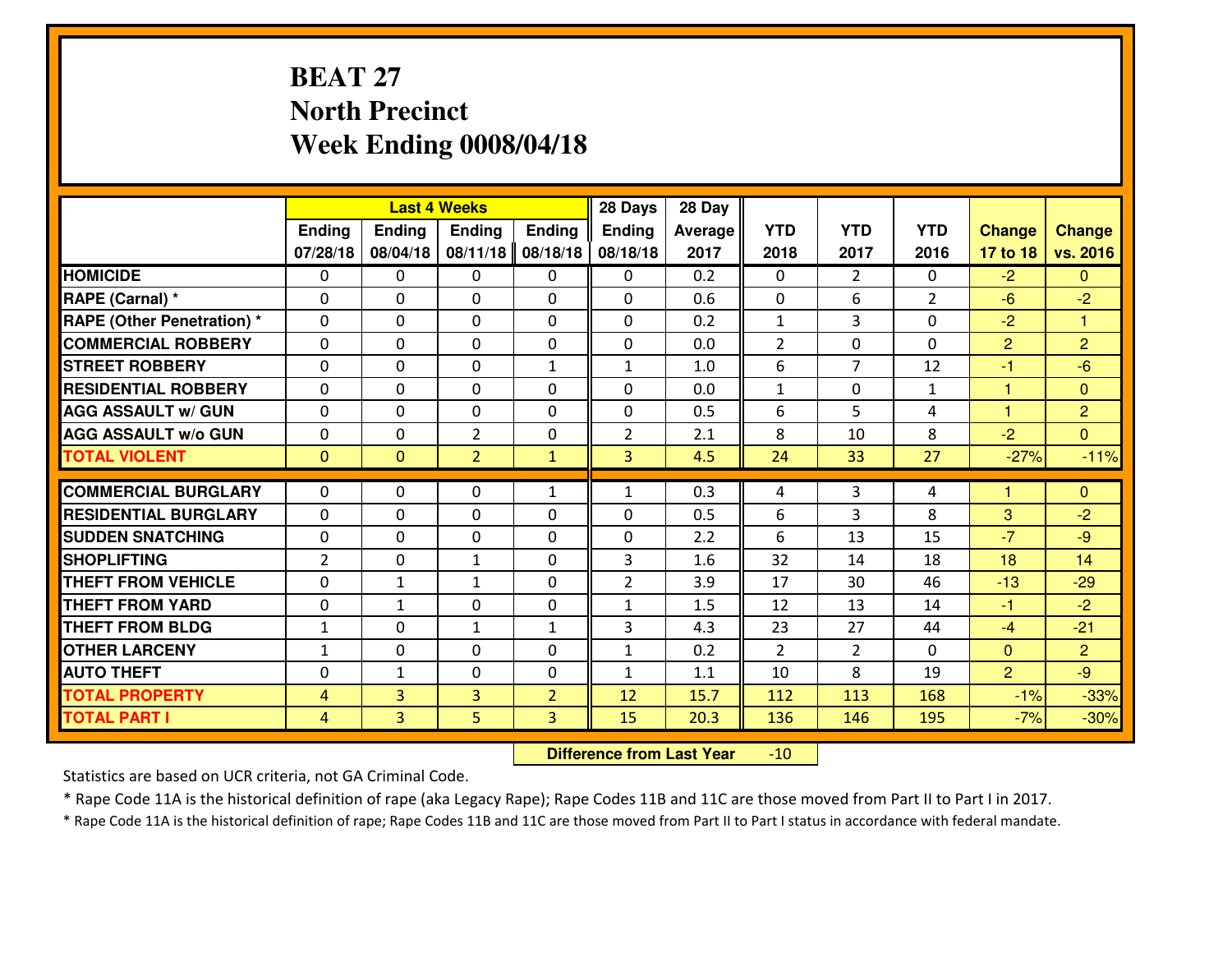

#### **COMPSTAT PRECINCT COMMANDER: CENTRAL PRECINCTWeek Ending 08/18/18**

**CAPT. BEN HERRON**



|                                                                                                  | <b>Week</b>             | <b>Week</b>     | Weekly                  | $28-Day$        | $28-Day$                         | Avg                                   |                 |                                              |                 |                  |                     |
|--------------------------------------------------------------------------------------------------|-------------------------|-----------------|-------------------------|-----------------|----------------------------------|---------------------------------------|-----------------|----------------------------------------------|-----------------|------------------|---------------------|
|                                                                                                  | <b>Ending</b>           | <b>Ending</b>   | Avg                     | <b>Ending</b>   | Ending                           | 28-Day                                | <b>YTD</b>      | <b>YTD</b>                                   | <b>YTD</b>      | <b>Change</b>    | <b>Change</b>       |
|                                                                                                  | 08/18/18                | 08/11/18        | 2017                    | 08/18/18        | 07/21/18                         | 2017                                  | 2018            | 2017                                         | 2016            | 17 to 18         | vs. 2016            |
| <b>HOMICIDE</b>                                                                                  | 0                       | 0               | 0                       | п.              | 0                                |                                       | 1.              | 6                                            | 15              | $-5$             | $-14$               |
| RAPE (Carnal) *                                                                                  | 0                       | 1               | $\Omega$                | 3               | $\mathbf 0$                      | 1                                     | 12              | 13                                           | 9               | $-1$             | 3                   |
| <b>RAPE (Other Penetration) *</b>                                                                | 0                       | $\Omega$        | $\Omega$                | $\mathbf{1}$    | $\overline{0}$                   | 1                                     | $\overline{6}$  | $\overline{6}$                               | $\overline{5}$  | $\mathbf{0}$     | $\overline{1}$      |
| <b>COMMERCIAL ROBBERY</b>                                                                        | $\overline{2}$          | 0               | $\Omega$                | $\overline{2}$  | $\mathbf 0$                      | $\overline{c}$                        | 5               | $\overline{11}$                              | 13              | -6               | $-8$                |
| <b>STREET ROBBERY</b>                                                                            | 3                       | 1               | $\overline{\mathbf{1}}$ | 6               | 8                                | 5                                     | 35              | 38                                           | $\overline{54}$ | $-3$             | $-19$               |
| <b>RESIDENTIAL ROBBERY</b>                                                                       | $\mathbf 0$             | 0               | $\Omega$                | $\mathbf 0$     | $\overline{c}$                   | $\mathbf{1}$                          | 5               | $\overline{5}$                               | 8               | $\overline{0}$   | $\overline{3}$      |
| <b>AGG ASSAULT w/ GUN</b>                                                                        | $\bf{0}$                | 3               | $\overline{2}$          | 4               | 8                                | $\overline{7}$                        | 44              | 68                                           | $\overline{38}$ | $-24$            | 6                   |
| <b>AGG ASSAULT w/o GUN</b>                                                                       | 0                       | $\mathbf{1}$    | 0                       | $\overline{2}$  | 9                                | 6                                     | 49              | 51                                           | $\overline{36}$ | $-2$             | 13                  |
| <b>TOTAL VIOLENT</b>                                                                             | $\overline{5}$          | $\overline{6}$  | $\overline{4}$          | 19              | $\overline{27}$                  | $\overline{23}$                       | 157             | 198                                          | 178             | $-21%$           | $-12%$              |
| <b>COMMERCIAL BURGLARY</b>                                                                       | 0                       | $\Omega$        | 1                       | 1               | 4                                | 4                                     | $\overline{23}$ | $\overline{25}$                              | 62              | $-2$             | $-39$               |
| <b>RESIDENTIAL BURGLARY</b>                                                                      | $\overline{5}$          | $\mathbf{1}$    | 4                       | $\overline{15}$ | $\overline{13}$                  | $\overline{17}$                       | 126             | 139                                          | 164             | $-13$            | $-38$               |
| <b>SUDDEN SNATCHING</b>                                                                          | $\bf{0}$                | 0               | 0                       | $\mathbf{0}$    | $\mathbf{1}$                     | $\overline{2}$                        | 6               | $\overline{18}$                              | $\overline{16}$ | $-12$            | $-10$               |
| <b>SHOPLIFTING</b>                                                                               | 3                       | 6               | 5                       | 16              | 28                               | 18                                    | 122             | 171                                          | 105             | $-49$            | 17                  |
| <b>THEFT FROM VEHICLE</b>                                                                        | $\overline{2}$          | $\overline{6}$  | 8                       | 20              | $\overline{29}$                  | $\overline{32}$                       | 191             | 274                                          | 274             | $-83$            | $-83$               |
| <b>THEFT FROM YARD</b>                                                                           | 4                       | $\overline{7}$  | $\overline{4}$          | 22              | $\overline{18}$                  | $\overline{16}$                       | 111             | 146                                          | 138             | $-35$            | $-27$               |
| <b>THEFT FROM BLDG</b>                                                                           | и                       | 5               | 4                       | 15              | 17                               | 16                                    | 115             | 123                                          | 170             | $-8$             | $-55$               |
| <b>OTHER LARCENY</b>                                                                             | 0                       | $\overline{2}$  | 0                       | 5               | $\overline{2}$                   | 3                                     | 29              | $\overline{28}$                              | 14              | $\mathbf{1}$     | 15                  |
| <b>AUTO THEFT</b>                                                                                | $\overline{\mathbf{5}}$ | 5               | 4                       | 17              | 16                               | 16                                    | 132             | 141                                          | 134             | $-9$             | $\overline{-2}$     |
| <b>TOTAL PROPERTY</b>                                                                            | 20                      | 32              | 30                      | 111             | 128                              | 124                                   | 855             | 1065                                         | 1077            | $-20%$           | $-21%$              |
| <b>TOTAL PART I</b>                                                                              | $\overline{25}$         | $\overline{38}$ | $\overline{34}$         | 130             | 155                              | 147                                   | 1012            | 1263                                         | 1255            | $-20%$           | $-19%$              |
|                                                                                                  |                         |                 |                         |                 |                                  |                                       |                 |                                              |                 |                  |                     |
| Statistics are based on UCR criteria, not GA Criminal Code, and are                              |                         |                 |                         |                 | <b>Difference from Last Year</b> |                                       | $-251$          |                                              |                 | <b>Last Week</b> | <b>Year-to-Date</b> |
| preliminary, based on RMS data at the time prepared, and are subject to change.                  |                         |                 |                         |                 |                                  | At-Fault Police Vehicle Accidents     |                 |                                              |                 | 2                | 17                  |
| Cell Shading: white is within 0.6 standard deviation of the mean; red is above; green is below.  |                         |                 |                         |                 |                                  |                                       |                 | <b>Not At-Fault Police Vehicle Accidents</b> |                 | 0                | $\overline{11}$     |
| * Code 11A is the pre-2016 definition of rape; Codes 11B and 11C are by federal mandate in 2016. |                         |                 |                         |                 |                                  | <b>Total Police Vehicle Accidents</b> |                 |                                              |                 | $\overline{2}$   | 28                  |
|                                                                                                  | Week                    | Week            | Weekly                  | $28$ -Day       | 28-Day                           | Avg                                   |                 |                                              |                 |                  |                     |
| <b>Citizen Initiated Calls</b>                                                                   | Ending                  | <b>Ending</b>   | Avg                     | <b>Ending</b>   | Ending                           | $28-Day$                              | <b>YTD</b>      | <b>YTD</b>                                   | <b>YTD</b>      | <b>Change</b>    | <b>Change</b>       |
|                                                                                                  | 08/18/18                | 08/11/18        | 2017                    | 08/18/18        | 07/21/18                         | 2017                                  | 2018            | 2017                                         | 2016            | 17 to 18         | vs. 2016            |
| <b>Midnight Shift</b>                                                                            | 78                      | 103             | 126                     | 390             | 434                              | 503                                   | 3398            | 3533                                         | 3625            | $-135$           | $-227$              |
| <b>Day Shift</b>                                                                                 | 245                     | 235             | $\overline{271}$        | 988             | 997                              | 1085                                  | 8019            | 8286                                         | 8495            | $-267$           | $-476$              |
| <b>Afternoon Shift</b>                                                                           | 242                     | 216             | $\Omega$                | 883             | 1095                             | 1176                                  | 7916            | 8972                                         | 8730            | $-1056$          | $-814$              |
| <b>TOTAL CITIZEN CFS</b>                                                                         | 565                     | 554             | 397                     | 2261            | 2526                             | 2764                                  | 19333           | 20791                                        | 20850           | $-7.0%$          | $-7.3%$             |
| <b>53S ShotSpotter Calls</b>                                                                     | $\Omega$                | $\overline{2}$  | 9                       | 9               | $\overline{27}$                  | $\overline{37}$                       | 131             | 302                                          | 311             | $-171$           | $-180$              |
| Sig 53 Shots Fired Calls                                                                         | $\overline{11}$         | $\mathbf{1}$    | 15                      | $\overline{28}$ | 46                               | 62                                    | 322             | 529                                          | 552             | $-207$           | $-230$              |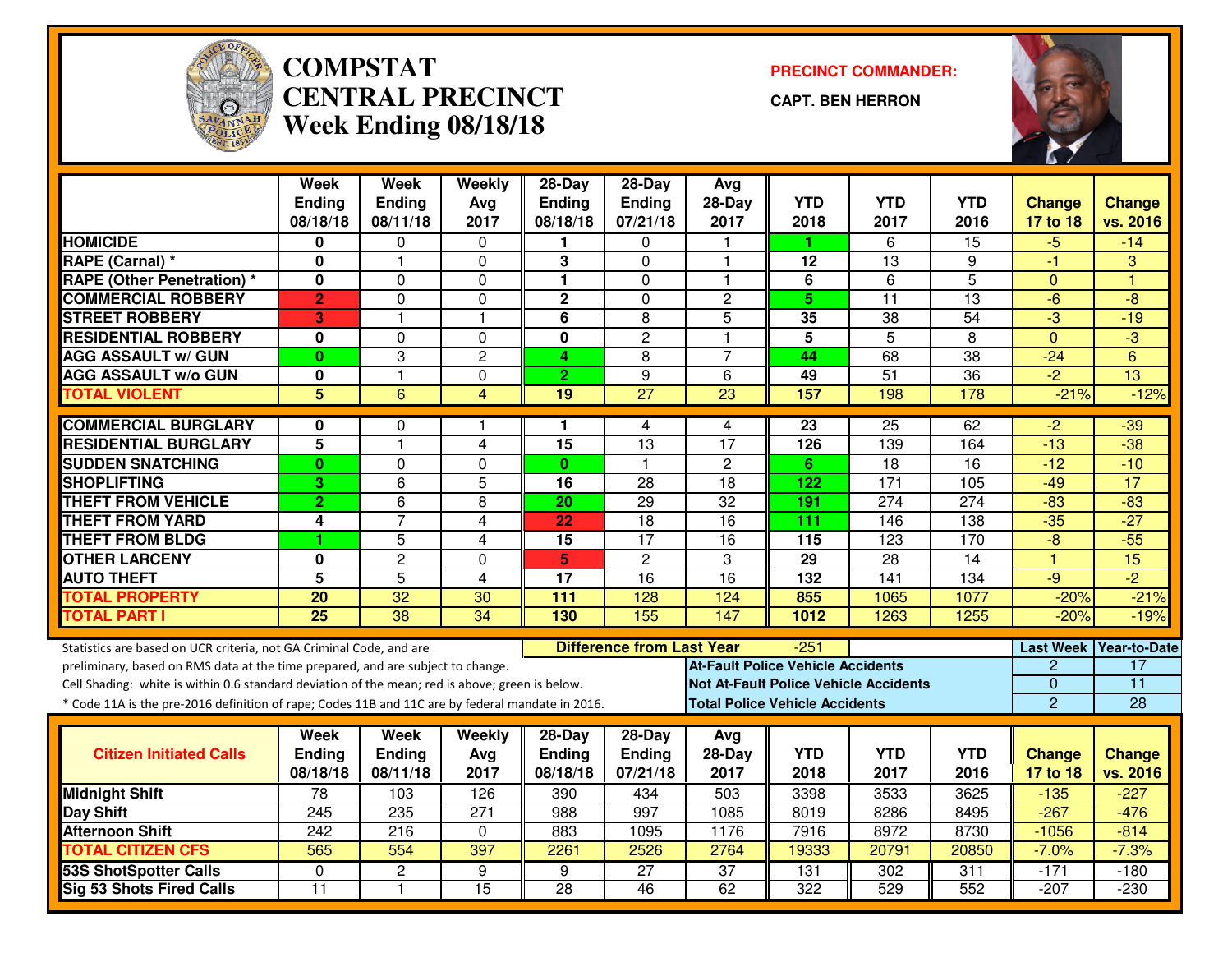# **BEAT 31 Central PrecinctWeek Ending 08/18/18**

|                                   |                              |                | <b>Last 4 Weeks</b> |                | 28 Days        | 28 Day         |                |                |                |               |                |
|-----------------------------------|------------------------------|----------------|---------------------|----------------|----------------|----------------|----------------|----------------|----------------|---------------|----------------|
|                                   | Ending                       | <b>Ending</b>  | <b>Ending</b>       | Ending         | <b>Ending</b>  | <b>Average</b> | <b>YTD</b>     | <b>YTD</b>     | <b>YTD</b>     | <b>Change</b> | <b>Change</b>  |
|                                   | 07/28/18                     | 08/04/18       | 08/11/18            | 08/18/18       | 08/18/18       | 2017           | 2018           | 2017           | 2016           | 17 to 18      | vs. 2016       |
| <b>HOMICIDE</b>                   | $\Omega$                     | 0              | $\Omega$            | $\Omega$       | 0              | 0.1            | $\Omega$       | $\Omega$       | $\overline{7}$ | $\mathbf{0}$  | $-7$           |
| RAPE (Carnal) *                   | $\Omega$                     | 0              | $\Omega$            | $\Omega$       | $\Omega$       | 0.2            | $\Omega$       | $\mathbf{1}$   | $\mathbf{1}$   | $-1$          | $-1$           |
| <b>RAPE (Other Penetration) *</b> | 0                            | 0              | $\mathbf 0$         | 0              | 0              | 0.3            | $\mathbf 0$    | 3              | $\Omega$       | $-3$          | $\overline{0}$ |
| <b>COMMERCIAL ROBBERY</b>         | 0                            | 0              | $\mathbf 0$         | 0              | 0              | 0.0            | $\mathbf{1}$   | $\Omega$       | 0              | $\mathbf{1}$  | 1              |
| <b>STREET ROBBERY</b>             | $\mathbf{0}$                 | 0              | $\mathbf 0$         | 0              | 0              | 1.1            | 6              | 10             | 10             | $-4$          | $-4$           |
| <b>RESIDENTIAL ROBBERY</b>        | $\Omega$                     | 0              | $\mathbf 0$         | 0              | 0              | 0.2            | $\mathbf 0$    | $\overline{2}$ | $\overline{2}$ | $-2$          | $-2$           |
| <b>AGG ASSAULT w/ GUN</b>         | 0                            | 0              | 0                   | 0              | 0              | 1.0            | 6              | 11             | 5              | $-5$          | $\mathbf{1}$   |
| <b>AGG ASSAULT W/o GUN</b>        | 0                            | 0              | 0                   | 0              | 0              | 1.1            | $\overline{7}$ | 9              | 9              | $-2$          | $-2$           |
| <b>TOTAL VIOLENT</b>              | $\mathbf{0}$                 | $\overline{0}$ | $\mathbf{0}$        | $\mathbf{0}$   | $\mathbf{0}$   | 3.8            | 20             | 36             | 34             | $-44%$        | $-41%$         |
| <b>COMMERCIAL BURGLARY</b>        | $\Omega$                     | 0              | $\mathbf{0}$        | $\mathbf{0}$   | $\Omega$       | 0.5            | 7              | $\mathbf{1}$   | 14             | 6             | $-7$           |
| <b>RESIDENTIAL BURGLARY</b>       |                              | 0              |                     |                | 3              | 2.3            | 19             | 16             | 31             | 3             | $-12$          |
| <b>SUDDEN SNATCHING</b>           | $\mathbf{1}$<br>$\mathbf{0}$ | 0              | 0                   | 2<br>0         | 0              | 0.4            | $\mathbf{1}$   | 3              | 5              | $-2$          | $-4$           |
| <b>SHOPLIFTING</b>                | 0                            | 0              | 0<br>$\mathbf 0$    | 0              | 0              | 1.5            | $\overline{2}$ | 13             | 11             | $-11$         | $-9$           |
| <b>THEFT FROM VEHICLE</b>         | 0                            | 3              | $\overline{2}$      | 0              | 5              | 7.0            | 35             | 61             | 56             | $-26$         | $-21$          |
| <b>THEFT FROM YARD</b>            | 0                            | $\mathbf{1}$   | 1                   | 0              | $\overline{2}$ | 4.9            | 25             | 40             | 32             | $-15$         | $-7$           |
| <b>THEFT FROM BLDG</b>            | 0                            | 0              | 0                   | $\mathbf{1}$   | $\mathbf{1}$   | 2.8            | 19             | 20             | 37             | $-1$          | $-18$          |
| <b>OTHER LARCENY</b>              | 0                            | $\mathbf{1}$   | 0                   | 0              | $\mathbf{1}$   | 0.7            | $\mathbf{1}$   | 5              | 3              | $-4$          | $-2$           |
| <b>AUTO THEFT</b>                 | $\overline{2}$               | 0              | $\mathbf{1}$        | $\mathbf{1}$   | 4              | 3.0            | 15             | 30             | 34             | $-15$         | $-19$          |
| <b>TOTAL PROPERTY</b>             | $\overline{3}$               | 5              |                     |                |                |                |                |                |                |               |                |
|                                   |                              |                | 4                   | $\overline{4}$ | 16             | 22.9           | 124            | 189            | 223            | $-34%$        | $-44%$         |
| <b>TOTAL PART I</b>               | $\overline{3}$               | 5              | 4                   | $\overline{4}$ | 16             | 26.8           | 144            | 225            | 257            | $-36%$        | $-44%$         |

 **Difference from Last Year**-81

Statistics are based on UCR criteria, not GA Criminal Code.

\* Rape Code 11A is the historical definition of rape (aka Legacy Rape); Rape Codes 11B and 11C are those moved from Part II to Part I in 2017.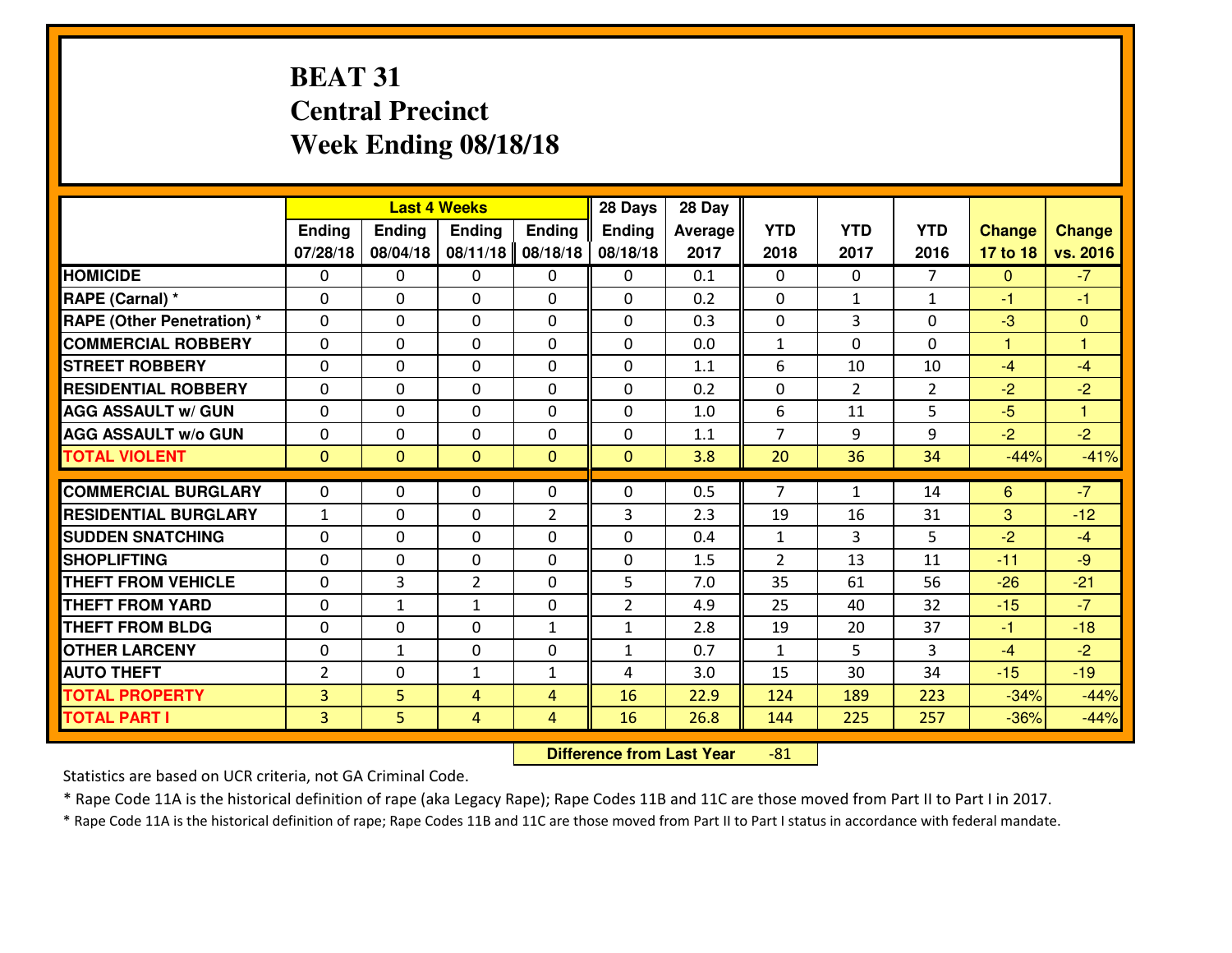# **BEAT 32 Central PrecinctWeek Ending 08/18/18**

|                                  |                |                | <b>Last 4 Weeks</b> |                | 28 Days        | 28 Day  |              |                |              |                |                |
|----------------------------------|----------------|----------------|---------------------|----------------|----------------|---------|--------------|----------------|--------------|----------------|----------------|
|                                  | Ending         | <b>Ending</b>  | <b>Ending</b>       | <b>Ending</b>  | <b>Ending</b>  | Average | <b>YTD</b>   | <b>YTD</b>     | <b>YTD</b>   | <b>Change</b>  | <b>Change</b>  |
|                                  | 07/28/18       | 08/04/18       | 08/11/18            | 08/18/18       | 08/18/18       | 2017    | 2018         | 2017           | 2016         | 17 to 18       | vs. 2016       |
| <b>HOMICIDE</b>                  | $\Omega$       | 0              | 0                   | 0              | 0              | 0.0     | 0            | $\Omega$       | 0            | $\Omega$       | $\Omega$       |
| RAPE (Carnal) *                  | $\Omega$       | 0              | $\Omega$            | $\Omega$       | $\Omega$       | 0.4     | $\mathbf{1}$ | 4              | $\mathbf{1}$ | $-3$           | $\Omega$       |
| <b>RAPE (Other Penetration)*</b> | 0              | 0              | $\mathbf 0$         | 0              | 0              | 0.2     | $\mathbf{1}$ | $\overline{2}$ | 0            | $-1$           | $\overline{1}$ |
| <b>COMMERCIAL ROBBERY</b>        | 0              | 0              | $\mathbf 0$         | $\mathbf{1}$   | $\mathbf{1}$   | 0.5     | 3            | 4              | 3            | $-1$           | $\mathbf{0}$   |
| <b>STREET ROBBERY</b>            | $\mathbf{1}$   | 0              | 1                   | 0              | $\overline{2}$ | 0.5     | 4            | $\overline{2}$ | 5            | $\overline{2}$ | $-1$           |
| <b>RESIDENTIAL ROBBERY</b>       | 0              | 0              | $\mathbf 0$         | 0              | 0              | 0.0     | 0            | $\mathbf{0}$   | 0            | $\mathbf{0}$   | $\mathbf{0}$   |
| <b>AGG ASSAULT w/ GUN</b>        | 0              | 0              | $\mathbf 0$         | 0              | 0              | 0.4     | 3            | 4              | $\mathbf{1}$ | $-1$           | $\overline{2}$ |
| <b>AGG ASSAULT W/o GUN</b>       | 0              | 0              | 0                   | 0              | $\mathbf 0$    | 0.5     | 4            | 3              | 3            | 1              | $\overline{1}$ |
| <b>TOTAL VIOLENT</b>             | $\mathbf{1}$   | $\overline{0}$ | $\mathbf{1}$        | $\mathbf{1}$   | $\overline{3}$ | 2.5     | 16           | 19             | 13           | $-16%$         | 23%            |
| <b>COMMERCIAL BURGLARY</b>       | $\Omega$       | 0              | $\mathbf{0}$        | 0              | $\Omega$       | 0.3     | $\mathbf{1}$ | $\overline{2}$ | 9            | $-1$           | $-8$           |
| <b>RESIDENTIAL BURGLARY</b>      | $\mathbf{0}$   | 0              | 1                   | 0              | $\mathbf{1}$   | 2.1     | 15           | 15             | 38           | $\mathbf{0}$   | $-23$          |
| <b>SUDDEN SNATCHING</b>          | $\mathbf{0}$   | 0              | $\mathbf 0$         | 0              | 0              | 0.2     | $\mathbf{0}$ | $\overline{2}$ | $\mathbf{1}$ | $-2$           | $-1$           |
| <b>SHOPLIFTING</b>               | $\mathbf{1}$   | $\mathbf{1}$   | $\overline{2}$      | 0              | 4              | 3.8     | 48           | 33             | 26           | 15             | 22             |
| <b>THEFT FROM VEHICLE</b>        | 0              | $\overline{2}$ | $\overline{2}$      | $\overline{2}$ | 6              | 8.7     | 44           | 81             | 70           | $-37$          | $-26$          |
| <b>THEFT FROM YARD</b>           | 4              | 1              | $\mathbf 0$         | $\mathbf{1}$   | 6              | 2.8     | 32           | 30             | 25           | $\overline{2}$ | $\overline{7}$ |
| <b>THEFT FROM BLDG</b>           | $\mathbf{1}$   | $\overline{2}$ | $\mathbf 0$         | $\mathbf{0}$   | 3              | 4.1     | 24           | 30             | 44           | $-6$           | $-20$          |
| <b>OTHER LARCENY</b>             | $1\,$          | 0              | $\mathbf{1}$        | 0              | $\overline{2}$ | 1.0     | 15           | $\overline{7}$ | 0            | 8              | 15             |
| <b>AUTO THEFT</b>                | 0              | 0              | $\mathbf 0$         | 0              | 0              | 2.3     | 16           | 23             | 18           | $-7$           | $-2$           |
| <b>TOTAL PROPERTY</b>            | $\overline{7}$ | 6              | 6                   | 3              | 22             | 25.4    | 195          | 223            | 231          | $-13%$         | $-16%$         |
| <b>TOTAL PART I</b>              | 8              | 6              | $\overline{7}$      | 4              | 25             | 27.8    | 211          | 242            | 244          | $-13%$         | $-14%$         |
|                                  |                |                |                     |                |                |         |              |                |              |                |                |

 **Difference from Last Year**-31

Statistics are based on UCR criteria, not GA Criminal Code.

\* Rape Code 11A is the historical definition of rape (aka Legacy Rape); Rape Codes 11B and 11C are those moved from Part II to Part I in 2017.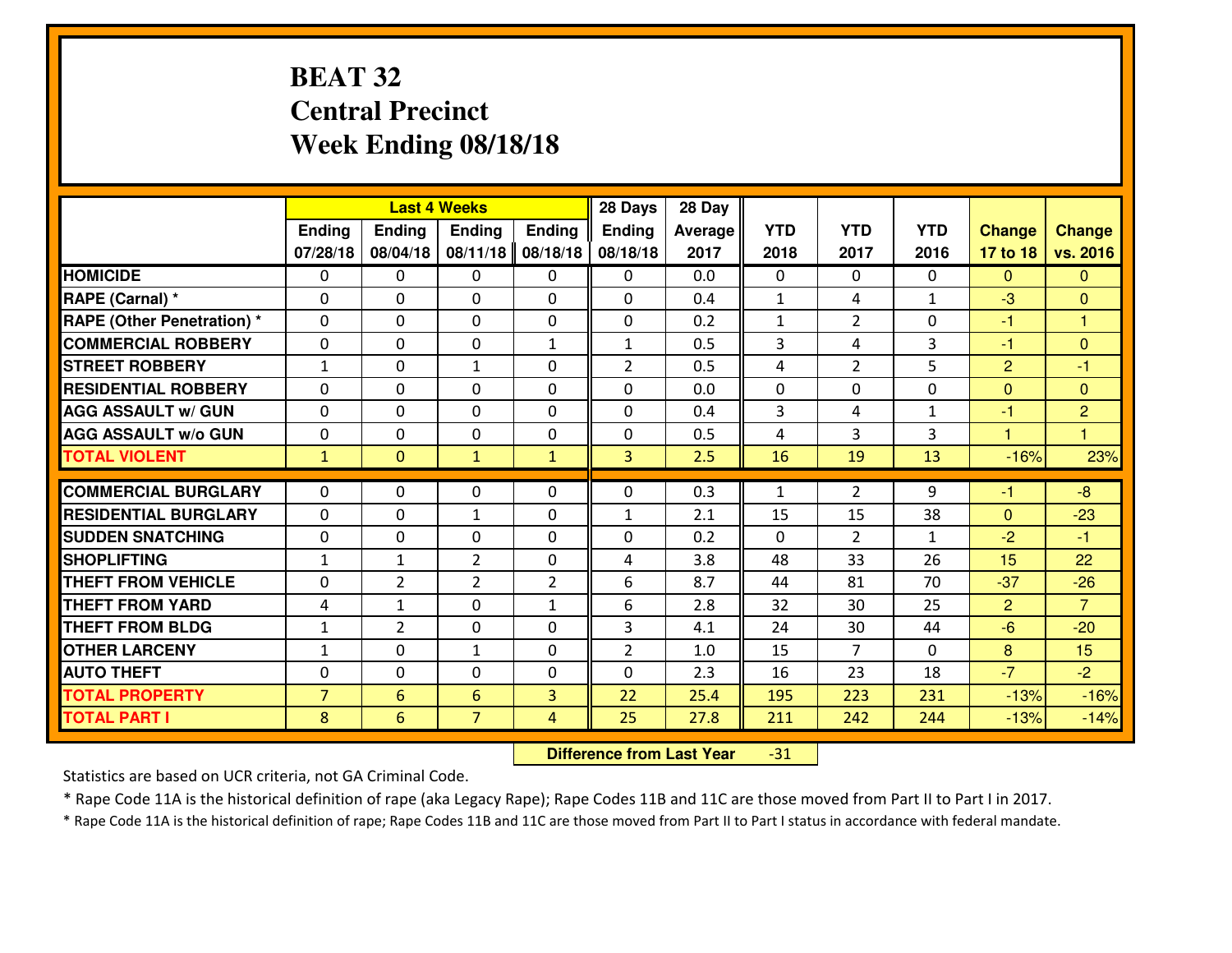# **BEAT 33 Central PrecinctWeek Ending 08/18/18**

|                                  |               |                | <b>Last 4 Weeks</b>           |                | 28 Days        | 28 Day         |                      |                |              |                |                              |
|----------------------------------|---------------|----------------|-------------------------------|----------------|----------------|----------------|----------------------|----------------|--------------|----------------|------------------------------|
|                                  | <b>Ending</b> | <b>Ending</b>  | <b>Endina</b>                 | <b>Ending</b>  | Ending         | <b>Average</b> | <b>YTD</b>           | <b>YTD</b>     | <b>YTD</b>   | <b>Change</b>  | <b>Change</b>                |
|                                  | 07/28/18      | 08/04/18       | 08/11/18                      | 08/18/18       | 08/18/18       | 2017           | 2018                 | 2017           | 2016         | 17 to 18       | vs. 2016                     |
| <b>HOMICIDE</b>                  | $\Omega$      | 0              | $\Omega$                      | $\Omega$       | 0              | 0.2            | $\Omega$             | $\mathbf{1}$   | 4            | $-1$           | $-4$                         |
| RAPE (Carnal) *                  | $\Omega$      | 0              | $\mathbf{0}$                  | $\Omega$       | $\Omega$       | 0.2            | 3                    | $\overline{2}$ | 4            | $\mathbf{1}$   | $-1$                         |
| <b>RAPE (Other Penetration)*</b> | $\Omega$      | $\Omega$       | 0                             | $\Omega$       | $\Omega$       | 0.1            | $\mathbf{1}$         | $\mathbf{1}$   | $\mathbf{1}$ | $\mathbf{0}$   | $\Omega$                     |
| <b>COMMERCIAL ROBBERY</b>        | $\Omega$      | 0              | $\mathbf 0$                   | $\mathbf{1}$   | $\mathbf{1}$   | 0.5            | $\mathbf{1}$         | 5              | 3            | $-4$           | $-2$                         |
| <b>ISTREET ROBBERY</b>           | $\Omega$      | $\mathbf{1}$   | $\mathbf 0$                   | $\mathbf{1}$   | $\overline{2}$ | 1.5            | 15                   | 13             | 16           | $\overline{2}$ | $-1$                         |
| <b>RESIDENTIAL ROBBERY</b>       | $\Omega$      | $\Omega$       | $\mathbf 0$                   | $\Omega$       | 0              | 0.1            | $\mathbf{0}$         | $\Omega$       | 0            | $\Omega$       | $\overline{0}$               |
| <b>AGG ASSAULT w/ GUN</b>        | $\Omega$      | 0              | $\mathbf{1}$                  | $\Omega$       | $\mathbf{1}$   | 1.4            | 6                    | 14             | 6            | $-8$           | $\Omega$                     |
| <b>AGG ASSAULT w/o GUN</b>       | 0             | 0              | 0                             | 0              | 0              | 1.1            | 3                    | 10             | 8            | $-7$           | $-5$                         |
| <b>TOTAL VIOLENT</b>             | $\mathbf{0}$  | $\mathbf{1}$   | $\mathbf{1}$                  | $\overline{2}$ | $\overline{4}$ | 4.9            | 29                   | 46             | 42           | $-37%$         | $-31%$                       |
| <b>COMMERCIAL BURGLARY</b>       | $\Omega$      | 0              | $\mathbf{0}$                  | 0              | 0              | 0.6            | 6                    | 5              | 15           | 1              | $-9$                         |
| <b>RESIDENTIAL BURGLARY</b>      |               |                |                               |                |                | 1.7            |                      |                |              |                | $-2$                         |
| <b>SUDDEN SNATCHING</b>          | 0             | $\mathbf{1}$   | $\mathbf 0$                   | 0              | $\mathbf{1}$   | 0.3            | 12<br>$\overline{3}$ | 9              | 14<br>3      | 3              |                              |
| <b>SHOPLIFTING</b>               | 0             | 0              | $\mathbf 0$<br>$\overline{2}$ | 0<br>3         | 0<br>9         | 5.4            | 29                   | 3<br>63        | 28           | $\Omega$       | $\mathbf{0}$<br>$\mathbf{1}$ |
|                                  | 0             | 4              |                               |                |                |                |                      |                |              | $-34$          |                              |
| <b>THEFT FROM VEHICLE</b>        | $\mathbf{1}$  | $\overline{2}$ | 0                             | $\Omega$       | 3              | 5.6            | 29                   | 58             | 52           | $-29$          | $-23$                        |
| <b>THEFT FROM YARD</b>           | $\mathbf{1}$  | 3              | 3                             | $\mathbf{1}$   | 8              | 3.2            | 25                   | 27             | 43           | $-2$           | $-18$                        |
| <b>THEFT FROM BLDG</b>           | $\mathbf{1}$  | 0              | $\mathbf{1}$                  | 0              | $\overline{2}$ | 2.5            | 19                   | 20             | 38           | $-1$           | $-19$                        |
| <b>OTHER LARCENY</b>             | 0             | 0              | $\mathbf{1}$                  | 0              | $\mathbf{1}$   | 0.8            | 6                    | 6              | 6            | $\mathbf{0}$   | $\overline{0}$               |
| <b>AUTO THEFT</b>                | 0             | 1              | $\mathbf 0$                   | 3              | 4              | 3.0            | 31                   | 28             | 30           | 3              | $\mathbf{1}$                 |
| <b>TOTAL PROPERTY</b>            | 3             | 11             | $\overline{7}$                | $\overline{7}$ | 28             | 23.1           | 160                  | 219            | 229          | $-27%$         | $-30%$                       |
| <b>TOTAL PART I</b>              | 3             | 12             | 8                             | 9              | 32             | 28.0           | 189                  | 265            | 271          | $-29%$         | $-30%$                       |

 **Difference from Last Year**-76

Statistics are based on UCR criteria, not GA Criminal Code.

\* Rape Code 11A is the historical definition of rape (aka Legacy Rape); Rape Codes 11B and 11C are those moved from Part II to Part I in 2017.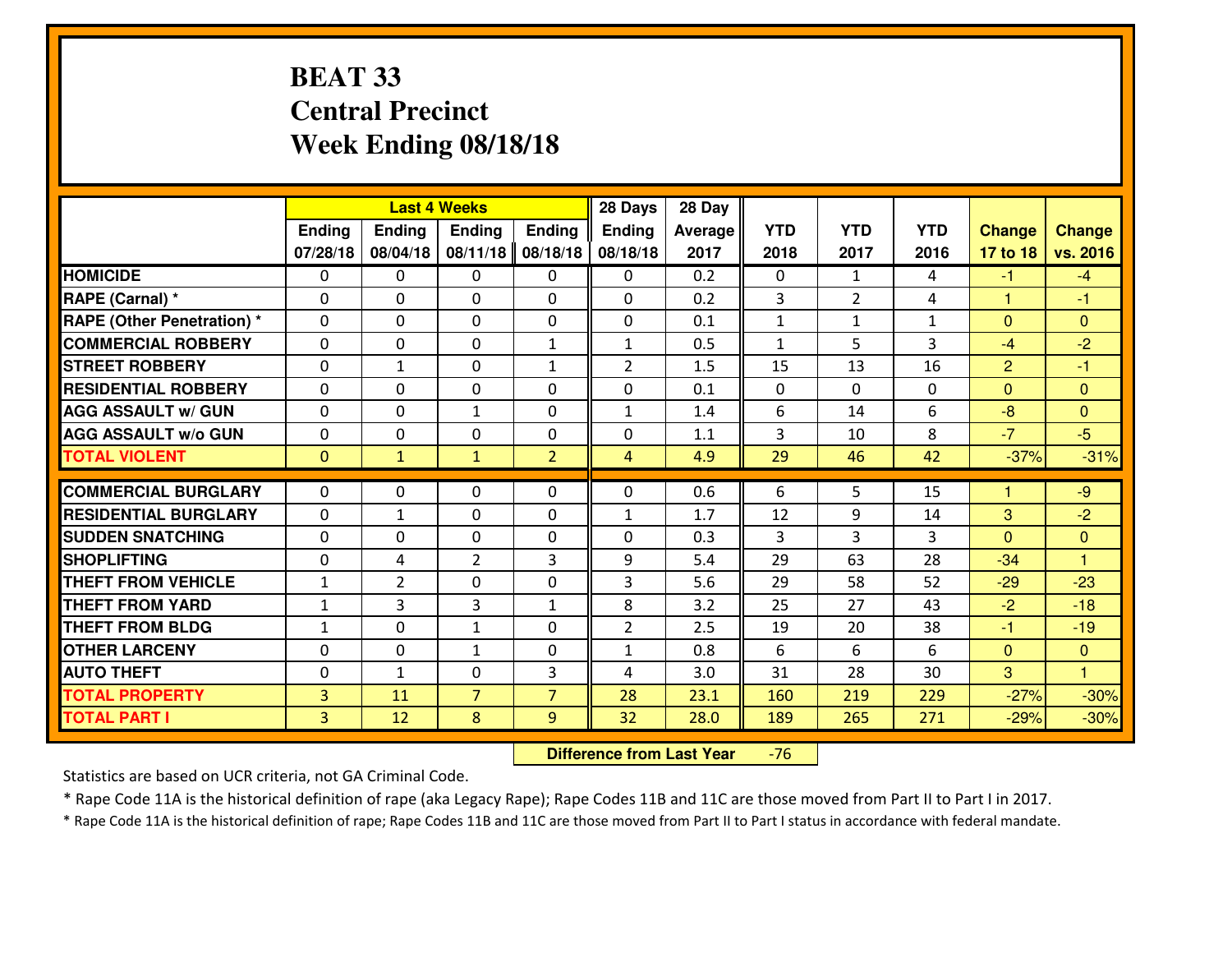# **BEAT 34 Central PrecinctWeek Ending 08/18/18**

|                                   |                |                | <b>Last 4 Weeks</b> |              | 28 Days        | 28 Day         |                |                |                |               |                |
|-----------------------------------|----------------|----------------|---------------------|--------------|----------------|----------------|----------------|----------------|----------------|---------------|----------------|
|                                   | Ending         | <b>Ending</b>  | <b>Ending</b>       | Ending       | <b>Ending</b>  | <b>Average</b> | <b>YTD</b>     | <b>YTD</b>     | <b>YTD</b>     | <b>Change</b> | <b>Change</b>  |
|                                   | 07/28/18       | 08/04/18       | 08/11/18            | 08/18/18     | 08/18/18       | 2017           | 2018           | 2017           | 2016           | 17 to 18      | vs. 2016       |
| <b>HOMICIDE</b>                   | 1              | 0              | $\Omega$            | $\Omega$     | $\mathbf{1}$   | 0.3            | 1              | 4              | $\mathcal{P}$  | $-3$          | $-1$           |
| RAPE (Carnal) *                   | $\mathbf{1}$   | 0              | $\mathbf{0}$        | 0            | $\mathbf{1}$   | 0.5            | $\overline{2}$ | 4              | $\Omega$       | $-2$          | $\overline{2}$ |
| <b>RAPE (Other Penetration) *</b> | $\Omega$       | 0              | $\mathbf{0}$        | $\Omega$     | $\Omega$       | 0.0            | $\Omega$       | $\Omega$       | $\overline{2}$ | $\mathbf{0}$  | $-2$           |
| <b>COMMERCIAL ROBBERY</b>         | 0              | 0              | 0                   | 0            | 0              | 0.1            | $\mathbf{0}$   | $\Omega$       | $\overline{2}$ | $\mathbf{0}$  | $-2$           |
| <b>STREET ROBBERY</b>             | 0              | 0              | $\mathbf 0$         | $\mathbf{1}$ | $\mathbf{1}$   | 0.7            | 5              | 6              | $\overline{7}$ | $-1$          | $-2$           |
| <b>RESIDENTIAL ROBBERY</b>        | $\Omega$       | $\Omega$       | $\mathbf 0$         | $\Omega$     | 0              | 0.3            | $\mathbf{1}$   | $\overline{2}$ | $\overline{2}$ | $-1$          | $-1$           |
| <b>AGG ASSAULT w/ GUN</b>         | $\mathbf{1}$   | 0              | $\mathbf 0$         | $\Omega$     | $\mathbf{1}$   | 2.4            | 15             | 23             | 13             | $-8$          | $\overline{2}$ |
| <b>AGG ASSAULT W/o GUN</b>        | $1\,$          | 0              | 0                   | 0            | $\mathbf{1}$   | 1.8            | 20             | 14             | 9              | 6             | 11             |
| <b>TOTAL VIOLENT</b>              | $\overline{4}$ | $\mathbf{0}$   | $\mathbf{0}$        | $\mathbf{1}$ | 5              | 6.1            | 44             | 53             | 37             | $-17%$        | 19%            |
| <b>COMMERCIAL BURGLARY</b>        | $\Omega$       | 0              | $\mathbf{0}$        | $\Omega$     | $\Omega$       | 0.4            | $\mathbf{1}$   | 5              | 4              | $-4$          | $-3$           |
| <b>RESIDENTIAL BURGLARY</b>       | $\overline{2}$ | 1              | $\mathbf{0}$        | 0            | 3              | 5.4            | 38             | 52             | 32             | $-14$         | 6              |
| <b>SUDDEN SNATCHING</b>           | 0              | 0              | $\mathbf 0$         | 0            | 0              | 0.5            | $\mathbf{1}$   | 6              | 3              | $-5$          | $-2$           |
| <b>SHOPLIFTING</b>                | 0              | 0              | $\mathbf{1}$        | 0            | $\mathbf{1}$   | 2.8            | 5              | 18             | 3              | $-13$         | $\overline{2}$ |
| <b>THEFT FROM VEHICLE</b>         | $\Omega$       | 0              | $\mathbf{1}$        | 0            | $\mathbf{1}$   | 3.3            | 25             | 27             | 28             | $-2$          | $-3$           |
| <b>THEFT FROM YARD</b>            | 0              | $\mathbf{1}$   | $\mathbf{1}$        | 0            | $\overline{2}$ | 1.6            | 8              | 15             | 14             | $-7$          | $-6$           |
| <b>THEFT FROM BLDG</b>            | 0              | 0              | $\mathbf{1}$        | 0            | $\mathbf{1}$   | 2.3            | 20             | 14             | 13             | 6             | $\overline{7}$ |
| <b>OTHER LARCENY</b>              | 0              | 0              | 0                   | 0            | 0              | 0.2            | $\mathbf{1}$   | $\overline{2}$ | $\overline{2}$ | $-1$          | $-1$           |
| <b>AUTO THEFT</b>                 | 2              | $\mathbf{1}$   | $\mathbf{1}$        | 0            | 4              | 3.2            | 23             | 27             | 25             | $-4$          | $-2$           |
| <b>TOTAL PROPERTY</b>             | $\overline{4}$ | 3              | 5                   | $\mathbf{0}$ | 12             | 19.7           | 122            | 166            | 124            | $-27%$        | $-2%$          |
| <b>TOTAL PART I</b>               | 8              | $\overline{3}$ | 5                   | $\mathbf{1}$ | 17             | 25.8           | 166            | 219            | 161            | $-24%$        | 3%             |

 **Difference from Last Year**-53

Statistics are based on UCR criteria, not GA Criminal Code.

\* Rape Code 11A is the historical definition of rape (aka Legacy Rape); Rape Codes 11B and 11C are those moved from Part II to Part I in 2017.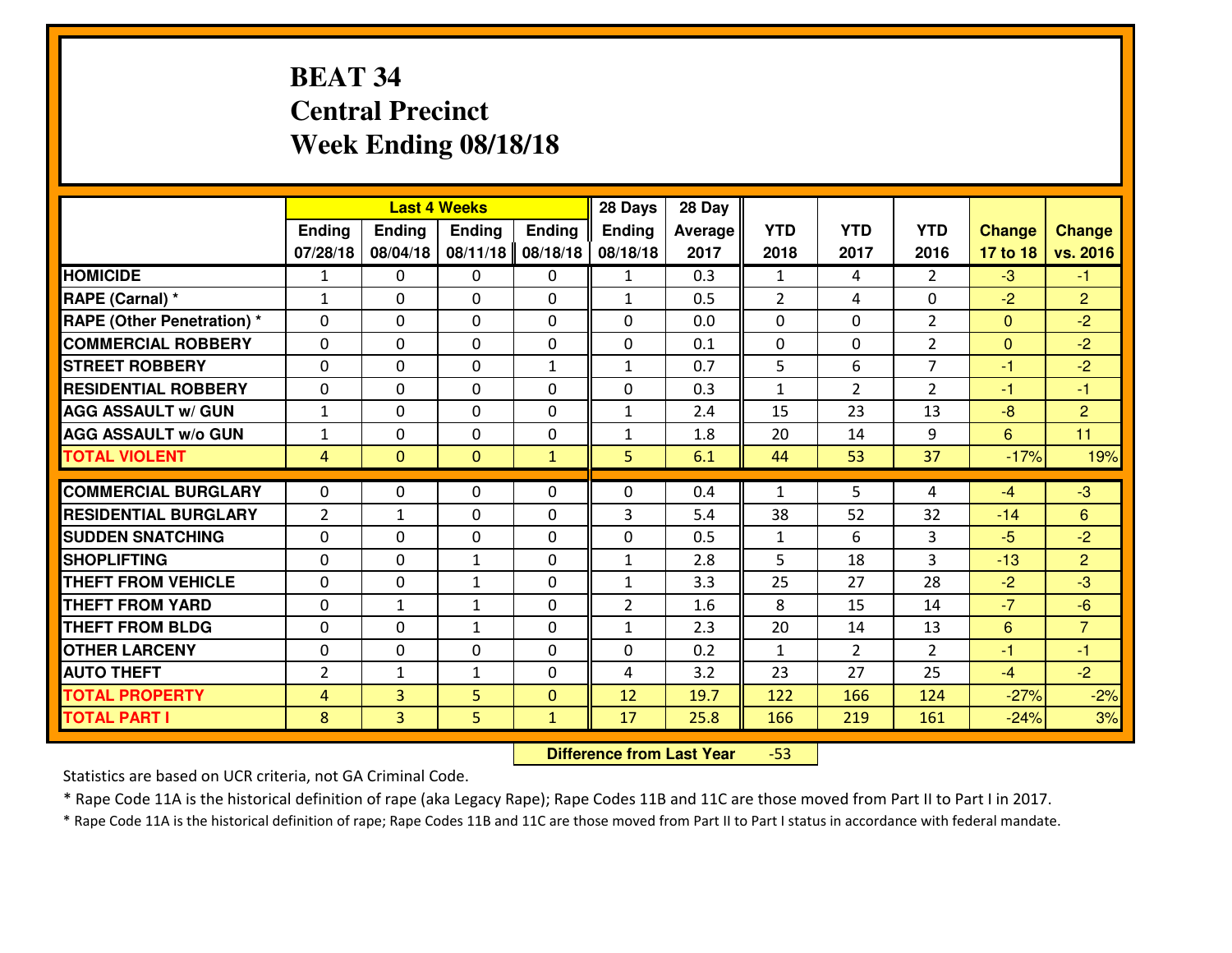# **BEAT 35 Central PrecinctWeek Ending 08/18/18**

|                                  |                |                | <b>Last 4 Weeks</b> |                | 28 Days        | 28 Day         |                |                |                |                      |                |
|----------------------------------|----------------|----------------|---------------------|----------------|----------------|----------------|----------------|----------------|----------------|----------------------|----------------|
|                                  | Ending         | <b>Ending</b>  | <b>Ending</b>       | Ending         | <b>Ending</b>  | <b>Average</b> | <b>YTD</b>     | <b>YTD</b>     | <b>YTD</b>     | <b>Change</b>        | <b>Change</b>  |
|                                  | 07/28/18       | 08/04/18       | 08/11/18            | 08/18/18       | 08/18/18       | 2017           | 2018           | 2017           | 2016           | 17 to 18             | vs. 2016       |
| <b>HOMICIDE</b>                  | $\Omega$       | 0              | $\Omega$            | $\Omega$       | 0              | 0.1            | $\Omega$       | $\mathbf{1}$   | $\overline{2}$ | $-1$                 | $-2$           |
| RAPE (Carnal) *                  | $\Omega$       | 0              | $\mathbf{1}$        | $\Omega$       | $\mathbf{1}$   | 0.0            | 3              | $\Omega$       | $\overline{2}$ | 3                    | $\mathbf{1}$   |
| <b>RAPE (Other Penetration)*</b> | $\mathbf{1}$   | 0              | 0                   | 0              | $\mathbf{1}$   | 0.0            | 4              | $\Omega$       | $\mathbf{1}$   | $\overline{4}$       | 3              |
| <b>COMMERCIAL ROBBERY</b>        | 0              | 0              | $\mathbf 0$         | 0              | 0              | 0.4            | $\mathbf 0$    | $\overline{2}$ | 3              | $-2$                 | $-3$           |
| <b>STREET ROBBERY</b>            | $\mathbf{0}$   | 0              | $\mathbf 0$         | $\mathbf{1}$   | $\mathbf{1}$   | 0.6            | $\overline{2}$ | 4              | 14             | $-2$                 | $-12$          |
| <b>RESIDENTIAL ROBBERY</b>       | $\Omega$       | 0              | $\mathbf 0$         | 0              | 0              | 0.1            | $\mathbf{0}$   | $\mathbf{1}$   | 3              | $-1$                 | $-3$           |
| <b>AGG ASSAULT w/ GUN</b>        | 0              | 0              | $\mathbf{1}$        | 0              | $\mathbf{1}$   | 1.3            | 11             | 12             | 9              | $-1$                 | $\overline{2}$ |
| <b>AGG ASSAULT W/o GUN</b>       | 0              | 0              | 0                   | 0              | 0              | 1.2            | 10             | 9              | 4              | $\blacktriangleleft$ | 6              |
| <b>TOTAL VIOLENT</b>             | $\mathbf{1}$   | $\overline{0}$ | $\overline{2}$      | $\mathbf{1}$   | 4              | 3.6            | 30             | 29             | 38             | 3%                   | $-21%$         |
| <b>COMMERCIAL BURGLARY</b>       | $\mathbf{0}$   | 0              | $\mathbf{0}$        | 0              | $\Omega$       | 1.0            | 3              | 6              | 15             | $-3$                 | $-12$          |
| <b>RESIDENTIAL BURGLARY</b>      | $\overline{2}$ | 1              | 0                   | 3              | 6              | 3.7            | 29             | 31             | 35             | $-2$                 | $-6$           |
| <b>SUDDEN SNATCHING</b>          | $\mathbf{0}$   | 0              | 0                   | 0              | 0              | 0.2            | $\mathbf{1}$   | 3              | 3              | $-2$                 | $-2$           |
| <b>SHOPLIFTING</b>               | $\mathbf{1}$   | 0              | $\mathbf{1}$        | 0              | $\overline{2}$ | 2.2            | 18             | 20             | 21             | $-2$                 | $-3$           |
| <b>THEFT FROM VEHICLE</b>        | 0              | 1              | $\mathbf{1}$        | 0              | $\overline{2}$ | 3.6            | 29             | 27             | 34             | $\overline{2}$       | $-5$           |
| <b>THEFT FROM YARD</b>           | 0              | 0              | 1                   | $\mathbf{1}$   | $\overline{2}$ | 2.2            | 15             | 21             | 19             | $-6$                 | $-4$           |
| <b>THEFT FROM BLDG</b>           | 2              | $\mathbf{1}$   | $\overline{2}$      | 0              | 5              | 2.6            | 14             | 25             | 28             | $-11$                | $-14$          |
| <b>OTHER LARCENY</b>             | 0              | $\mathbf{1}$   | 0                   | 0              | $\mathbf{1}$   | 0.5            | 5              | 6              | $\overline{2}$ | $-1$                 | 3              |
| <b>AUTO THEFT</b>                | 0              | $\mathbf{1}$   | $\overline{2}$      | $\mathbf{1}$   | 4              | 2.5            | 35             | 22             | 21             | 13                   | 14             |
| <b>TOTAL PROPERTY</b>            | 5              | 5              | $\overline{7}$      | 5              | 22             | 18.6           | 149            | 161            | 178            | $-7%$                | $-16%$         |
| <b>TOTAL PART I</b>              | 6              | 5              | 9                   | $6\phantom{1}$ | 26             | 22.2           | 179            | 190            | 216            | $-6%$                | $-17%$         |

 **Difference from Last Year** $-11$ 

Statistics are based on UCR criteria, not GA Criminal Code.

\* Rape Code 11A is the historical definition of rape (aka Legacy Rape); Rape Codes 11B and 11C are those moved from Part II to Part I in 2017.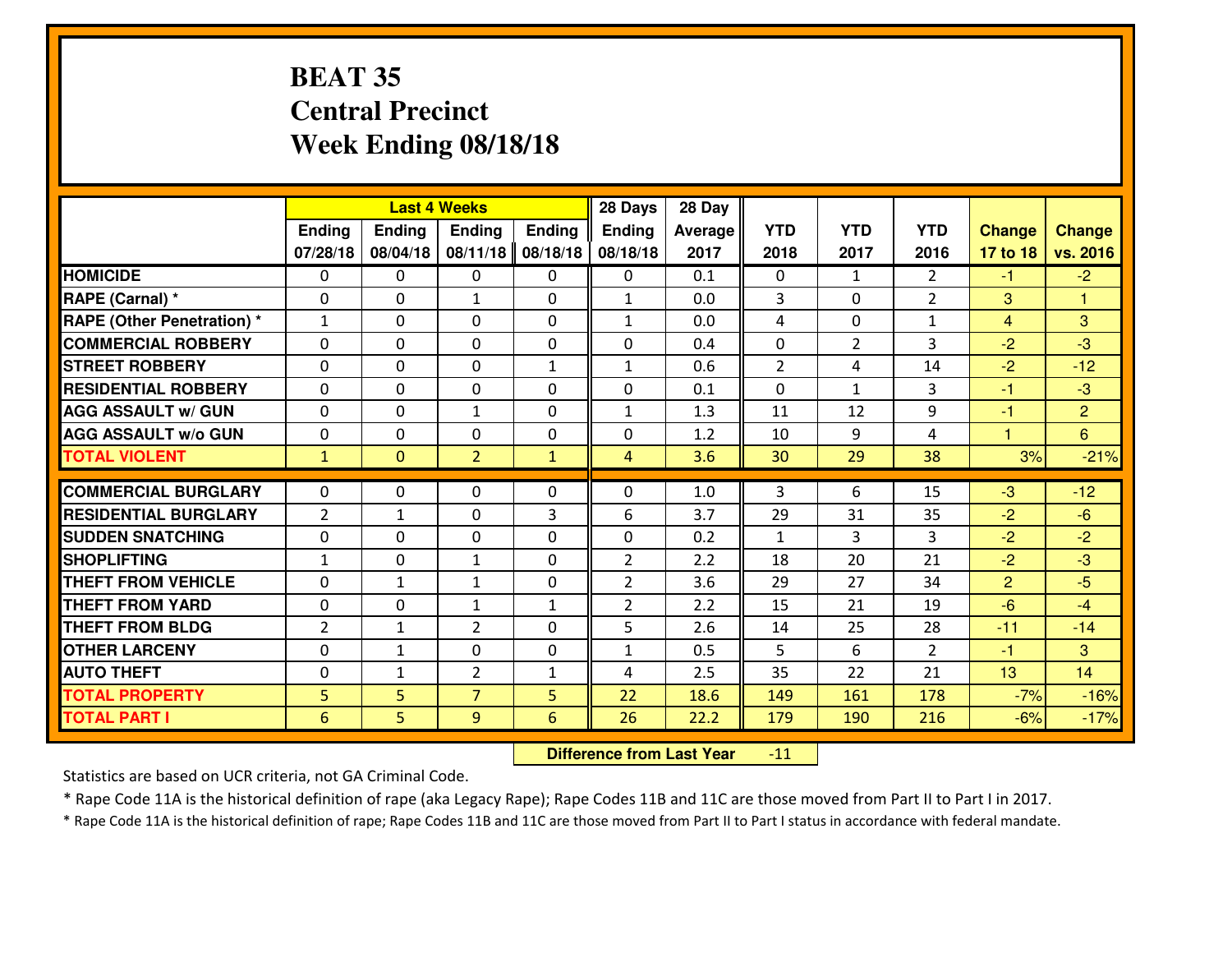# **BEAT 36 Central PrecinctWeek Ending 08/18/18**

|                                  |                |                                  | <b>Last 4 Weeks</b> |              | 28 Days        | 28 Day  |                |                |                |                      |                |
|----------------------------------|----------------|----------------------------------|---------------------|--------------|----------------|---------|----------------|----------------|----------------|----------------------|----------------|
|                                  | Ending         | Ending                           | Ending              | Ending       | <b>Ending</b>  | Average | <b>YTD</b>     | <b>YTD</b>     | <b>YTD</b>     | <b>Change</b>        | <b>Change</b>  |
|                                  | 07/28/18       | 08/04/18                         | 08/11/18            | 08/18/18     | 08/18/18       | 2017    | 2018           | 2017           | 2016           | 17 to 18             | vs. 2016       |
| <b>HOMICIDE</b>                  | 0              | 0                                | 0                   | 0            | 0              | 0.0     | $\Omega$       | $\mathbf{0}$   | 0              | $\mathbf{0}$         | $\overline{0}$ |
| RAPE (Carnal) *                  | $\mathbf{1}$   | 0                                | 0                   | 0            | $\mathbf{1}$   | 0.2     | 3              | $\overline{2}$ | $\mathbf{1}$   | 1                    | 2 <sup>1</sup> |
| <b>RAPE (Other Penetration)*</b> | $\mathbf 0$    | 0                                | $\mathbf 0$         | 0            | 0              | 0.0     | $\mathbf 0$    | 0              | $\mathbf{1}$   | $\mathbf{0}$         | $-1$           |
| <b>COMMERCIAL ROBBERY</b>        | $\mathbf 0$    | 0                                | $\mathbf 0$         | 0            | 0              | 0.2     | $\mathbf 0$    | 0              | $\overline{2}$ | $\mathbf{0}$         | $-2$           |
| <b>ISTREET ROBBERY</b>           | $\Omega$       | 0                                | $\mathbf 0$         | $\Omega$     | 0              | 0.4     | 3              | 3              | $\overline{2}$ | $\Omega$             | 1              |
| <b>RESIDENTIAL ROBBERY</b>       | 0              | 0                                | $\mathbf{0}$        | $\mathbf{0}$ | 0              | 0.1     | 4              | 0              | $\mathbf{1}$   | $\overline{4}$       | 3              |
| <b>AGG ASSAULT w/ GUN</b>        | 0              | 0                                | $\mathbf{1}$        | 0            | $\mathbf 1$    | 0.6     | $\overline{3}$ | 4              | 4              | $-1$                 | -1             |
| <b>AGG ASSAULT w/o GUN</b>       | 0              | 0                                | $\mathbf{1}$        | $\mathbf 0$  | 1              | 0.7     | 5              | 6              | 3              | $-1$                 | $\overline{2}$ |
| <b>TOTAL VIOLENT</b>             | $\mathbf{1}$   | $\overline{0}$                   | $\overline{2}$      | $\mathbf{0}$ | $\overline{3}$ | 2.1     | 18             | 15             | 14             | 20%                  | 29%            |
| <b>COMMERCIAL BURGLARY</b>       | $\Omega$       | $\mathbf{1}$                     | 0                   | 0            | $\mathbf{1}$   | 0.8     | 5              | 6              | 5              | -1                   | $\mathbf{0}$   |
| <b>RESIDENTIAL BURGLARY</b>      | $\Omega$       | $\mathbf{1}$                     | $\mathbf 0$         | $\Omega$     | $\mathbf{1}$   | 1.7     | 13             | 16             | 14             | $-3$                 | $-1$           |
| <b>ISUDDEN SNATCHING</b>         | $\mathbf{0}$   | 0                                | $\mathbf{0}$        | $\Omega$     | $\Omega$       | 0.2     | 0              | $\mathbf{1}$   | $\mathbf{1}$   | -1                   | -1             |
| <b>SHOPLIFTING</b>               | $\mathbf{0}$   | 0                                | $\mathbf 0$         | 0            | 0              | 2.6     | 20             | 24             | 16             | $-4$                 | $\overline{4}$ |
| <b>THEFT FROM VEHICLE</b>        | 3              | 0                                | $\mathbf 0$         | 0            | 3              | 3.3     | 29             | 20             | 34             | 9                    | $-5$           |
| <b>THEFT FROM YARD</b>           | $\mathbf{0}$   | 0                                | 1                   | $\mathbf{1}$ | $\overline{2}$ | 1.5     | 6              | 13             | 5              | $-7$                 | 1              |
| <b>THEFT FROM BLDG</b>           | $\mathbf{1}$   | 1                                | 1                   | 0            | 3              | 1.5     | 19             | 14             | 10             | 5                    | 9              |
| <b>OTHER LARCENY</b>             | 0              | 0                                | $\mathbf 0$         | 0            | 0              | 0.3     | $\mathbf{1}$   | $\overline{2}$ | $\mathbf{1}$   | $-1$                 | $\overline{0}$ |
| <b>AUTO THEFT</b>                | 0              | 0                                | 1                   | 0            | 1              | 2.0     | 12             | 11             | 6              | $\blacktriangleleft$ | 6 <sup>°</sup> |
| <b>TOTAL PROPERTY</b>            | $\overline{4}$ | 3                                | 3                   | $\mathbf{1}$ | 11             | 13.8    | 105            | 107            | 92             | $-2%$                | 14%            |
| <b>TOTAL PART I</b>              | 5 <sup>1</sup> | $\overline{3}$                   | 5                   | $\mathbf{1}$ | 14             | 16.0    | 123            | 122            | 106            | 1%                   | 16%            |
|                                  |                | <b>Difference from Last Year</b> |                     | $\mathbf{1}$ |                |         |                |                |                |                      |                |

 **Difference from Last Year**

Statistics are based on UCR criteria, not GA Criminal Code.

\* Rape Code 11A is the historical definition of rape (aka Legacy Rape); Rape Codes 11B and 11C are those moved from Part II to Part I in 2017.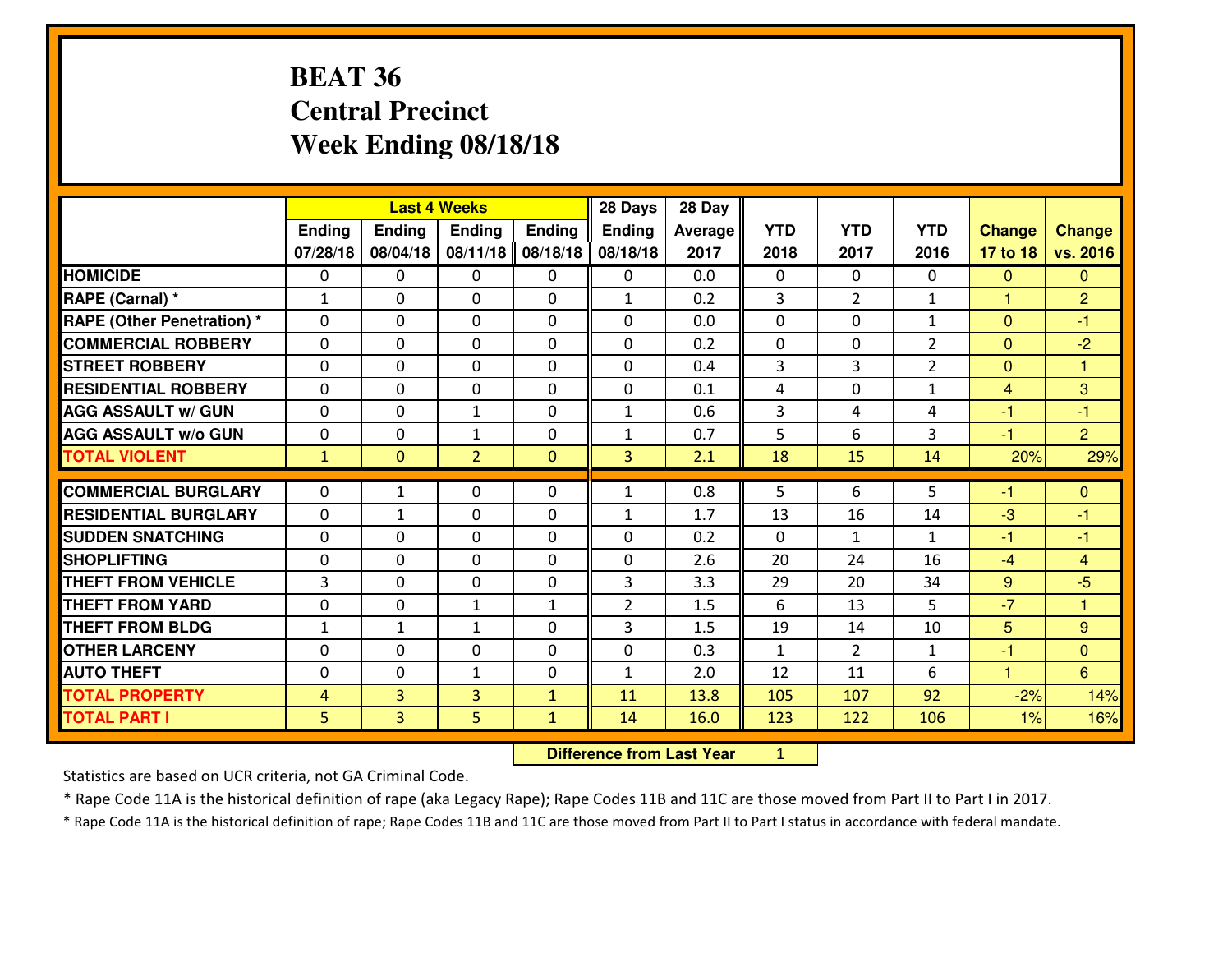

#### **COMPSTAT PRECINCT COMMANDER: SOUTH PRECINCT CAPT. JOY GELLATLYWeek Ending 08/18/18**



|                                                                                                  | Week<br>Ending<br>08/18/18 | Week<br><b>Ending</b><br>08/11/18 | Weekly<br>Avg<br>2017   | 28-Day<br><b>Ending</b><br>08/18/18 | $28-Day$<br>Ending<br>07/21/18   | Avg<br>$28-Day$<br>2017 | <b>YTD</b><br>2018                       | <b>YTD</b><br>2017                           | <b>YTD</b><br>2016     | <b>Change</b><br>17 to 18      | <b>Change</b><br>vs. 2016 |
|--------------------------------------------------------------------------------------------------|----------------------------|-----------------------------------|-------------------------|-------------------------------------|----------------------------------|-------------------------|------------------------------------------|----------------------------------------------|------------------------|--------------------------------|---------------------------|
| <b>HOMICIDE</b>                                                                                  | 0                          | 0                                 | $\mathbf{0}$            |                                     |                                  | 0                       | 3                                        |                                              | 4                      |                                | -1                        |
| RAPE (Carnal) *                                                                                  | 1                          | 0                                 | $\mathbf 0$             | $\mathbf{1}$                        | $\mathbf{1}$                     | $\overline{1}$          | 8                                        | 2<br>5                                       | 9                      | 3                              | $-1$                      |
| <b>RAPE (Other Penetration) *</b>                                                                | $\bf{0}$                   | 0                                 | 0                       | 1                                   | $\Omega$                         | $\Omega$                | 13                                       | 3                                            | 6                      | 10                             | $\overline{7}$            |
| <b>COMMERCIAL ROBBERY</b>                                                                        | 0                          | 0                                 | $\mathbf{1}$            | 1                                   | $\overline{c}$                   | $\overline{2}$          | 8                                        | $\overline{22}$                              | $\overline{23}$        | $-14$                          | $-15$                     |
| <b>STREET ROBBERY</b>                                                                            | 1                          | $\mathbf{1}$                      | $\mathbf{1}$            | 4                                   | 5                                | $\mathbf{2}$            | 24                                       | 17                                           | 20                     | $\overline{7}$                 | 4                         |
| <b>RESIDENTIAL ROBBERY</b>                                                                       | 0                          | 0                                 | $\Omega$                | 1                                   | 3                                | $\Omega$                | 6                                        | $\mathbf{1}$                                 | 3                      | 5                              | 3                         |
| <b>AGG ASSAULT w/ GUN</b>                                                                        | $\bf{0}$                   | 0                                 | $\mathbf{1}$            | 3                                   | $\overline{c}$                   | 3                       | 12                                       | 26                                           | 16                     | $-14$                          | $-4$                      |
| <b>AGG ASSAULT w/o GUN</b>                                                                       | 1                          | $\mathbf{1}$                      | $\mathbf 0$             | $6\phantom{1}$                      | $\overline{c}$                   | 3                       | 26                                       | 23                                           | 29                     | 3                              | $-3$                      |
| <b>TOTAL VIOLENT</b>                                                                             | 3                          | $\overline{2}$                    | $\overline{2}$          | $\overline{18}$                     | $\overline{16}$                  | $\overline{12}$         | 100                                      | 99                                           | 110                    | 1%                             | $-9%$                     |
|                                                                                                  |                            |                                   |                         |                                     |                                  |                         |                                          |                                              |                        |                                |                           |
| <b>COMMERCIAL BURGLARY</b>                                                                       | 3                          |                                   |                         | 6                                   | 6                                | 4                       | 32                                       | 38                                           | 30                     | -6                             | $\overline{2}$            |
| <b>RESIDENTIAL BURGLARY</b>                                                                      | $\mathbf 2$                | 3<br>$\mathbf{1}$                 | $\overline{\mathbf{4}}$ | 6                                   | 19                               | 14                      | 122                                      | 112                                          | 145                    | 10                             | $-23$                     |
| <b>SUDDEN SNATCHING</b>                                                                          | $\overline{\mathbf{0}}$    |                                   | 0                       | 3                                   | 0                                | $\overline{\mathbf{1}}$ | 8                                        | 3                                            | 8                      | $\overline{5}$                 | $\mathbf{0}$              |
| <b>SHOPLIFTING</b>                                                                               | $\overline{\mathbf{7}}$    | 12                                | $\overline{7}$          | 55                                  | 62                               | 28                      | 409                                      | $\overline{472}$                             | 414                    | $-63$                          | $-5$                      |
| <b>THEFT FROM VEHICLE</b>                                                                        | 9                          | 8<br>$\overline{1}$               | $\overline{7}$          | 40                                  | 38                               | 30                      | 235                                      | 281                                          | 182                    | $-46$                          | 53                        |
| <b>THEFT FROM YARD</b>                                                                           | 3                          | $\overline{7}$                    | $\overline{2}$          | 10                                  | $\overline{16}$                  | $\overline{8}$          | 70                                       | 65                                           | 79                     | $\overline{5}$                 | $-9$                      |
| <b>THEFT FROM BLDG</b><br><b>OTHER LARCENY</b>                                                   |                            |                                   | 3                       | $\overline{16}$<br>$\overline{2}$   | $\overline{12}$<br>$\mathbf{1}$  | $\overline{13}$<br>3    | 91<br>$\overline{17}$                    | 151<br>$\overline{25}$                       | 109<br>$\overline{12}$ | $-60$<br>$-\frac{1}{\sqrt{2}}$ | $-18$<br>$\overline{5}$   |
| <b>AUTO THEFT</b>                                                                                | $\overline{2}$             | 0                                 | $\mathbf 0$             |                                     |                                  | $\overline{13}$         |                                          |                                              | $\overline{84}$        |                                | 17                        |
|                                                                                                  | 4                          | 3<br>36                           | 3                       | 16                                  | 13                               |                         | 101                                      | 101                                          |                        | $\Omega$                       |                           |
| <b>TOTAL PROPERTY</b>                                                                            | 31<br>$\overline{34}$      | $\overline{38}$                   | 28<br>$\overline{30}$   | 154<br>$\frac{1}{172}$              | 167<br>183                       | 113<br>125              | 1085<br>1185                             | 1248<br>1347                                 | 1063<br>1173           | $-13%$<br>$-12%$               | 2%<br>1%                  |
| <b>TOTAL PART I</b>                                                                              |                            |                                   |                         |                                     |                                  |                         |                                          |                                              |                        |                                |                           |
| Statistics are based on UCR criteria, not GA Criminal Code, and are                              |                            |                                   |                         |                                     | <b>Difference from Last Year</b> |                         | $-162$                                   |                                              |                        |                                | Last Week Year-to-Date    |
| preliminary, based on RMS data at the time prepared, and are subject to change.                  |                            |                                   |                         |                                     |                                  |                         | <b>At-Fault Police Vehicle Accidents</b> |                                              |                        | $\mathbf{0}$                   | 5                         |
| Cell Shading: white is within 0.6 standard deviation of the mean; red is above; green is below.  |                            |                                   |                         |                                     |                                  |                         |                                          | <b>Not At-Fault Police Vehicle Accidents</b> |                        | $\overline{0}$                 | $\overline{11}$           |
| * Code 11A is the pre-2016 definition of rape; Codes 11B and 11C are by federal mandate in 2016. |                            |                                   |                         |                                     |                                  |                         | <b>Total Police Vehicle Accidents</b>    |                                              |                        | $\overline{0}$                 | 16                        |
|                                                                                                  | Week                       | Week                              | <b>Weekly</b>           | $28-Day$                            | $28-Day$                         | Avg                     |                                          |                                              |                        |                                |                           |
| <b>Citizen Initiated Calls</b>                                                                   | <b>Ending</b>              | <b>Ending</b>                     | Avg                     | <b>Ending</b>                       | Ending                           | 28-Day                  | <b>YTD</b>                               | <b>YTD</b>                                   | <b>YTD</b>             | <b>Change</b>                  | <b>Change</b>             |
|                                                                                                  | 08/18/18                   | 08/11/18                          | 2017                    | 08/18/18                            | 07/21/18                         | 2017                    | 2018                                     | 2017                                         | 2016                   | 17 to 18                       | vs. 2016                  |
| <b>Midnight Shift</b>                                                                            | 100                        | 79                                | 91                      | 361                                 | 371                              | 364                     | 2860                                     | 3097                                         | 3050                   | $-237$                         | $-190$                    |
| <b>Day Shift</b>                                                                                 | 257                        | 243                               | 247                     | 1010                                | 1083                             | 986                     | 8182                                     | 8565                                         | 8495                   | $-383$                         | $-313$                    |
| <b>Afternoon Shift</b>                                                                           | 213                        | 240                               | $\mathbf{0}$            | 955                                 | 1108                             | 982                     | 7967                                     | 8474                                         | 8350                   | $-507$                         | $-383$                    |
| <b>TOTAL CITIZEN CFS</b>                                                                         | 570                        | 562                               | 338                     | 2326                                | 2562                             | 2332                    | 19009                                    | 20136                                        | 19895                  | $-5.6%$                        | $-4.5%$                   |
| <b>53S ShotSpotter Calls</b>                                                                     | $\Omega$                   | 0                                 | $\mathbf{0}$            | $\Omega$                            | $\mathbf{0}$                     | $\Omega$                | $\Omega$                                 | $\Omega$                                     | $\Omega$               | $\Omega$                       | 0                         |
| <b>Sig 53 Shots Fired Calls</b>                                                                  | $\overline{2}$             | 2                                 | 8                       | $\overline{13}$                     | $\overline{32}$                  | $\overline{33}$         | $\overline{265}$                         | 280                                          | 310                    | $-15$                          | $-45$                     |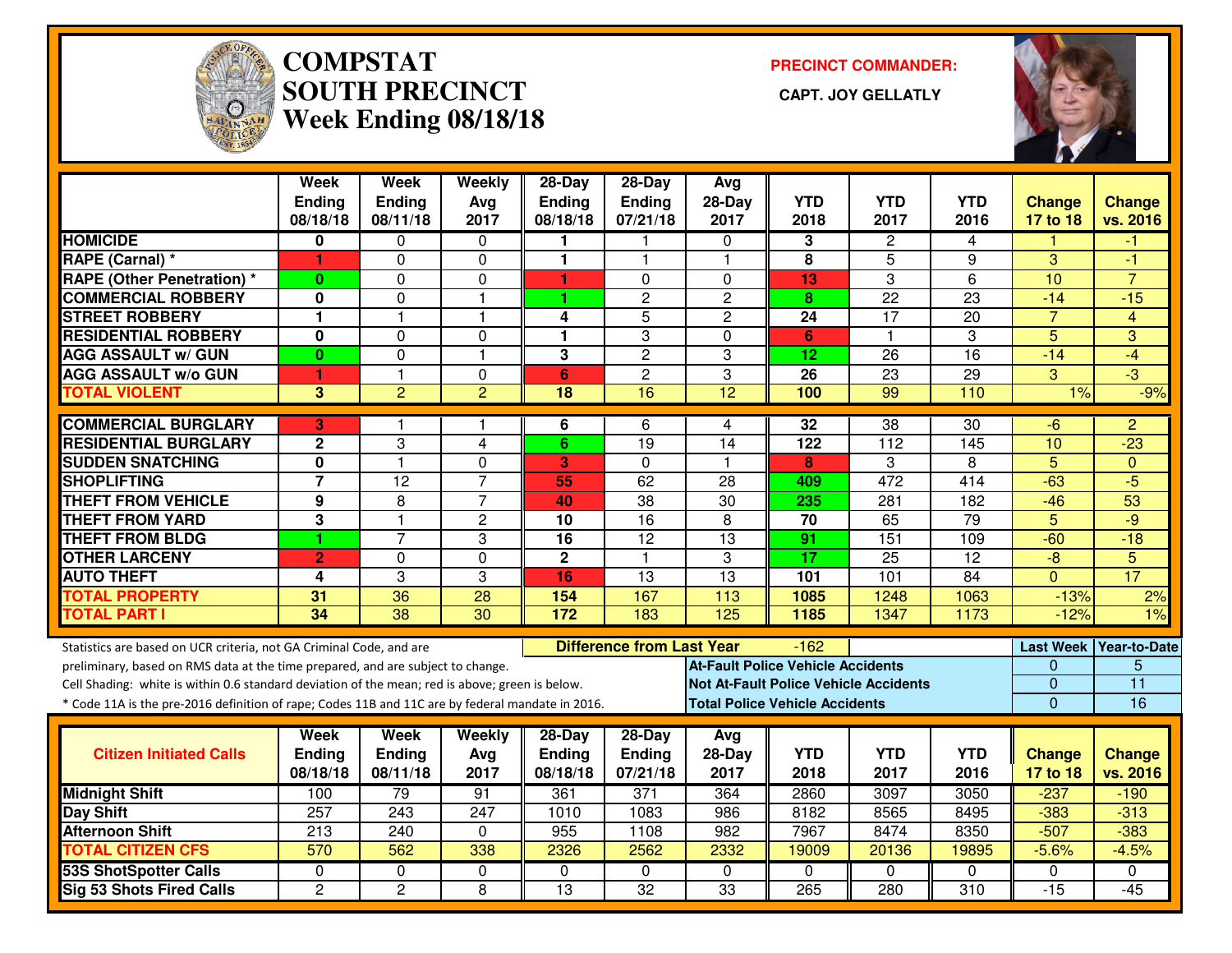# **BEAT 41 South PrecinctWeek Ending 08/18/18**

|                                   |                |                | <b>Last 4 Weeks</b> |                | 28 Days        | 28 Day  |                |                |                |                |                |
|-----------------------------------|----------------|----------------|---------------------|----------------|----------------|---------|----------------|----------------|----------------|----------------|----------------|
|                                   | <b>Ending</b>  | Ending         | <b>Endina</b>       | <b>Ending</b>  | <b>Ending</b>  | Average | <b>YTD</b>     | <b>YTD</b>     | <b>YTD</b>     | <b>Change</b>  | <b>Change</b>  |
|                                   | 07/28/18       | 08/04/18       | 08/11/18            | 08/18/18       | 08/18/18       | 2017    | 2018           | 2017           | 2016           | 17 to 18       | vs. 2016       |
| <b>HOMICIDE</b>                   | $\Omega$       | 0              | $\mathbf{0}$        | 0              | 0              | 0.0     | $\Omega$       | $\Omega$       | 0              | $\Omega$       | $\Omega$       |
| RAPE (Carnal) *                   | $\Omega$       | 0              | $\mathbf{0}$        | 0              | $\Omega$       | 0.1     | $\mathbf{0}$   | 0              | $\overline{2}$ | $\Omega$       | $-2$           |
| <b>RAPE (Other Penetration) *</b> | $\Omega$       | 0              | $\mathbf 0$         | $\Omega$       | 0              | 0.0     | $\mathbf{1}$   | $\Omega$       | 0              | $\mathbf{1}$   | 1              |
| <b>COMMERCIAL ROBBERY</b>         | 0              | 0              | $\mathbf 0$         | 0              | 0              | 1.2     | 0              | 8              | 5              | $-8$           | $-5$           |
| <b>STREET ROBBERY</b>             | 0              | 0              | 1                   | 0              | $\mathbf{1}$   | 0.3     | 4              | $\overline{2}$ | 4              | $\overline{2}$ | $\overline{0}$ |
| <b>RESIDENTIAL ROBBERY</b>        | 0              | 0              | $\mathbf 0$         | $\Omega$       | 0              | 0.1     | $\mathbf 0$    | $\Omega$       | 0              | $\Omega$       | $\mathbf{0}$   |
| <b>AGG ASSAULT w/ GUN</b>         | 0              | 0              | $\mathbf 0$         | 0              | 0              | 0.2     | 0              | $\overline{2}$ | $\overline{2}$ | $-2$           | $-2$           |
| <b>AGG ASSAULT W/o GUN</b>        | 0              | 0              | $\mathbf 0$         | $\mathbf{0}$   | 0              | 0.3     | $\overline{2}$ | 3              | 5              | $-1$           | $-3$           |
| <b>TOTAL VIOLENT</b>              | $\mathbf{0}$   | $\overline{0}$ | $\mathbf{1}$        | $\mathbf{0}$   | $\mathbf{1}$   | 2.1     | $\overline{7}$ | 15             | 18             | $-53%$         | $-61%$         |
| <b>COMMERCIAL BURGLARY</b>        | $\Omega$       | $\mathbf{1}$   | 1                   | $\mathbf{1}$   | 3              | 1.4     | 6              | 8              | 11             | $-2$           | $-5$           |
| <b>RESIDENTIAL BURGLARY</b>       | 0              | 0              | $\mathbf 0$         | 0              | 0              | 2.1     | 10             | 15             | 24             | $-5$           | $-14$          |
| <b>SUDDEN SNATCHING</b>           | 0              | $\mathbf{1}$   | $\mathbf 0$         | $\Omega$       | $\mathbf{1}$   | 0.2     | 3              | $\mathbf{1}$   | $\mathbf{1}$   | 2              | $\overline{2}$ |
| <b>SHOPLIFTING</b>                | $\Omega$       | $\Omega$       | $\mathbf 0$         | $\Omega$       | 0              | 4.4     | 15             | 41             | 26             | $-26$          | $-11$          |
| <b>THEFT FROM VEHICLE</b>         | 0              | 0              | $\overline{2}$      | $\overline{2}$ | 4              | 3.5     | 25             | 30             | 40             | $-5$           | $-15$          |
| <b>THEFT FROM YARD</b>            | $\mathbf 0$    | 1              | $\mathbf 0$         | 0              | 1              | 1.8     | 10             | 14             | 14             | $-4$           | $-4$           |
| <b>THEFT FROM BLDG</b>            | 0              | 0              | 3                   | $\mathbf 0$    | 3              | 3.1     | 16             | 25             | 16             | $-9$           | $\overline{0}$ |
| <b>OTHER LARCENY</b>              | 0              | 0              | $\mathbf 0$         | $\Omega$       | 0              | 0.4     | $\overline{2}$ | 3              | $\Omega$       | $-1$           | $\overline{2}$ |
| <b>AUTO THEFT</b>                 | $\overline{2}$ | $\Omega$       | $\mathbf 0$         | $\Omega$       | $\overline{2}$ | 1.7     | $\overline{7}$ | 14             | 19             | $-7$           | $-12$          |
| <b>TOTAL PROPERTY</b>             | $\overline{2}$ | 3              | 6                   | 3              | 14             | 18.6    | 94             | 151            | 151            | $-38%$         | $-38%$         |
| <b>TOTAL PART I</b>               | $\overline{2}$ | 3 <sup>1</sup> | $\overline{7}$      | $\overline{3}$ | 15             | 20.8    | 101            | 166            | 169            | $-39%$         | $-40%$         |
|                                   |                |                |                     |                |                |         |                |                |                |                |                |

 **Difference from Last Year**-65

Statistics are based on UCR criteria, not GA Criminal Code.

\* Rape Code 11A is the historical definition of rape (aka Legacy Rape); Rape Codes 11B and 11C are those moved from Part II to Part I in 2017.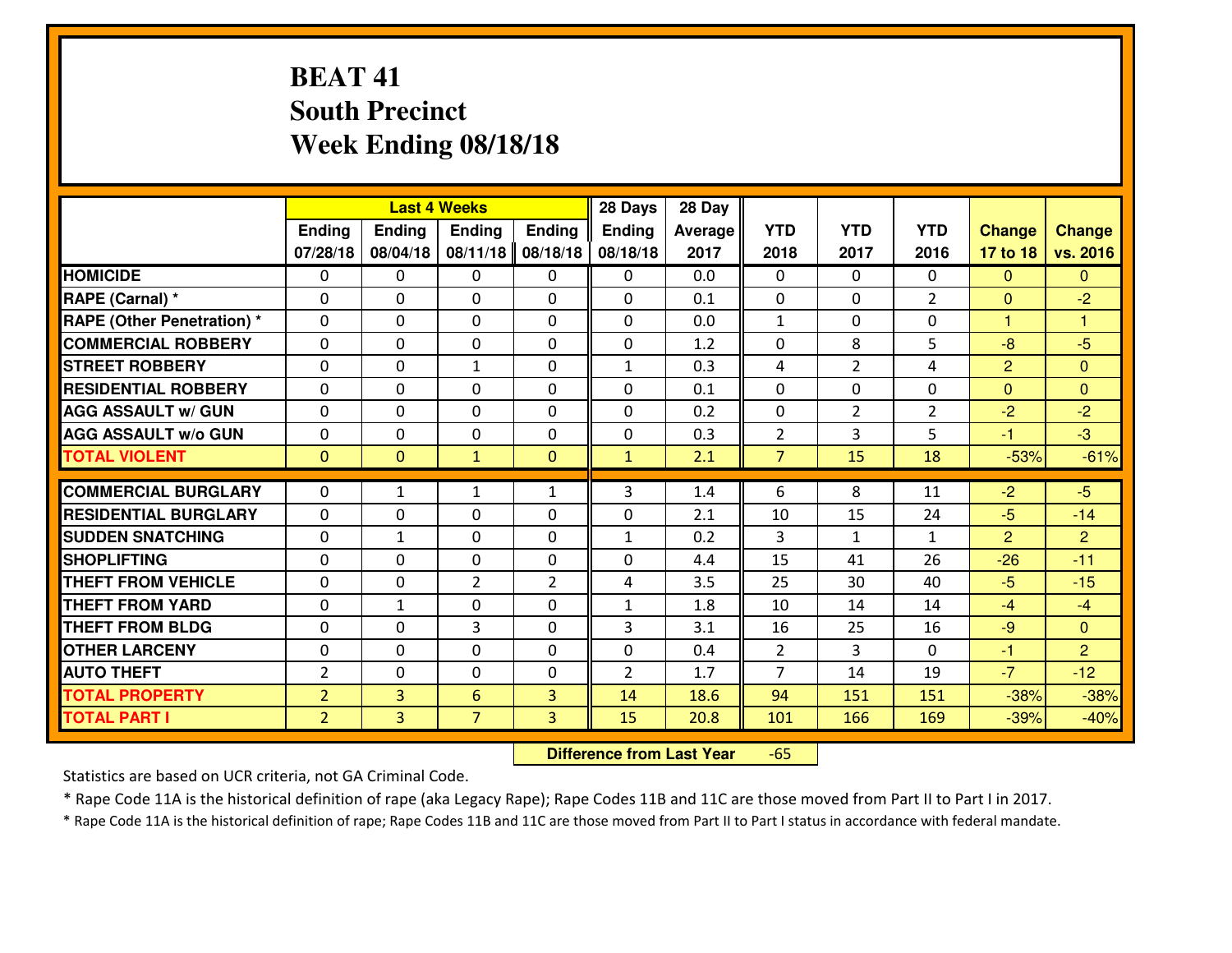# **BEAT 42 South PrecinctWeek Ending 08/18/18**

|                                              |              |                | <b>Last 4 Weeks</b> |                | 28 Days        | 28 Day  |                |              |                |                |                         |
|----------------------------------------------|--------------|----------------|---------------------|----------------|----------------|---------|----------------|--------------|----------------|----------------|-------------------------|
|                                              | Ending       | <b>Ending</b>  | <b>Ending</b>       | <b>Ending</b>  | <b>Ending</b>  | Average | <b>YTD</b>     | <b>YTD</b>   | <b>YTD</b>     | <b>Change</b>  | <b>Change</b>           |
|                                              | 07/28/18     | 08/04/18       | 08/11/18            | 08/18/18       | 08/18/18       | 2017    | 2018           | 2017         | 2016           | 17 to 18       | vs. 2016                |
| <b>HOMICIDE</b>                              | $\Omega$     | 0              | 0                   | 0              | $\Omega$       | 0.0     | 0              | $\Omega$     | 0              | $\Omega$       | $\Omega$                |
| RAPE (Carnal) *                              | $\mathbf{0}$ | 0              | $\mathbf{0}$        | 0              | $\Omega$       | 0.0     | $\mathbf{1}$   | $\mathbf{1}$ | $\mathbf{1}$   | $\Omega$       | $\mathbf{0}$            |
| RAPE (Other Penetration) *                   | $\Omega$     | 0              | $\mathbf{0}$        | $\Omega$       | $\Omega$       | 0.0     | 3              | 0            | 0              | 3              | 3                       |
| <b>COMMERCIAL ROBBERY</b>                    | $\mathbf{0}$ | 0              | 0                   | 0              | $\Omega$       | 0.0     | $\mathbf{1}$   | 4            | 5              | $-3$           | $-4$                    |
| <b>STREET ROBBERY</b>                        | $\mathbf{1}$ | $\mathbf{1}$   | $\mathbf 0$         | 0              | $\overline{2}$ | 0.0     | 4              | 3            | $\overline{2}$ | 1              | $\overline{2}$          |
| <b>RESIDENTIAL ROBBERY</b>                   | $\Omega$     | 0              | $\mathbf 0$         | $\Omega$       | 0              | 0.0     | 0              | $\Omega$     | $\mathbf{1}$   | $\mathbf{0}$   | $-1$                    |
| <b>AGG ASSAULT w/ GUN</b>                    | 0            | $\mathbf{1}$   | $\mathbf 0$         | 0              | $\mathbf{1}$   | 0.0     | $\overline{2}$ | 3            | 3              | $-1$           | $-1$                    |
| <b>AGG ASSAULT W/o GUN</b>                   | 0            | $\overline{2}$ | $\mathbf 0$         | 0              | $\overline{2}$ | 0.0     | 4              | $\mathbf{1}$ | 4              | 3              | $\overline{0}$          |
| <b>TOTAL VIOLENT</b>                         | $\mathbf{1}$ | $\overline{4}$ | $\overline{0}$      | $\mathbf{0}$   | 5              | 0.0     | 15             | 12           | 16             | 25%            | $-6%$                   |
| <b>ICOMMERCIAL BURGLARY</b>                  | $\Omega$     | 0              | $\mathbf{0}$        | $\Omega$       | $\Omega$       | 0.0     | $\overline{7}$ | 9            | 8              | $-2$           | $-1$                    |
| <b>RESIDENTIAL BURGLARY</b>                  | 0            | 0              | 0                   | 0              | 0              | 0.0     | $\overline{2}$ | 5            | 5              | $-3$           | $-3$                    |
| <b>SUDDEN SNATCHING</b>                      | $\mathbf{1}$ | 0              | 0                   | 0              | $\mathbf{1}$   | 0.0     | $\mathbf{1}$   | $\Omega$     | $\mathbf{1}$   | $\overline{1}$ | $\overline{0}$          |
| <b>SHOPLIFTING</b>                           | 8            | 9              | 9                   | $\overline{2}$ | 28             | 0.0     | 205            | 225          | 216            | $-20$          | $-11$                   |
| <b>THEFT FROM VEHICLE</b>                    | $\mathbf{1}$ | $\mathbf{1}$   | 3                   | $\overline{2}$ | $\overline{7}$ | 0.0     | 30             | 35           | 26             | $-5$           | $\overline{4}$          |
| <b>THEFT FROM YARD</b>                       | 0            | 0              | $\mathbf 0$         | 0              | 0              | 0.0     | 10             | 10           | 14             | $\overline{0}$ | $-4$                    |
| <b>THEFT FROM BLDG</b>                       | 0            | $\mathbf{1}$   | 1                   | 0              | $\overline{2}$ | 0.0     | 10             | 30           | 23             | $-20$          | $-13$                   |
| <b>OTHER LARCENY</b>                         | 0            | 0              | $\mathbf 0$         | 0              | 0              | 0.0     | $\mathbf{1}$   | 4            | $\overline{2}$ | $-3$           | $-1$                    |
| <b>AUTO THEFT</b>                            | $\mathbf{1}$ | 0              | $\mathbf{0}$        | 0              | $\mathbf{1}$   | 0.0     | 14             | 11           | 13             | 3              | $\overline{\mathbf{1}}$ |
|                                              |              | 11             | 13                  | 4              | 39             | 0.0     | 280            | 329          | 308            | $-15%$         | $-9%$                   |
|                                              |              |                |                     |                |                |         |                |              |                |                |                         |
| <b>TOTAL PROPERTY</b><br><b>TOTAL PART I</b> | 11<br>12     | 15             | 13                  | 4              | 44             | 0.0     | 295            | 341          | 324            | $-13%$         | $-9%$                   |

 **Difference from Last Year**-46

Statistics are based on UCR criteria, not GA Criminal Code.

\* Rape Code 11A is the historical definition of rape (aka Legacy Rape); Rape Codes 11B and 11C are those moved from Part II to Part I in 2017.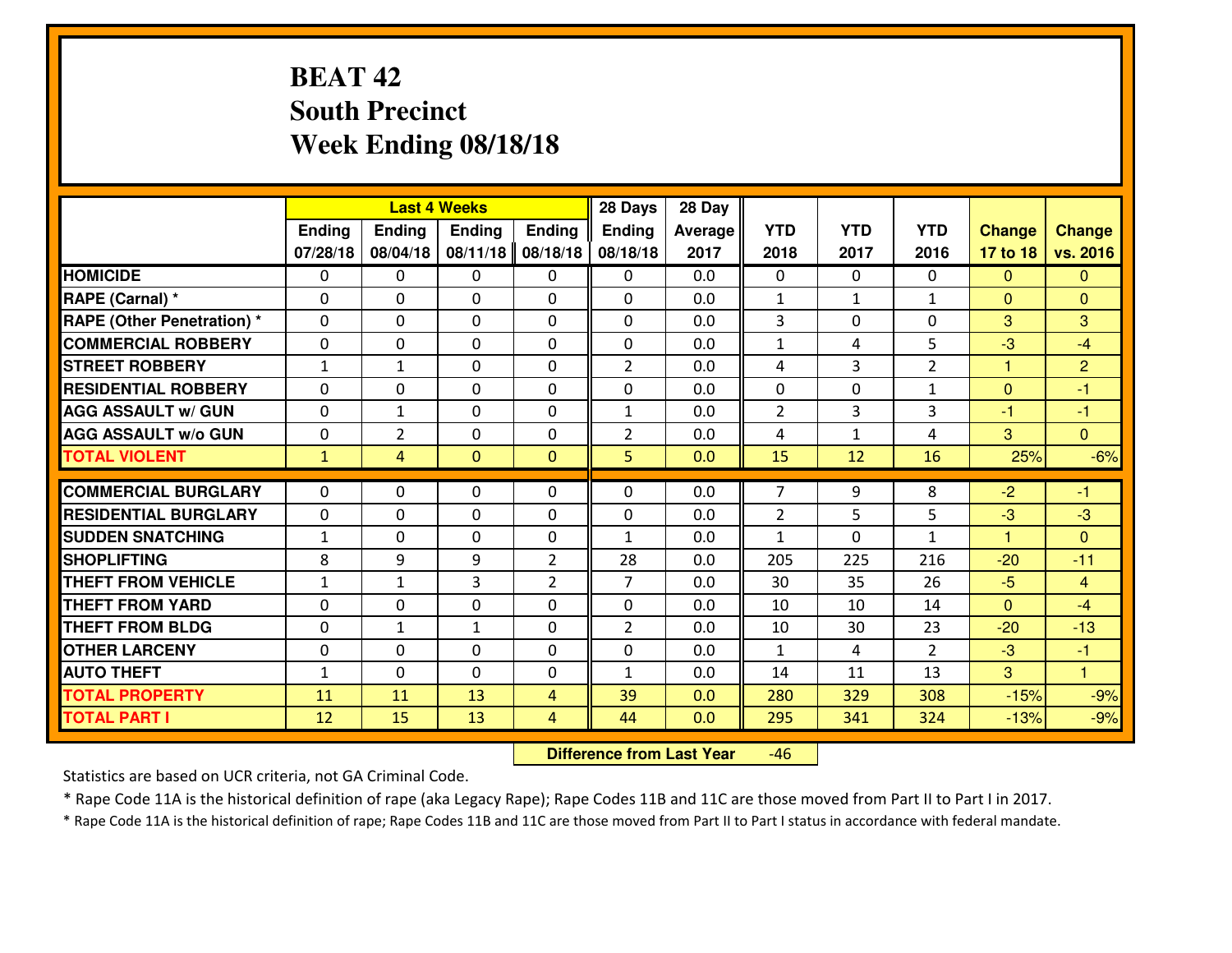# **BEAT 43 South PrecinctWeek Ending 08/18/18**

|                             |                |                | <b>Last 4 Weeks</b> |                | 28 Days        | 28 Day  |                |                |                |                |                |
|-----------------------------|----------------|----------------|---------------------|----------------|----------------|---------|----------------|----------------|----------------|----------------|----------------|
|                             | Ending         | <b>Ending</b>  | <b>Ending</b>       | <b>Ending</b>  | Ending         | Average | <b>YTD</b>     | <b>YTD</b>     | <b>YTD</b>     | <b>Change</b>  | <b>Change</b>  |
|                             | 07/28/18       | 08/04/18       | 08/11/18            | 08/18/18       | 08/18/18       | 2017    | 2018           | 2017           | 2016           | 17 to 18       | vs. 2016       |
| <b>HOMICIDE</b>             | $\Omega$       | 0              | 0                   | 0              | $\Omega$       | 0.0     | 1              | $\Omega$       | 3              | 1              | $-2$           |
| RAPE (Carnal) *             | $\mathbf{0}$   | 0              | $\mathbf{0}$        | 0              | $\Omega$       | 0.0     | 2              | $\mathbf{0}$   | $\mathbf{1}$   | 2              | 1              |
| RAPE (Other Penetration) *  | $\Omega$       | 0              | $\mathbf{0}$        | $\Omega$       | $\Omega$       | 0.1     | $\mathbf{0}$   | $\mathbf{1}$   | 0              | $-1$           | $\mathbf{0}$   |
| <b>COMMERCIAL ROBBERY</b>   | $\mathbf{0}$   | $\mathbf{1}$   | 0                   | 0              | $\mathbf{1}$   | 0.4     | $\mathbf{1}$   | $\overline{2}$ | 5              | $-1$           | $-4$           |
| <b>STREET ROBBERY</b>       | 0              | 0              | $\mathbf 0$         | 0              | 0              | 0.5     | 4              | $\overline{2}$ | 6              | $\overline{2}$ | $-2$           |
| <b>RESIDENTIAL ROBBERY</b>  | $\Omega$       | $\Omega$       | $\mathbf 0$         | $\Omega$       | 0              | 0.1     | $\overline{2}$ | $\Omega$       | 0              | $\overline{2}$ | $\overline{2}$ |
| <b>AGG ASSAULT w/ GUN</b>   | 0              | 0              | $\mathbf 0$         | $\Omega$       | 0              | 0.5     | 3              | $\overline{2}$ | 0              | $\mathbf{1}$   | 3              |
| <b>AGG ASSAULT W/o GUN</b>  | 0              | 0              | $\mathbf 0$         | $\mathbf 0$    | 0              | 0.6     | 3              | 4              | $\overline{7}$ | $-1$           | $-4$           |
| <b>TOTAL VIOLENT</b>        | $\mathbf{0}$   | $\mathbf{1}$   | $\overline{0}$      | $\mathbf{0}$   | $\mathbf{1}$   | 2.1     | 16             | 11             | 22             | 45%            | $-27%$         |
| <b>COMMERCIAL BURGLARY</b>  | $\Omega$       | $\mathbf{1}$   | $\mathbf{0}$        | $\mathbf{1}$   | $\overline{2}$ | 1.2     | 9              | 9              | $\overline{7}$ | $\Omega$       | $\overline{2}$ |
| <b>RESIDENTIAL BURGLARY</b> | $\mathbf{1}$   | 0              | 0                   | 0              | 1              | 2.6     | 25             | 25             | 26             | $\Omega$       | $-1$           |
| <b>SUDDEN SNATCHING</b>     | 0              | 0              | $\mathbf{1}$        | 0              | $\mathbf{1}$   | 0.2     | 3              | $\mathbf{1}$   | $\overline{2}$ | 2              | $\overline{1}$ |
| <b>SHOPLIFTING</b>          | $\overline{3}$ | 1              | $\mathbf 0$         | 3              | $\overline{7}$ | 3.5     | 30             | 41             | 74             | $-11$          | $-44$          |
| <b>THEFT FROM VEHICLE</b>   | $\mathbf{1}$   | 1              | $\mathbf 0$         | 0              | $\overline{2}$ | 4.6     | 28             | 52             | 20             | $-24$          | 8              |
| <b>THEFT FROM YARD</b>      | $1\,$          | $\mathbf{1}$   | $\mathbf{1}$        | $\mathbf{1}$   | 4              | 1.2     | 13             | 9              | 14             | $\overline{4}$ | $-1$           |
| <b>THEFT FROM BLDG</b>      | 0              | $\mathbf{1}$   | $\mathbf 0$         | 0              | $\mathbf{1}$   | 2.8     | 21             | 28             | 20             | $-7$           | 1              |
| <b>OTHER LARCENY</b>        | 0              | 0              | $\mathbf 0$         | 0              | 0              | 0.2     | 2              | $\overline{2}$ | $\mathbf{1}$   | $\mathbf{0}$   | $\overline{1}$ |
| <b>AUTO THEFT</b>           | $\mathbf{1}$   | $\mathbf{1}$   | $\mathbf{0}$        | 2              | 4              | 2.1     | 16             | 18             | 13             | $-2$           | 3              |
| <b>TOTAL PROPERTY</b>       | $\overline{7}$ | 6              | $\overline{2}$      | $\overline{7}$ | 22             | 18.3    | 147            | 185            | 177            | $-21%$         | $-17%$         |
| <b>TOTAL PART I</b>         | $\overline{7}$ | $\overline{7}$ | $\overline{2}$      | $\overline{7}$ | 23             | 20.5    | 163            | 196            | 199            | $-17%$         | $-18%$         |

 **Difference from Last Year**-33

Statistics are based on UCR criteria, not GA Criminal Code.

\* Rape Code 11A is the historical definition of rape (aka Legacy Rape); Rape Codes 11B and 11C are those moved from Part II to Part I in 2017.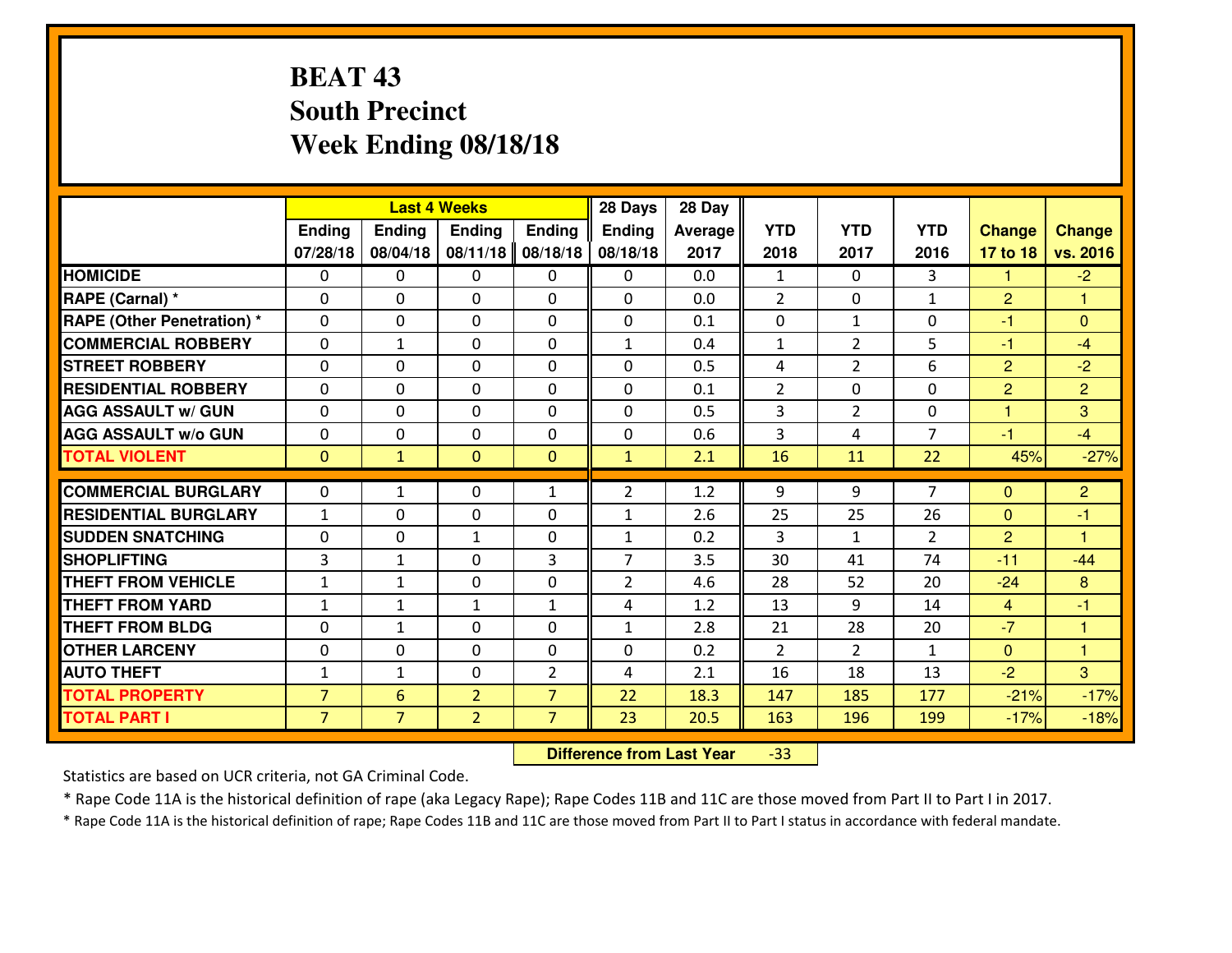# **BEAT 44 South PrecinctWeek Ending 08/18/18**

|                                  |                |                | <b>Last 4 Weeks</b> |               | 28 Days        | 28 Day  |              |                |                |                |                |
|----------------------------------|----------------|----------------|---------------------|---------------|----------------|---------|--------------|----------------|----------------|----------------|----------------|
|                                  | <b>Ending</b>  | <b>Ending</b>  | <b>Endina</b>       | <b>Ending</b> | <b>Ending</b>  | Average | <b>YTD</b>   | <b>YTD</b>     | <b>YTD</b>     | <b>Change</b>  | <b>Change</b>  |
|                                  | 07/28/18       | 08/04/18       | 08/11/18            | 08/18/18      | 08/18/18       | 2017    | 2018         | 2017           | 2016           | 17 to 18       | vs. 2016       |
| <b>HOMICIDE</b>                  | $\Omega$       | 0              | 0                   | 0             | 0              | 0.1     | 1            | $\mathbf{1}$   | $\mathbf{1}$   | $\Omega$       | $\Omega$       |
| RAPE (Carnal) *                  | $\Omega$       | 0              | $\mathbf{0}$        | 0             | $\Omega$       | 0.1     | $\mathbf{1}$ | $\mathbf{1}$   | 3              | $\Omega$       | $-2$           |
| <b>RAPE (Other Penetration)*</b> | $\Omega$       | $\Omega$       | $\mathbf 0$         | $\Omega$      | $\Omega$       | 0.0     | 2            | 0              | $\mathbf{1}$   | $\overline{2}$ | 1              |
| <b>COMMERCIAL ROBBERY</b>        | $\Omega$       | 0              | $\mathbf 0$         | $\Omega$      | 0              | 0.2     | $\mathbf{1}$ | $\overline{2}$ | 0              | $-1$           | $\overline{1}$ |
| <b>STREET ROBBERY</b>            | 0              | $\Omega$       | $\mathbf 0$         | $\Omega$      | 0              | 0.6     | 4            | $\overline{2}$ | $\overline{2}$ | $\overline{2}$ | $\overline{2}$ |
| <b>RESIDENTIAL ROBBERY</b>       | $\mathbf{1}$   | $\Omega$       | $\mathbf 0$         | $\Omega$      | $\mathbf{1}$   | 0.0     | 4            | $\Omega$       | 0              | $\overline{4}$ | $\overline{4}$ |
| <b>AGG ASSAULT w/ GUN</b>        | $\Omega$       | $\Omega$       | $\mathbf 0$         | $\Omega$      | $\Omega$       | 0.7     | 4            | 8              | $\overline{2}$ | $-4$           | $\overline{2}$ |
| <b>AGG ASSAULT w/o GUN</b>       | 0              | 0              | $\mathbf 0$         | $\Omega$      | 0              | 0.5     | 5            | 3              | $\overline{7}$ | 2              | $-2$           |
| <b>TOTAL VIOLENT</b>             | $\mathbf{1}$   | $\mathbf{0}$   | $\mathbf{0}$        | $\mathbf{0}$  | $\mathbf{1}$   | 2.1     | 22           | 17             | 16             | 29%            | 38%            |
| <b>COMMERCIAL BURGLARY</b>       | $\Omega$       | 0              | 0                   | 0             | $\Omega$       | 0.5     | 1            | $\mathbf{1}$   | $\mathbf{1}$   | $\Omega$       | $\Omega$       |
| <b>RESIDENTIAL BURGLARY</b>      | 0              | 0              | 1                   | $\mathbf{1}$  | $\overline{2}$ | 3.9     | 21           | 21             | 37             | $\Omega$       | $-16$          |
| <b>SUDDEN SNATCHING</b>          | 0              | 0              | $\mathbf 0$         | $\Omega$      | 0              | 0.0     | $\mathbf{0}$ | $\Omega$       | $\mathbf{1}$   | $\Omega$       | $-1$           |
| <b>SHOPLIFTING</b>               | $\overline{3}$ | 4              | $\overline{2}$      | 0             | 9              | 3.4     | 47           | 14             | 6              | 33             | 41             |
| <b>THEFT FROM VEHICLE</b>        | $\overline{2}$ | 3              | $\mathbf 0$         | 3             | 8              | 8.6     | 51           | 49             | 34             | $\overline{2}$ | 17             |
| <b>THEFT FROM YARD</b>           | 0              | 0              | $\mathbf 0$         | $\mathbf{1}$  | $\mathbf{1}$   | 1.7     | 9            | 9              | 10             | $\overline{0}$ | $-1$           |
| <b>THEFT FROM BLDG</b>           | $\mathbf{1}$   | 0              | $\mathbf{1}$        | 0             | $\overline{2}$ | 2.7     | 9            | 19             | 22             | $-10$          | $-13$          |
| <b>OTHER LARCENY</b>             | 0              | 0              | $\mathbf 0$         | $\mathbf 0$   | 0              | 0.5     | 3            | 3              | 4              | $\mathbf{0}$   | $-1$           |
| <b>AUTO THEFT</b>                | $\overline{2}$ | 0              | $\overline{2}$      | 0             | 4              | 3.0     | 19           | 15             | 16             | $\overline{4}$ | $\overline{3}$ |
| <b>TOTAL PROPERTY</b>            | 8              | $\overline{7}$ | 6                   | 5             | 26             | 24.2    | 160          | 131            | 131            | 22%            | 22%            |
| <b>TOTAL PART I</b>              | 9              | $\overline{7}$ | 6                   | 5             | 27             | 26.4    | 182          | 148            | 147            | 23%            | 24%            |
|                                  |                |                |                     |               |                |         |              |                |                |                |                |

 **Difference from Last Year**<sup>34</sup>

Statistics are based on UCR criteria, not GA Criminal Code.

\* Rape Code 11A is the historical definition of rape (aka Legacy Rape); Rape Codes 11B and 11C are those moved from Part II to Part I in 2017.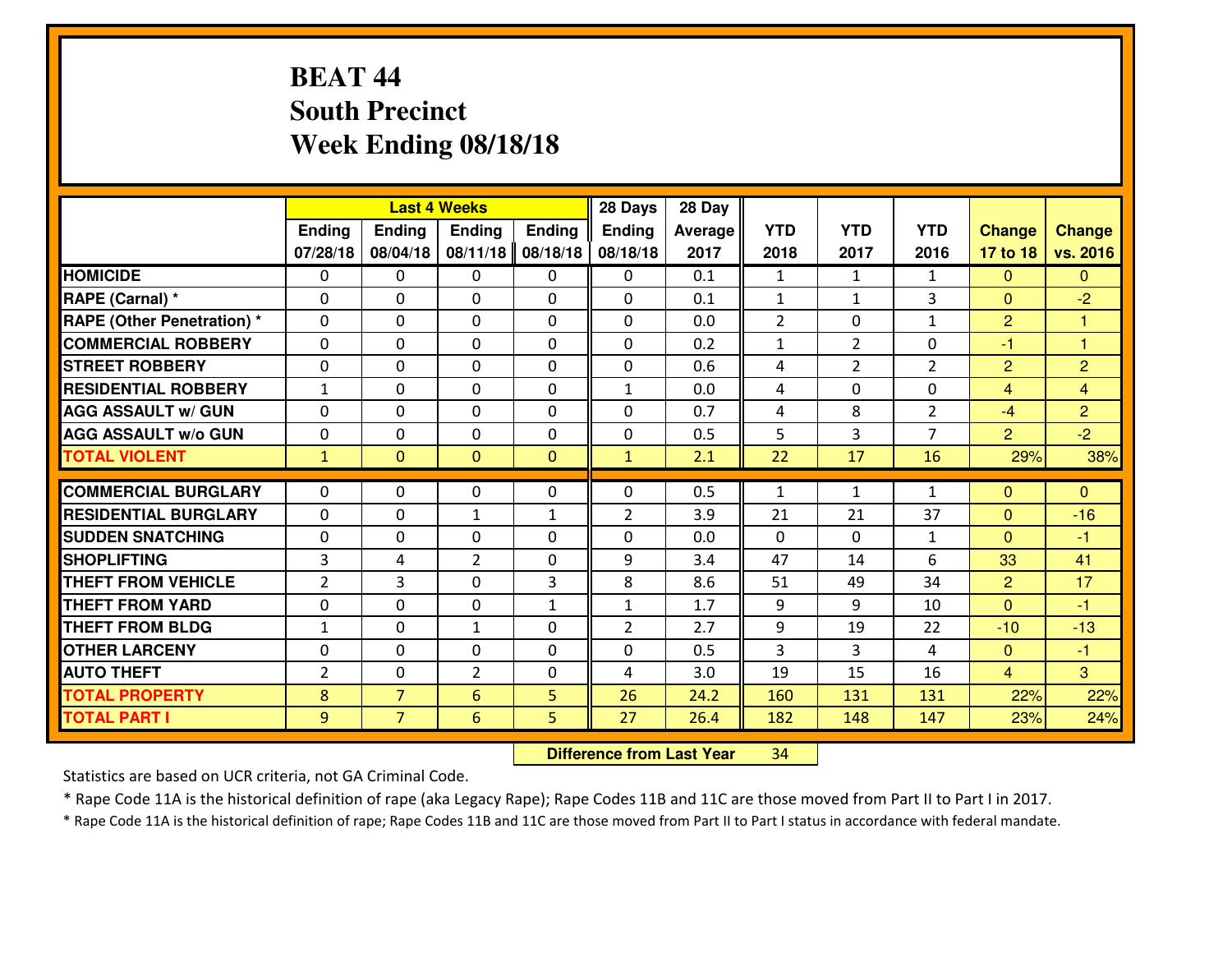# **BEAT 45 South PrecinctWeek Ending 08/18/18**

|                                  |                |                | <b>Last 4 Weeks</b> |               | 28 Days        | 28 Day  |                |                |                |                |                |
|----------------------------------|----------------|----------------|---------------------|---------------|----------------|---------|----------------|----------------|----------------|----------------|----------------|
|                                  | Ending         | <b>Ending</b>  | <b>Ending</b>       | <b>Ending</b> | <b>Ending</b>  | Average | <b>YTD</b>     | <b>YTD</b>     | <b>YTD</b>     | <b>Change</b>  | <b>Change</b>  |
|                                  | 07/28/18       | 08/04/18       | 08/11/18            | 08/18/18      | 08/18/18       | 2017    | 2018           | 2017           | 2016           | 17 to 18       | vs. 2016       |
| <b>HOMICIDE</b>                  | 1              | 0              | 0                   | 0             | $\mathbf{1}$   | 0.1     | 1              | $\mathbf{1}$   | 0              | $\Omega$       | 1              |
| RAPE (Carnal) *                  | $\Omega$       | 0              | $\mathbf{0}$        | $\mathbf{1}$  | $\mathbf{1}$   | 0.1     | 3              | $\Omega$       | $\mathbf{1}$   | 3              | $\overline{2}$ |
| <b>RAPE (Other Penetration)*</b> | 0              | $\mathbf{1}$   | $\mathbf 0$         | 0             | $\mathbf{1}$   | 0.1     | 3              | $\mathbf{1}$   | $\mathbf{1}$   | 2              | $\overline{2}$ |
| <b>COMMERCIAL ROBBERY</b>        | 0              | 0              | $\mathbf 0$         | 0             | 0              | 0.2     | $\overline{2}$ | $\overline{2}$ | $\overline{2}$ | $\mathbf{0}$   | $\overline{0}$ |
| <b>STREET ROBBERY</b>            | 0              | 0              | $\mathbf 0$         | $\mathbf{1}$  | $\mathbf{1}$   | 0.5     | 3              | 3              | 0              | $\mathbf{0}$   | 3              |
| <b>RESIDENTIAL ROBBERY</b>       | 0              | 0              | $\mathbf 0$         | 0             | 0              | 0.1     | 0              | 0              | 0              | $\mathbf{0}$   | $\mathbf{0}$   |
| <b>AGG ASSAULT w/ GUN</b>        | $1\,$          | $\mathbf{1}$   | $\mathbf 0$         | 0             | $\overline{2}$ | 0.6     | $\overline{2}$ | $\overline{7}$ | $\overline{2}$ | $-5$           | $\overline{0}$ |
| <b>AGG ASSAULT W/o GUN</b>       | 0              | 1              | 0                   | 1             | $\overline{2}$ | 0.2     | 6              | $\overline{2}$ | 3              | $\overline{4}$ | 3              |
| <b>TOTAL VIOLENT</b>             | $\overline{2}$ | 3              | $\mathbf{O}$        | 3             | 8              | 1.8     | 20             | 16             | 9              | 25%            | 122%           |
| <b>COMMERCIAL BURGLARY</b>       | $\Omega$       | 0              | $\mathbf{0}$        | $\mathbf{1}$  | $\mathbf{1}$   | 0.3     | 2              | 3              | $\overline{2}$ | $-1$           | $\mathbf{0}$   |
| <b>RESIDENTIAL BURGLARY</b>      | $\mathbf{0}$   | 0              | $\overline{2}$      | 0             | $\overline{2}$ | 2.8     | 23             | 30             | 26             | $-7$           | $-3$           |
| <b>SUDDEN SNATCHING</b>          | $\mathbf{0}$   | 0              | $\mathbf 0$         | 0             | 0              | 0.0     | $\mathbf{0}$   | $\mathbf{0}$   | $\mathbf{1}$   | $\Omega$       | $-1$           |
| <b>SHOPLIFTING</b>               | 0              | $\mathbf{1}$   | $\mathbf 0$         | 0             | $\mathbf{1}$   | 5.8     | 29             | 55             | 53             | $-26$          | $-24$          |
| <b>THEFT FROM VEHICLE</b>        | 0              | $\overline{2}$ | 1                   | 0             | 3              | 4.4     | 35             | 56             | 25             | $-21$          | 10             |
| <b>THEFT FROM YARD</b>           | $\mathbf{1}$   | 1              | $\mathbf 0$         | $\mathbf{1}$  | 3              | 1.1     | 17             | 9              | 11             | 8              | 6              |
| <b>THEFT FROM BLDG</b>           | $\mathbf{1}$   | 0              | $\overline{2}$      | $\mathbf{0}$  | 3              | 1.2     | 10             | 18             | 9              | $-8$           | $\overline{1}$ |
| <b>OTHER LARCENY</b>             | 0              | 0              | $\mathbf 0$         | $\mathbf 1$   | $\mathbf{1}$   | 0.6     | $\overline{4}$ | 4              | $\overline{2}$ | $\mathbf{0}$   | $\overline{2}$ |
| <b>AUTO THEFT</b>                | 0              | 0              | $\mathbf{1}$        | 0             | $\mathbf{1}$   | 1.8     | 13             | 15             | 9              | $-2$           | $\overline{4}$ |
| <b>TOTAL PROPERTY</b>            | $\overline{2}$ | 4              | 6                   | 3             | 15             | 18.0    | 133            | 190            | 138            | $-30%$         | $-4%$          |
| <b>TOTAL PART I</b>              | $\overline{4}$ | $\overline{7}$ | $6\overline{6}$     | 6             | 23             | 19.8    | 153            | 206            | 147            | $-26%$         | 4%             |

 **Difference from Last Year**-53

Statistics are based on UCR criteria, not GA Criminal Code.

\* Rape Code 11A is the historical definition of rape (aka Legacy Rape); Rape Codes 11B and 11C are those moved from Part II to Part I in 2017.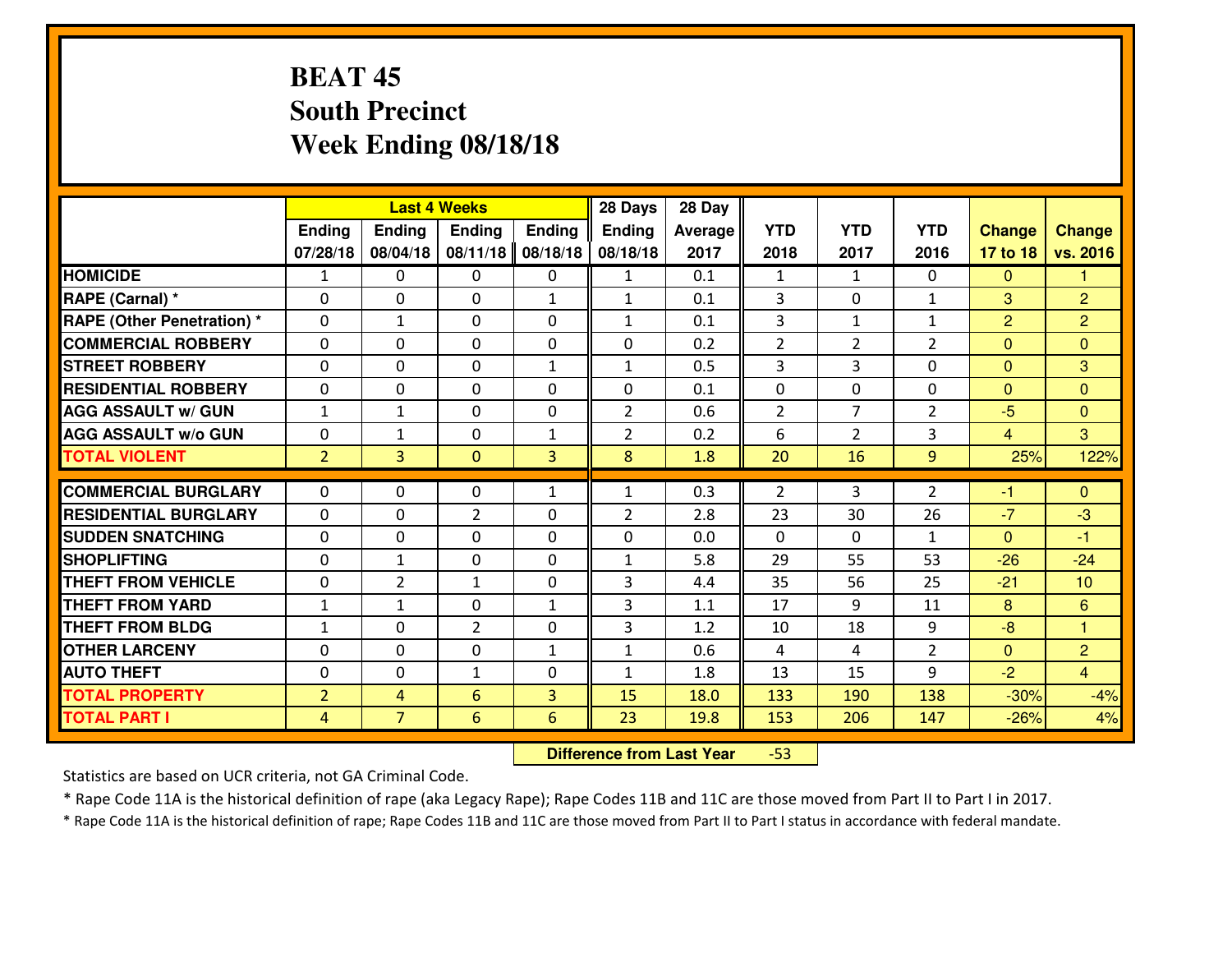# **BEAT 46 South PrecinctWeek Ending 08/18/18**

|                             |               |                | <b>Last 4 Weeks</b> |                | 28 Days        | 28 Day         |                |                |                |                |                |
|-----------------------------|---------------|----------------|---------------------|----------------|----------------|----------------|----------------|----------------|----------------|----------------|----------------|
|                             | <b>Ending</b> | <b>Ending</b>  | <b>Endina</b>       | <b>Ending</b>  | Ending         | <b>Average</b> | <b>YTD</b>     | <b>YTD</b>     | <b>YTD</b>     | <b>Change</b>  | <b>Change</b>  |
|                             | 07/28/18      | 08/04/18       | 08/11/18            | 08/18/18       | 08/18/18       | 2017           | 2018           | 2017           | 2016           | 17 to 18       | vs. 2016       |
| <b>HOMICIDE</b>             | $\Omega$      | 0              | $\mathbf{0}$        | $\Omega$       | 0              | 0.2            | $\Omega$       | 0              | $\Omega$       | $\mathbf{0}$   | $\Omega$       |
| RAPE (Carnal) *             | $\Omega$      | 0              | $\mathbf{0}$        | $\Omega$       | $\Omega$       | 0.2            | 1              | $\overline{2}$ | $\mathbf{1}$   | $-1$           | $\Omega$       |
| RAPE (Other Penetration) *  | $\Omega$      | 0              | $\mathbf{0}$        | 0              | $\Omega$       | 0.2            | 3              | $\mathbf{1}$   | 3              | $\overline{2}$ | $\mathbf{0}$   |
| <b>COMMERCIAL ROBBERY</b>   | $\mathbf{0}$  | 0              | 0                   | 0              | 0              | 0.4            | 3              | 4              | 6              | $-1$           | $-3$           |
| <b>STREET ROBBERY</b>       | 0             | 0              | $\mathbf 0$         | 0              | $\Omega$       | 0.5            | 5              | 5              | 6              | $\mathbf 0$    | $-1$           |
| <b>RESIDENTIAL ROBBERY</b>  | $\Omega$      | 0              | $\mathbf 0$         | 0              | 0              | 0.1            | $\mathbf{0}$   | $\mathbf{1}$   | $\overline{2}$ | $-1$           | $-2$           |
| <b>AGG ASSAULT w/ GUN</b>   | 0             | 0              | 0                   | 0              | 0              | 0.5            | $\mathbf{1}$   | 3              | 6              | $-2$           | $-5$           |
| <b>AGG ASSAULT W/o GUN</b>  | 0             | 1              | 1                   | 0              | $\overline{2}$ | 1.2            | 6              | 8              | 3              | $-2$           | 3              |
| <b>TOTAL VIOLENT</b>        | $\mathbf{0}$  | $\mathbf{1}$   | $\mathbf{1}$        | $\mathbf{0}$   | $\overline{2}$ | 3.2            | 19             | 24             | 27             | $-21%$         | $-30%$         |
| <b>COMMERCIAL BURGLARY</b>  | $\Omega$      | 0              | $\mathbf{0}$        | 0              | $\Omega$       | 0.5            | $\overline{7}$ | $\overline{7}$ | 1              | $\Omega$       | 6              |
| <b>RESIDENTIAL BURGLARY</b> | $\mathbf 0$   | 0              | $\mathbf 0$         | $\mathbf{1}$   | $\mathbf{1}$   | 2.4            | 32             | 11             | 19             | 21             | 13             |
| <b>SUDDEN SNATCHING</b>     | 0             | $\Omega$       | 0                   | $\Omega$       | $\Omega$       | 0.2            | $\mathbf{1}$   | $\mathbf{1}$   | $\overline{2}$ | $\Omega$       | $-1$           |
| <b>SHOPLIFTING</b>          | 5             | $\overline{2}$ | $\mathbf{1}$        | $\overline{2}$ | 10             | 10.0           | 82             | 93             | 39             | $-11$          | 43             |
| <b>THEFT FROM VEHICLE</b>   | 9             | $\mathbf{1}$   | $\overline{2}$      | $\overline{2}$ | 14             | 6.2            | 50             | 53             | 29             | $-3$           | 21             |
| <b>THEFT FROM YARD</b>      | 0             | $\mathbf{1}$   | $\mathbf 0$         | 0              | $\mathbf{1}$   | 1.1            | 8              | 9              | 14             | $-1$           | $-6$           |
| <b>THEFT FROM BLDG</b>      | 0             | 4              | $\mathbf 0$         | $\mathbf{1}$   | 5              | 2.5            | 22             | 23             | 18             | $-1$           | $\overline{4}$ |
| <b>OTHER LARCENY</b>        | 0             | 0              | $\mathbf 0$         | 0              | 0              | 0.5            | 4              | 6              | $\overline{2}$ | $-2$           | $\overline{2}$ |
| <b>AUTO THEFT</b>           | 2             | $\Omega$       | $\mathbf{0}$        | $\overline{2}$ | 4              | 3.0            | 27             | 27             | 8              | $\Omega$       | 19             |
| <b>TOTAL PROPERTY</b>       | 16            | 8              | 3                   | 8              | 35             | 26.3           | 233            | 230            | 132            | 1%             | 77%            |
| <b>TOTAL PART I</b>         | 16            | 9              | $\overline{4}$      | 8              | 37             | 29.5           | 252            | 254            | 159            | $-1%$          | 58%            |
|                             |               |                |                     |                |                |                |                |                |                |                |                |

 **Difference from Last Year**-2

Statistics are based on UCR criteria, not GA Criminal Code.

\* Rape Code 11A is the historical definition of rape (aka Legacy Rape); Rape Codes 11B and 11C are those moved from Part II to Part I in 2017.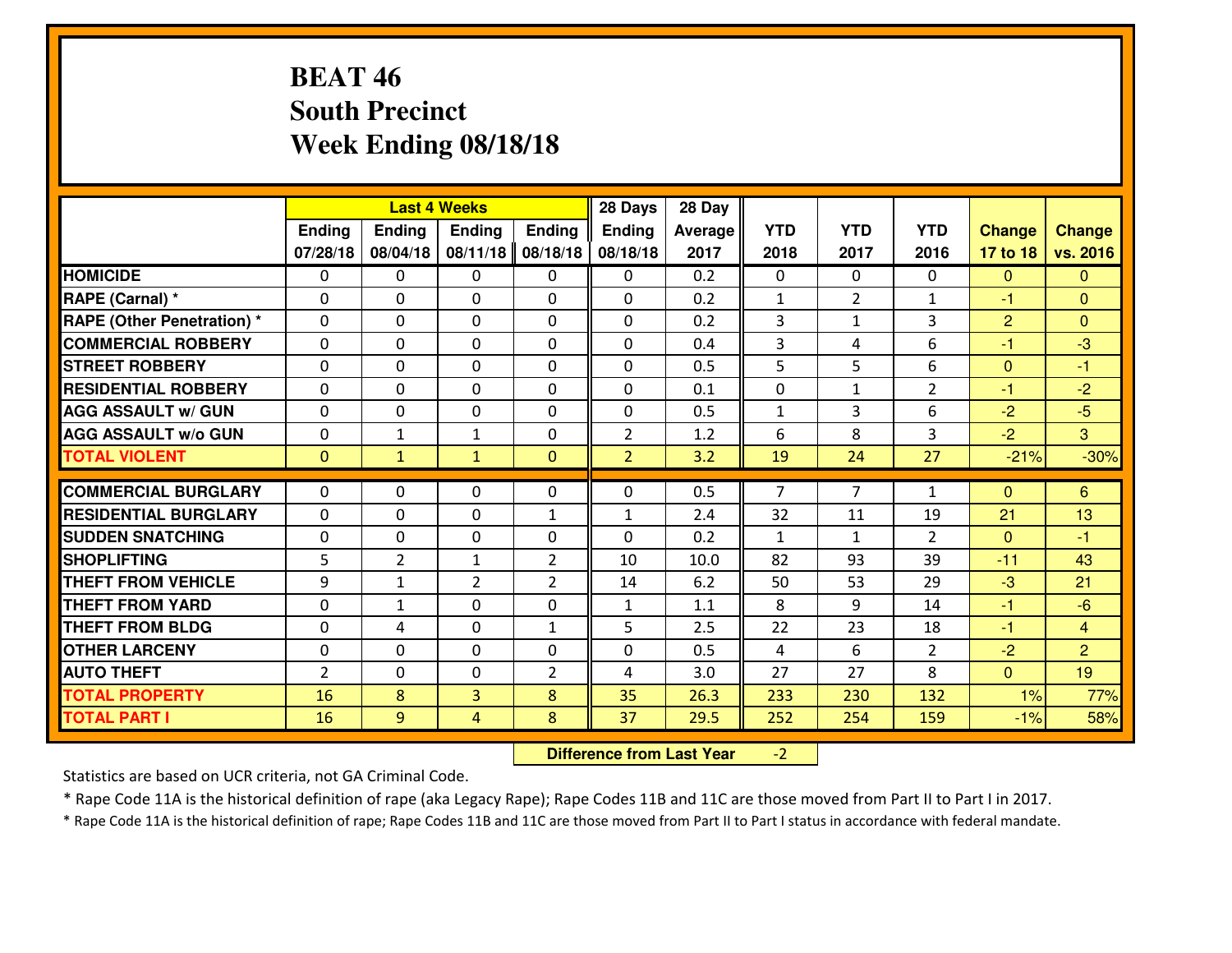# **BEAT 47 South PrecinctWeek Ending 08/18/18**

|                                  |              |                | <b>Last 4 Weeks</b>         |                | 28 Days        | 28 Day  |                     |                |                |                  |                         |
|----------------------------------|--------------|----------------|-----------------------------|----------------|----------------|---------|---------------------|----------------|----------------|------------------|-------------------------|
|                                  | Ending       | Ending         | <b>Ending</b>               | <b>Ending</b>  | <b>Ending</b>  | Average | <b>YTD</b>          | <b>YTD</b>     | <b>YTD</b>     | <b>Change</b>    | <b>Change</b>           |
|                                  | 07/28/18     | 08/04/18       | 08/11/18                    | 08/18/18       | 08/18/18       | 2017    | 2018                | 2017           | 2016           | 17 to 18         | vs. 2016                |
| <b>HOMICIDE</b>                  | 0            | 0              | $\mathbf{0}$                | 0              | 0              | 0.0     | $\mathbf{0}$        | $\Omega$       | $\Omega$       | $\Omega$         | $\Omega$                |
| RAPE (Carnal) *                  | 0            | 0              | $\mathbf{0}$                | 0              | $\Omega$       | 0.2     | $\mathbf{0}$        | $\mathbf{1}$   | 0              | -1               | $\mathbf{0}$            |
| <b>RAPE (Other Penetration)*</b> | $\Omega$     | 0              | $\mathbf 0$                 | $\Omega$       | $\Omega$       | 0.0     | 1                   | 0              | $\mathbf{1}$   | 1                | $\Omega$                |
| <b>COMMERCIAL ROBBERY</b>        | $\Omega$     | $\Omega$       | $\mathbf 0$                 | $\Omega$       | 0              | 0.1     | $\Omega$            | $\Omega$       | 0              | $\mathbf{0}$     | $\Omega$                |
| <b>ISTREET ROBBERY</b>           | 0            | 0              | $\mathbf 0$                 | 0              | 0              | 0.0     | 0                   | 0              | 0              | $\overline{0}$   | $\mathbf{0}$            |
| <b>RESIDENTIAL ROBBERY</b>       | 0            | 0              | $\mathbf 0$                 | 0              | 0              | 0.0     | $\mathbf{0}$        | $\mathbf{0}$   | 0              | $\mathbf{0}$     | $\mathbf{0}$            |
| <b>AGG ASSAULT W/ GUN</b>        | 0            | 0              | $\mathbf 0$                 | 0              | 0              | 0.2     | 0                   | $\mathbf{1}$   | $\mathbf{1}$   | $-1$             | $-1$                    |
| <b>AGG ASSAULT W/o GUN</b>       | 0            | 0              | $\mathbf 0$                 | 0              | 0              | 0.3     | 0                   | $\overline{2}$ | 0              | $-2$             | $\overline{0}$          |
| <b>TOTAL VIOLENT</b>             | $\mathbf{0}$ | $\overline{0}$ | $\overline{0}$              | $\overline{0}$ | $\mathbf{0}$   | 0.7     | $\mathbf{1}$        | 4              | $\overline{2}$ | $-75%$           | $-50%$                  |
| <b>COMMERCIAL BURGLARY</b>       | $\Omega$     | 0              | $\mathbf{0}$                | 0              | $\Omega$       | 0.3     | $\Omega$            | $\mathbf{1}$   | 0              | -1               | $\mathbf{0}$            |
| <b>RESIDENTIAL BURGLARY</b>      | $\Omega$     | 0              | $\mathbf{0}$                | $\Omega$       | $\Omega$       | 0.7     | 9                   | 5.             | 8              |                  | 1                       |
| <b>SUDDEN SNATCHING</b>          | $\Omega$     | 0              |                             | $\Omega$       | $\Omega$       | 0.0     | $\Omega$            | 0              | $\Omega$       | $\overline{4}$   | $\Omega$                |
| <b>SHOPLIFTING</b>               | $\mathbf{0}$ | 0              | $\mathbf 0$<br>$\mathbf{0}$ | $\Omega$       | $\Omega$       | 0.9     | $\mathbf{1}$        | 3              | 0              | $\Omega$<br>$-2$ | $\overline{\mathbf{1}}$ |
| <b>THEFT FROM VEHICLE</b>        |              |                |                             | 0              | $\overline{2}$ | 2.7     | 16                  | 6              | 8              | 10               | 8                       |
| <b>THEFT FROM YARD</b>           | 1            | 1              | 0                           |                |                | 0.7     |                     | 5              | $\overline{2}$ |                  | $\overline{1}$          |
| <b>THEFT FROM BLDG</b>           | 0            | 0              | $\mathbf 0$                 | 0              | 0              |         | 3<br>$\overline{3}$ |                |                | $-2$<br>$-5$     |                         |
|                                  | 0            | 0              | $\mathbf 0$                 | 0              | 0              | 0.9     |                     | 8              | $\mathbf{1}$   |                  | $\overline{2}$          |
| <b>OTHER LARCENY</b>             | 0            | 0              | $\mathbf 0$                 | $\mathbf{1}$   | $\mathbf{1}$   | 0.3     | $\mathbf{1}$        | 3              | $\mathbf{1}$   | $-2$             | $\overline{0}$          |
| <b>AUTO THEFT</b>                | 0            | 0              | 0                           | 0              | $\Omega$       | 0.9     | 5                   | $\mathbf{1}$   | 6              | $\overline{4}$   | $-1$                    |
| <b>TOTAL PROPERTY</b>            | $\mathbf{1}$ | $\mathbf{1}$   | $\mathbf{O}$                | $\mathbf{1}$   | 3              | 7.4     | 38                  | 32             | 26             | 19%              | 46%                     |
| <b>TOTAL PART I</b>              | $\mathbf{1}$ | $\mathbf{1}$   | $\mathbf{0}$                | $\mathbf{1}$   | 3              | 8.1     | 39                  | 36             | 28             | 8%               | 39%                     |

 **Difference from Last Year**<sup>3</sup>

Statistics are based on UCR criteria, not GA Criminal Code.

\* Rape Code 11A is the historical definition of rape (aka Legacy Rape); Rape Codes 11B and 11C are those moved from Part II to Part I in 2017.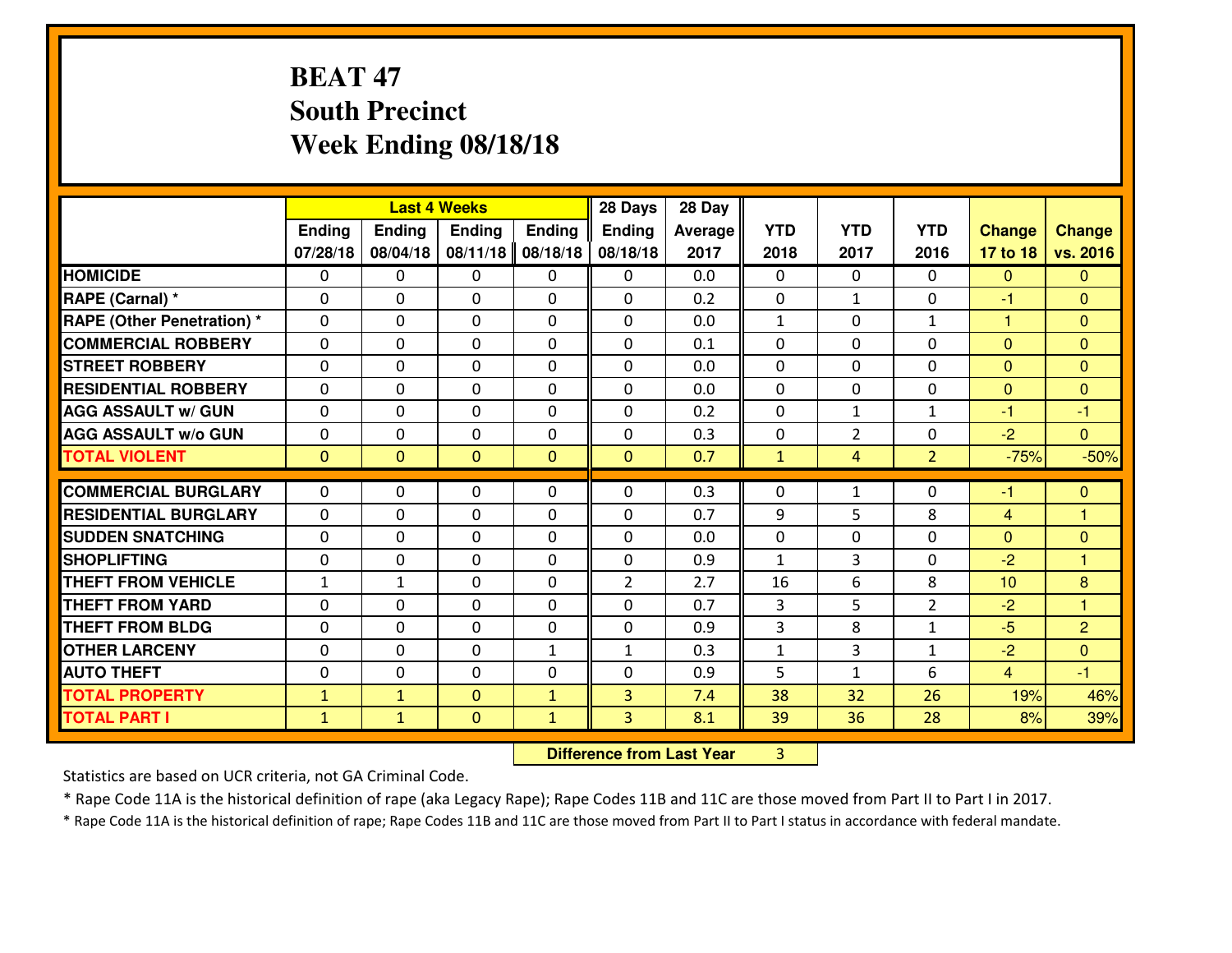

#### **COMPSTATEAST PRECINCTWeek Ending 08/18/18**

**PRECINCT COMMANDER:**

**CAPT. GEORGE GUNDICH**



|                                                                                                  | <b>Week</b><br><b>Ending</b> | <b>Week</b><br>Ending | Weekly<br>Avg  | 28-Day<br>Ending | $28$ -Day<br>Ending              | Avg<br>$28-Day$                              | <b>YTD</b>     | <b>YTD</b>      | <b>YTD</b>       | <b>Change</b>   | <b>Change</b>          |
|--------------------------------------------------------------------------------------------------|------------------------------|-----------------------|----------------|------------------|----------------------------------|----------------------------------------------|----------------|-----------------|------------------|-----------------|------------------------|
|                                                                                                  | 08/18/18                     | 08/11/18              | 2017           | 08/18/18         | 07/21/18                         | 2017                                         | 2018           | 2017            | 2016             | 17 to 18        | vs. 2016               |
| <b>HOMICIDE</b>                                                                                  | 0                            | 0                     | $\Omega$       | 2                | $\Omega$                         | $\mathbf 1$                                  | 9              | 8               | 8                |                 |                        |
| RAPE (Carnal) *                                                                                  | $\bf{0}$                     | $\Omega$              | $\Omega$       | $\bf{0}$         | $\overline{c}$                   | $\Omega$                                     | 8              | 3               | 4                | 5               | $\overline{4}$         |
| <b>RAPE (Other Penetration) *</b>                                                                | $\bf{0}$                     | 0                     | 0              | 0                | 1                                | $\mathbf{1}$                                 | 5              | $\overline{10}$ | 6                | $-5$            | -1                     |
| <b>COMMERCIAL ROBBERY</b>                                                                        | $\bf{0}$                     | $\mathbf{1}$          | -1             | 3                | $\Omega$                         | $\overline{c}$                               | 5 <sup>5</sup> | 22              | $\overline{5}$   | $-17$           | $\Omega$               |
| <b>STREET ROBBERY</b>                                                                            | 0                            | $\overline{c}$        | $\mathbf{1}$   | 5                | $\mathbf 0$                      | 3                                            | 28             | 31              | 54               | $-3$            | $-26$                  |
| <b>RESIDENTIAL ROBBERY</b>                                                                       | 0                            | 0                     | $\Omega$       | $\mathbf{1}$     | $\Omega$                         | $\mathbf{1}$                                 | $\overline{2}$ | 6               | 8                | $-4$            | $-6$                   |
| <b>AGG ASSAULT w/ GUN</b>                                                                        | $\bf{0}$                     | $\overline{c}$        | $\overline{1}$ | 5                | $\overline{7}$                   | $\overline{4}$                               | 36             | 49              | 62               | $-13$           | $-26$                  |
| <b>AGG ASSAULT w/o GUN</b>                                                                       | $\overline{2}$               | 1                     | 0              | $\mathbf{9}$     | 9                                | 5                                            | 59             | 52              | 33               | $\overline{7}$  | $\overline{26}$        |
| <b>TOTAL VIOLENT</b>                                                                             | $\overline{2}$               | 6                     | $\overline{3}$ | $\overline{25}$  | 19                               | 17                                           | 152            | 181             | 180              | $-16%$          | $-16%$                 |
| <b>COMMERCIAL BURGLARY</b>                                                                       | 0                            |                       | $\Omega$       | 1.               | 3                                | $\mathbf{2}$                                 | 16             | 9               | $\overline{38}$  |                 | $-22$                  |
| <b>RESIDENTIAL BURGLARY</b>                                                                      | $\overline{4}$               | $\overline{9}$        | $\overline{5}$ | $\overline{23}$  | $\overline{12}$                  | $\overline{18}$                              | 150            | 164             | 270              | $-14$           | $-120$                 |
| <b>SUDDEN SNATCHING</b>                                                                          | $\mathbf 0$                  | 0                     | 0              | 1                | $\mathbf{1}$                     | $\mathbf{1}$                                 | 8              | $\overline{11}$ | 5                | $\overline{3}$  | 3                      |
| <b>SHOPLIFTING</b>                                                                               | 6                            | $\overline{7}$        | 5              | 23               | 18                               | 22                                           | 208            | 190             | 170              | 18              | $\overline{38}$        |
| <b>THEFT FROM VEHICLE</b>                                                                        | 9                            | 13                    | $\overline{7}$ | 44               | $\overline{28}$                  | $\overline{27}$                              | 203            | 244             | $\overline{211}$ | $-41$           | $\overline{-8}$        |
| <b>THEFT FROM YARD</b>                                                                           | $\overline{2}$               | 3                     | 3              | $\overline{13}$  | $\overline{12}$                  | $\overline{10}$                              | 98             | $\overline{95}$ | $\overline{74}$  | 3               | $\overline{24}$        |
| <b>THEFT FROM BLDG</b>                                                                           | 3                            | $\overline{5}$        | 3              | $\overline{13}$  | 13                               | $\overline{12}$                              | 108            | 121             | 155              | $-13$           | $-47$                  |
| <b>OTHER LARCENY</b>                                                                             | 1                            | $\overline{2}$        | $\mathbf 0$    | 6                | $\overline{4}$                   | $\overline{2}$                               | 39             | $\overline{25}$ | $\overline{11}$  | $\overline{14}$ | $\overline{28}$        |
| <b>AUTO THEFT</b>                                                                                | 4                            | 5                     | 3              | 15               | 10                               | 11                                           | 104            | 110             | 132              | $-6$            | $-28$                  |
| <b>TOTAL PROPERTY</b>                                                                            | 29                           | 45                    | 26             | 139              | 101                              | 106                                          | 934            | 969             | 1066             | $-4%$           | $-12%$                 |
| <b>TOTAL PART I</b>                                                                              | $\overline{31}$              | $\overline{51}$       | 29             | 164              | 120                              | 123                                          | 1086           | 1150            | 1246             | $-6%$           | $-13%$                 |
| Statistics are based on UCR criteria, not GA Criminal Code, and are                              |                              |                       |                |                  | <b>Difference from Last Year</b> |                                              | -64            |                 |                  |                 | Last Week Year-to-Date |
| preliminary, based on RMS data at the time prepared, and are subject to change.                  |                              |                       |                |                  |                                  | <b>At-Fault Police Vehicle Accidents</b>     |                |                 |                  | 0               | 6                      |
| Cell Shading: white is within 0.6 standard deviation of the mean; red is above; green is below.  |                              |                       |                |                  |                                  | <b>Not At-Fault Police Vehicle Accidents</b> |                |                 |                  | 0               | $\overline{2}$         |
| * Code 11A is the pre-2016 definition of rape; Codes 11B and 11C are by federal mandate in 2016. |                              |                       |                |                  |                                  | <b>Total Police Vehicle Accidents</b>        |                |                 |                  | $\overline{0}$  | 8                      |
|                                                                                                  | Week                         | Week                  | Weekly         | $28$ -Day        | $28-Day$                         | Avg                                          |                |                 |                  |                 |                        |
| <b>Citizen Initiated Calls</b>                                                                   | Ending                       | <b>Ending</b>         | Avg            | <b>Ending</b>    | Ending                           | 28-Day                                       | <b>YTD</b>     | <b>YTD</b>      | <b>YTD</b>       | <b>Change</b>   | <b>Change</b>          |
|                                                                                                  | 08/18/18                     | 08/11/18              | 2017           | 08/18/18         | 07/21/18                         | 2017                                         | 2018           | 2017            | 2016             | 17 to 18        | vs. 2016               |
| <b>Midnight Shift</b>                                                                            | 78                           | 101                   | 114            | 374              | 403                              | 455                                          | 2994           | 3299            | 3317             | $-305$          | $-323$                 |
| Day Shift                                                                                        | 248                          | 260                   | 282            | 1006             | 959                              | 1127                                         | 8232           | 8037            | 8257             | 195             | $-25$                  |
| <b>Afternoon Shift</b>                                                                           | 225                          | 235                   | $\Omega$       | 989              | 1109                             | 1177                                         | 8674           | 8884            | 8990             | $-210$          | $-316$                 |
| <b>TOTAL CITIZEN CFS</b>                                                                         | $\overline{551}$             | 551                   | 395            | 2369             | 2471                             | 2758                                         | 19900          | 20220           | 20564            | $-1.6%$         | $-3.2%$                |
| <b>53S ShotSpotter Calls</b>                                                                     | 4                            |                       | 8              | $\overline{13}$  | $\overline{33}$                  | $\overline{31}$                              | 188            | 255             | 363              | $-67$           | $-175$                 |
| <b>Sig 53 Shots Fired Calls</b>                                                                  | $\overline{7}$               | 5                     | 16             | $\overline{32}$  | 67                               | 64                                           | $\mathbf 0$    | 578             | 724              | $-578$          | $-724$                 |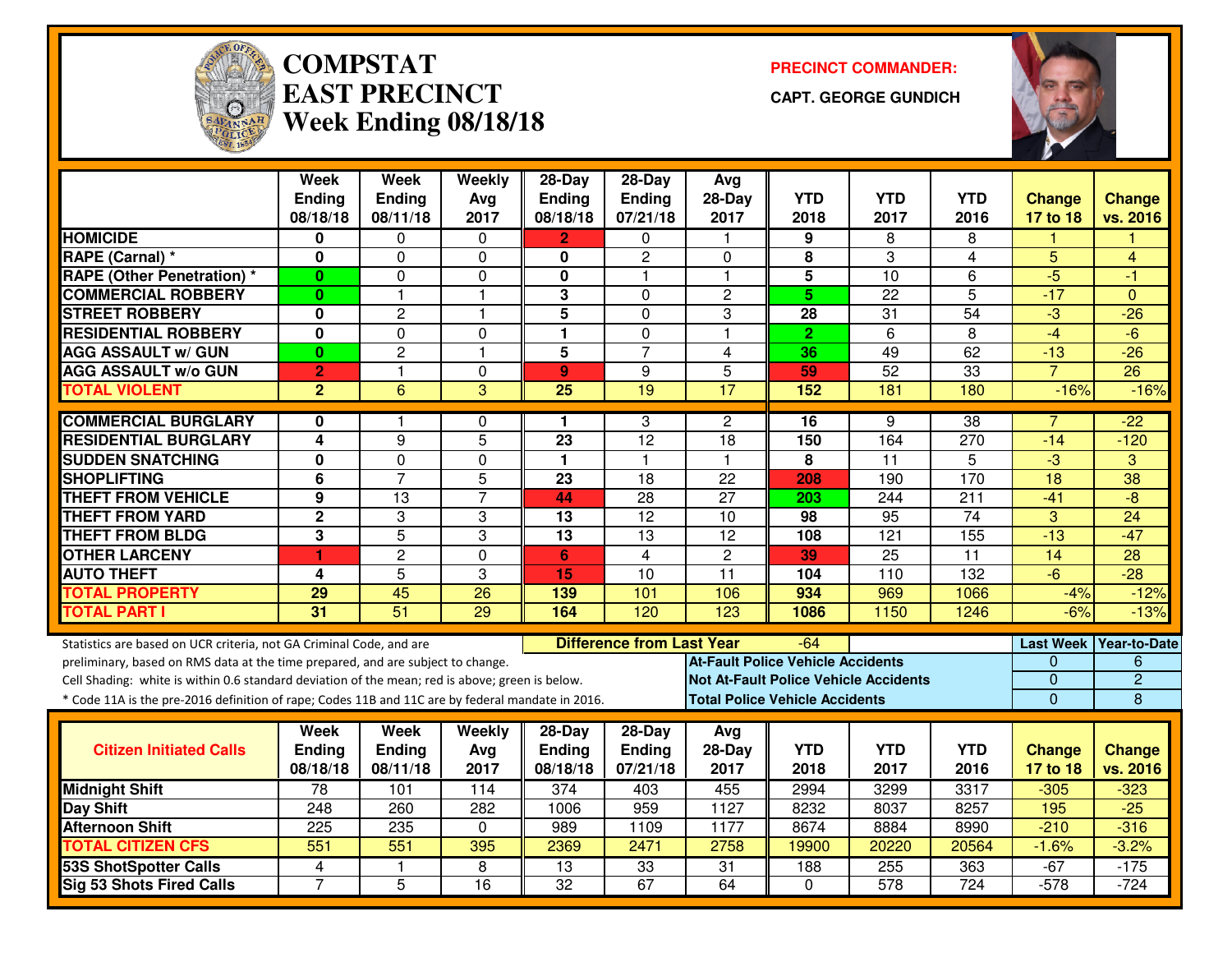### **BEAT 51 East PrecinctWeek Ending 08/18/18**

|                             | <b>Last 4 Weeks</b> |                |                |                | 28 Days        | 28 Day  |                |                |                |                |                |
|-----------------------------|---------------------|----------------|----------------|----------------|----------------|---------|----------------|----------------|----------------|----------------|----------------|
|                             | Ending              | <b>Ending</b>  | <b>Ending</b>  | <b>Ending</b>  | <b>Ending</b>  | Average | <b>YTD</b>     | <b>YTD</b>     | <b>YTD</b>     | <b>Change</b>  | <b>Change</b>  |
|                             | 07/28/18            | 08/04/18       | 08/11/18       | 08/18/18       | 08/18/18       | 2017    | 2018           | 2017           | 2016           | 17 to 18       | vs. 2016       |
| <b>HOMICIDE</b>             | $\Omega$            | 0              | 0              | 0              | $\Omega$       | 0.0     | $\overline{2}$ | $\mathbf{1}$   | $\mathbf{1}$   | 1              | 1              |
| RAPE (Carnal) *             | $\mathbf{0}$        | 0              | $\mathbf{0}$   | 0              | $\Omega$       | 0.0     | 3              | $\mathbf{1}$   | 0              | 2              | 3              |
| RAPE (Other Penetration) *  | $\Omega$            | 0              | $\mathbf{0}$   | $\Omega$       | $\Omega$       | 0.0     | $\overline{2}$ | $\overline{2}$ | 0              | $\Omega$       | $\overline{2}$ |
| <b>COMMERCIAL ROBBERY</b>   | $\mathbf{0}$        | $\mathbf{1}$   | 0              | 0              | $\mathbf{1}$   | 0.0     | $\mathbf{1}$   | $\mathbf{1}$   | $\mathbf{1}$   | $\mathbf{0}$   | $\mathbf{0}$   |
| <b>STREET ROBBERY</b>       | 0                   | 0              | 1              | 0              | $\mathbf{1}$   | 0.1     | 6              | $\overline{7}$ | 5              | $-1$           | $\overline{1}$ |
| <b>RESIDENTIAL ROBBERY</b>  | $\Omega$            | $\Omega$       | $\mathbf 0$    | $\Omega$       | 0              | 0.0     | 0              | $\mathbf{1}$   | $\Omega$       | $-1$           | $\Omega$       |
| <b>AGG ASSAULT w/ GUN</b>   | 0                   | $\mathbf{1}$   | $\overline{2}$ | 0              | 3              | 0.1     | 8              | $\overline{7}$ | 18             | $\mathbf{1}$   | $-10$          |
| <b>AGG ASSAULT W/o GUN</b>  | $1\,$               | 0              | $\mathbf 0$    | 0              | $\mathbf{1}$   | 0.2     | 18             | 14             | 11             | $\overline{4}$ | $\overline{7}$ |
| <b>TOTAL VIOLENT</b>        | $\mathbf{1}$        | $\overline{2}$ | 3              | $\mathbf{0}$   | 6              | 0.6     | 40             | 34             | 36             | 18%            | 11%            |
| <b>COMMERCIAL BURGLARY</b>  | $\Omega$            | 0              | $\mathbf{0}$   | $\Omega$       | $\Omega$       | 0.1     | 4              | $\overline{2}$ | 8              | $\overline{2}$ | $-4$           |
| <b>RESIDENTIAL BURGLARY</b> | 0                   | $\mathbf{1}$   | $\mathbf 0$    | 0              | $\mathbf{1}$   | 0.5     | 11             | 23             | 23             | $-12$          | $-12$          |
| <b>SUDDEN SNATCHING</b>     | $\mathbf{1}$        | 0              | 0              | 0              | $\mathbf{1}$   | 0.1     | 3              | $\overline{2}$ | 0              | $\mathbf{1}$   | 3              |
| <b>SHOPLIFTING</b>          | $\overline{2}$      | 0              | $\mathbf 0$    | 0              | $\overline{2}$ | 0.4     | 18             | 26             | 22             | $-8$           | $-4$           |
| <b>THEFT FROM VEHICLE</b>   | $\overline{3}$      | $\mathbf{1}$   | $\mathbf 0$    | $\overline{2}$ | 6              | 0.4     | 34             | 17             | 25             | 17             | 9              |
| <b>THEFT FROM YARD</b>      | 0                   | 0              | $\mathbf 0$    | 0              | 0              | 0.2     | 11             | 14             | 22             | $-3$           | $-11$          |
| <b>THEFT FROM BLDG</b>      | $\mathbf{1}$        | $\mathbf{1}$   | $\mathbf 0$    | $\mathbf{1}$   | 3              | 0.4     | 15             | 24             | 23             | $-9$           | $-8$           |
| <b>OTHER LARCENY</b>        | 0                   | 0              | $\mathbf{1}$   | 0              | $\mathbf{1}$   | 0.1     | 10             | 3              | $\overline{2}$ | $\overline{7}$ | 8              |
| <b>AUTO THEFT</b>           | 2                   | 0              | $\overline{2}$ | 0              | 4              | 0.3     | 18             | 16             | 16             | $\overline{2}$ | $\overline{2}$ |
| <b>TOTAL PROPERTY</b>       | 9                   | 3              | $\overline{3}$ | 3              | 18             | 2.5     | 124            | 127            | 141            | $-2%$          | $-12%$         |
| <b>TOTAL PART I</b>         | 10                  | 5              | 6              | 3              | 24             | 3.1     | 164            | 161            | 177            | 2%             | $-7%$          |

 **Difference from Last Year**<sup>3</sup>

Statistics are based on UCR criteria, not GA Criminal Code.

\* Rape Code 11A is the historical definition of rape (aka Legacy Rape); Rape Codes 11B and 11C are those moved from Part II to Part I in 2017.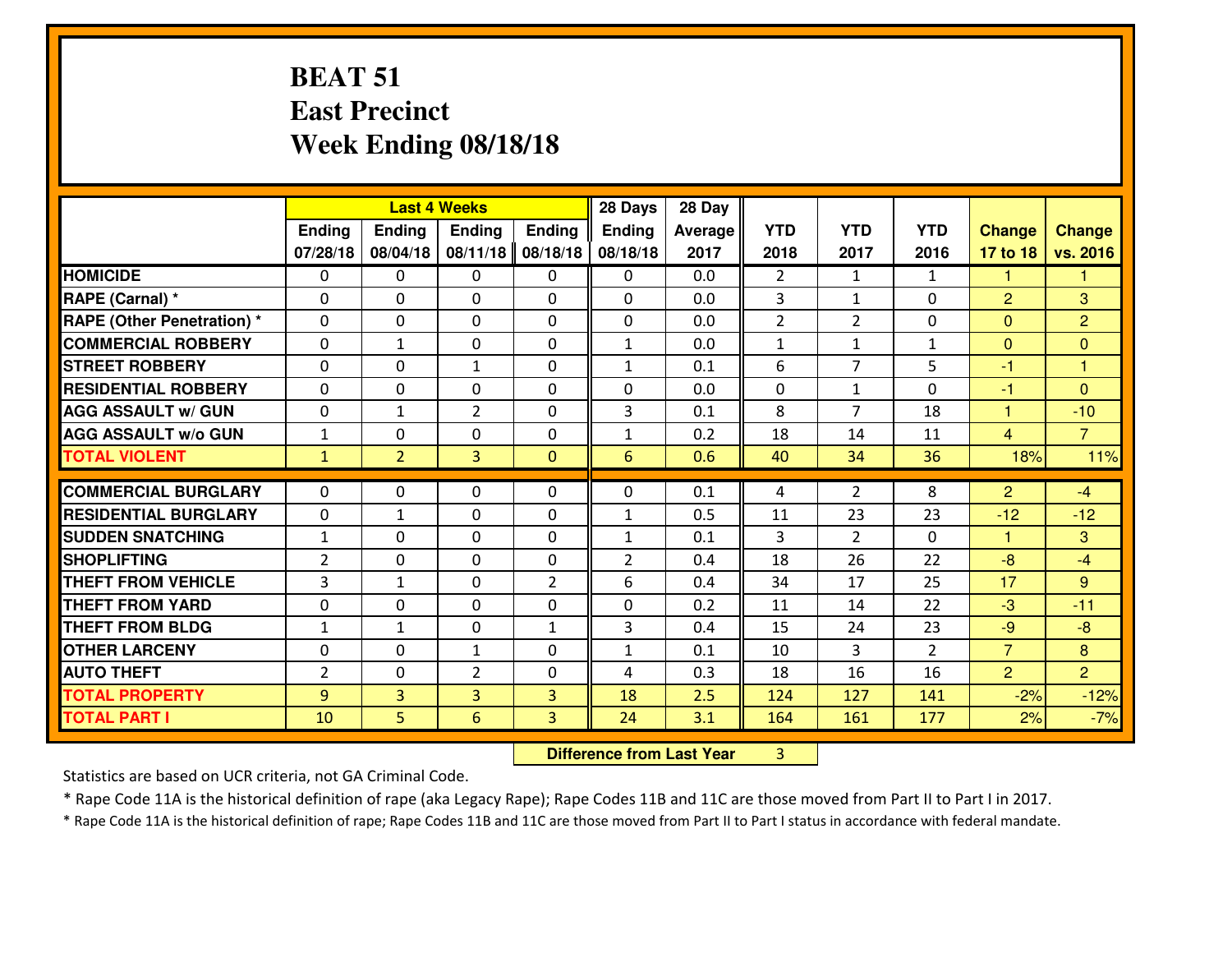### **BEAT 52 East PrecinctWeek Ending 08/18/18**

|                                  | <b>Last 4 Weeks</b> |                |                |               | 28 Days        | 28 Day  |                |                |                |                      |                      |
|----------------------------------|---------------------|----------------|----------------|---------------|----------------|---------|----------------|----------------|----------------|----------------------|----------------------|
|                                  | <b>Ending</b>       | <b>Ending</b>  | <b>Endina</b>  | <b>Ending</b> | <b>Ending</b>  | Average | <b>YTD</b>     | <b>YTD</b>     | <b>YTD</b>     | <b>Change</b>        | <b>Change</b>        |
|                                  | 07/28/18            | 08/04/18       | 08/11/18       | 08/18/18      | 08/18/18       | 2017    | 2018           | 2017           | 2016           | 17 to 18             | vs. 2016             |
| <b>HOMICIDE</b>                  | 1                   | 0              | 0              | 0             | $\mathbf{1}$   | 0.0     | 1              | $\Omega$       | $\mathfrak{D}$ | 1                    | -1                   |
| RAPE (Carnal) *                  | $\Omega$            | 0              | $\mathbf{0}$   | 0             | $\Omega$       | 0.1     | $\overline{2}$ | $\Omega$       | 0              | $\overline{2}$       | $\overline{2}$       |
| <b>RAPE (Other Penetration)*</b> | $\Omega$            | $\Omega$       | $\mathbf 0$    | $\Omega$      | $\Omega$       | 0.2     | 0              | $\overline{2}$ | $\Omega$       | $-2$                 | $\Omega$             |
| <b>COMMERCIAL ROBBERY</b>        | $\Omega$            | 0              | $\mathbf 0$    | $\Omega$      | 0              | 0.0     | $\mathbf{1}$   | $\Omega$       | 0              | $\mathbf{1}$         | $\blacktriangleleft$ |
| <b>STREET ROBBERY</b>            | $\mathbf{1}$        | $\Omega$       | $\mathbf{1}$   | $\Omega$      | $\overline{2}$ | 1.1     | 4              | 9              | 14             | $-5$                 | $-10$                |
| <b>RESIDENTIAL ROBBERY</b>       | $\Omega$            | $\Omega$       | $\mathbf 0$    | $\Omega$      | 0              | 0.3     | 0              | 3              | $\mathbf{1}$   | $-3$                 | $-1$                 |
| <b>AGG ASSAULT w/ GUN</b>        | 0                   | 0              | $\mathbf 0$    | $\Omega$      | 0              | 0.5     | 4              | 6              | 15             | $-2$                 | $-11$                |
| <b>AGG ASSAULT w/o GUN</b>       | $\mathbf{1}$        | 0              | $\mathbf{1}$   | 0             | $\overline{2}$ | 1.2     | 10             | 11             | 5              | $-1$                 | $5\overline{)}$      |
| <b>TOTAL VIOLENT</b>             | $\overline{3}$      | $\mathbf{0}$   | $\overline{2}$ | $\mathbf{0}$  | 5              | 3.4     | 22             | 31             | 37             | $-29%$               | $-41%$               |
| <b>COMMERCIAL BURGLARY</b>       | $\Omega$            | 0              | 1              | 0             | $\mathbf{1}$   | 0.2     | $\overline{2}$ | $\mathbf{1}$   | 3              | $\blacktriangleleft$ | $-1$                 |
| <b>RESIDENTIAL BURGLARY</b>      | $\mathbf{1}$        | $\mathbf{1}$   | $\overline{2}$ | 0             | 4              | 2.6     | 33             | 21             | 40             | 12                   | $-7$                 |
| <b>SUDDEN SNATCHING</b>          | 0                   | 0              | $\mathbf 0$    | $\Omega$      | 0              | 0.3     | $\mathbf{1}$   | 3              | 0              | $-2$                 | $\overline{1}$       |
| <b>SHOPLIFTING</b>               | 0                   | 0              | $\mathbf 0$    | 0             | $\Omega$       | 0.3     | $\overline{2}$ | $\overline{2}$ | $\overline{2}$ | $\overline{0}$       | $\overline{0}$       |
| <b>THEFT FROM VEHICLE</b>        | $\mathbf{1}$        | $\overline{2}$ | 4              | 3             | 10             | 7.2     | 28             | 61             | 29             | $-33$                | $-1$                 |
| <b>THEFT FROM YARD</b>           | 0                   | $\overline{2}$ | $\mathbf 0$    | $\mathbf{1}$  | 3              | 1.8     | 14             | 15             | 10             | $-1$                 | $\overline{4}$       |
| <b>THEFT FROM BLDG</b>           | $\mathbf{1}$        | 0              | 3              | 0             | 4              | 1.3     | 15             | 12             | 21             | 3                    | $-6$                 |
| <b>OTHER LARCENY</b>             | 0                   | $\mathbf{1}$   | $\mathbf 0$    | $\mathbf 0$   | $\mathbf{1}$   | 0.5     | $\overline{7}$ | 4              | 4              | 3                    | 3                    |
| <b>AUTO THEFT</b>                | $1\,$               | $\mathbf{1}$   | $\mathbf 0$    | $\mathbf{1}$  | 3              | 2.5     | 21             | 18             | 18             | 3                    | $\overline{3}$       |
| <b>TOTAL PROPERTY</b>            | $\overline{4}$      | $\overline{7}$ | 10             | 5             | 26             | 16.6    | 123            | 137            | 127            | $-10%$               | $-3%$                |
| <b>TOTAL PART I</b>              | $\overline{7}$      | $\overline{7}$ | 12             | 5             | 31             | 20.0    | 145            | 168            | 164            | $-14%$               | $-12%$               |
|                                  |                     |                |                |               |                |         |                |                |                |                      |                      |

 **Difference from Last Year**-23

Statistics are based on UCR criteria, not GA Criminal Code.

\* Rape Code 11A is the historical definition of rape (aka Legacy Rape); Rape Codes 11B and 11C are those moved from Part II to Part I in 2017.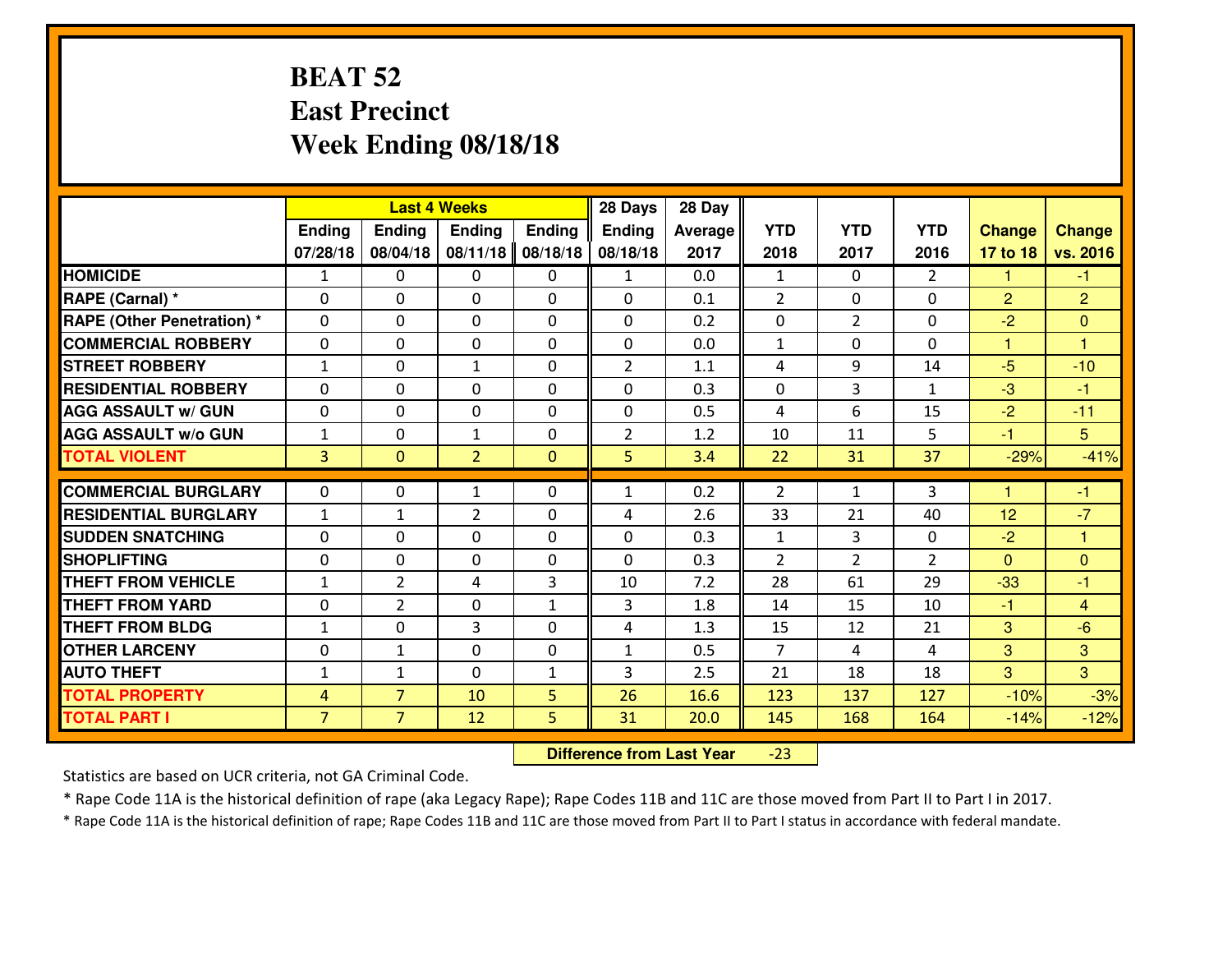### **BEAT 53 East PrecinctWeek Ending 08/18/18**

|                                              |                |                |                | <b>Last 4 Weeks</b> |                |              |                |               |                |                |                  |
|----------------------------------------------|----------------|----------------|----------------|---------------------|----------------|--------------|----------------|---------------|----------------|----------------|------------------|
|                                              | Ending         | Ending         | <b>Ending</b>  | <b>Ending</b>       | <b>Ending</b>  | Average      | <b>YTD</b>     | <b>YTD</b>    | <b>YTD</b>     | <b>Change</b>  | <b>Change</b>    |
|                                              | 07/28/18       | 08/04/18       | 08/11/18       | 08/18/18            | 08/18/18       | 2017         | 2018           | 2017          | 2016           | 17 to 18       | vs. 2016         |
| <b>HOMICIDE</b>                              | 0              | 0              | $\mathbf{0}$   | 0                   | 0              | 0.5          | $\mathbf{0}$   | 4             | $\mathbf{1}$   | $-4$           | $-1$             |
| RAPE (Carnal) *                              | 0              | 0              | $\mathbf{0}$   | 0                   | $\Omega$       | 0.1          | 2              | $\mathbf{1}$  | $\overline{2}$ | $\mathbf{1}$   | $\mathbf{0}$     |
| <b>RAPE (Other Penetration)*</b>             | $\Omega$       | 0              | $\mathbf{0}$   | $\Omega$            | $\Omega$       | 0.2          | $\Omega$       | 3             | 3              | -3             | $-3$             |
| <b>COMMERCIAL ROBBERY</b>                    | $\Omega$       | 0              | $\mathbf 0$    | $\Omega$            | 0              | 0.1          | $\Omega$       | $\mathbf{1}$  | $\Omega$       | $-1$           | $\Omega$         |
| <b>ISTREET ROBBERY</b>                       | 0              | 0              | $\mathbf 0$    | 0                   | 0              | 0.3          | 4              | 3             | 9              | $\mathbf{1}$   | $-5$             |
| <b>RESIDENTIAL ROBBERY</b>                   | $\Omega$       | 0              | $\mathbf 0$    | 0                   | 0              | 0.2          | $\mathbf{0}$   | $\mathbf{1}$  | $\overline{2}$ | $-1$           | $-2$             |
| <b>AGG ASSAULT W/ GUN</b>                    | 0              | $\overline{2}$ | $\mathbf 0$    | 0                   | $\overline{2}$ | 1.7          | 11             | 17            | 6              | $-6$           | 5                |
| <b>AGG ASSAULT W/o GUN</b>                   | 0              | $\overline{2}$ | $\mathbf 0$    | $\mathbf{1}$        | 3              | 1.2          | 10             | 13            | 4              | $-3$           | 6                |
| <b>TOTAL VIOLENT</b>                         | $\mathbf{0}$   | $\overline{4}$ | $\mathbf{0}$   | $\mathbf{1}$        | 5              | 4.3          | 27             | 43            | 27             | $-37%$         | 0%               |
| <b>COMMERCIAL BURGLARY</b>                   | $\Omega$       | 0              | $\mathbf{0}$   | 0                   | $\Omega$       | 0.1          | 3              | $\mathbf{1}$  | $\overline{2}$ | $\overline{2}$ | 1                |
| <b>RESIDENTIAL BURGLARY</b>                  | $\Omega$       | $\overline{2}$ | 4              | $\mathbf{1}$        | $\overline{7}$ | 2.5          | 29             | 19            | 56             | 10             | $-27$            |
|                                              |                |                |                |                     |                |              |                |               |                |                |                  |
|                                              |                |                |                |                     |                |              |                |               |                |                |                  |
| <b>SUDDEN SNATCHING</b>                      | $\Omega$       | 0              | $\mathbf 0$    | $\Omega$            | 0              | 0.2          | $\mathbf{1}$   | $\mathcal{L}$ | 3              | -1             | $-2$             |
| <b>SHOPLIFTING</b>                           | $\Omega$       | 0              | $\mathbf{1}$   | $\Omega$            | $\mathbf{1}$   | 0.1          | 10             | $\Omega$      | $\overline{2}$ | 10             | 8                |
| <b>THEFT FROM VEHICLE</b>                    | 6              | 1              | $\overline{2}$ | $\mathbf{1}$        | 10             | 6.3          | 42             | 48            | 36             | $-6$           | 6                |
| <b>THEFT FROM YARD</b>                       | $\overline{2}$ | $\mathbf{1}$   | $\overline{2}$ | 0                   | 5              | 2.2          | 22             | 19            | 12             | 3              | 10               |
| <b>THEFT FROM BLDG</b>                       | $\mathbf{1}$   | 0              | $\mathbf 0$    | $\overline{2}$      | 3              | 4.4          | 28             | 35            | 47             | $-7$           | $-19$            |
| <b>OTHER LARCENY</b>                         | 0              | $\mathbf{1}$   | $\mathbf 0$    | 0                   | $\mathbf{1}$   | 0.3          | $\overline{7}$ | 3             | 0              | $\overline{4}$ | $\overline{7}$   |
| <b>AUTO THEFT</b>                            | $\mathbf{0}$   | 0              | 1              | $\mathbf{1}$        | $\overline{2}$ | 2.7          | 20             | 16            | 25             | $\overline{4}$ | $-5$             |
| <b>TOTAL PROPERTY</b><br><b>TOTAL PART I</b> | 9<br>9         | 5<br>9         | 10<br>10       | 5<br>$6\phantom{1}$ | 29<br>34       | 18.7<br>23.0 | 162<br>189     | 143<br>186    | 183<br>210     | 13%<br>2%      | $-11%$<br>$-10%$ |

 **Difference from Last Year**<sup>3</sup>

Statistics are based on UCR criteria, not GA Criminal Code.

\* Rape Code 11A is the historical definition of rape (aka Legacy Rape); Rape Codes 11B and 11C are those moved from Part II to Part I in 2017.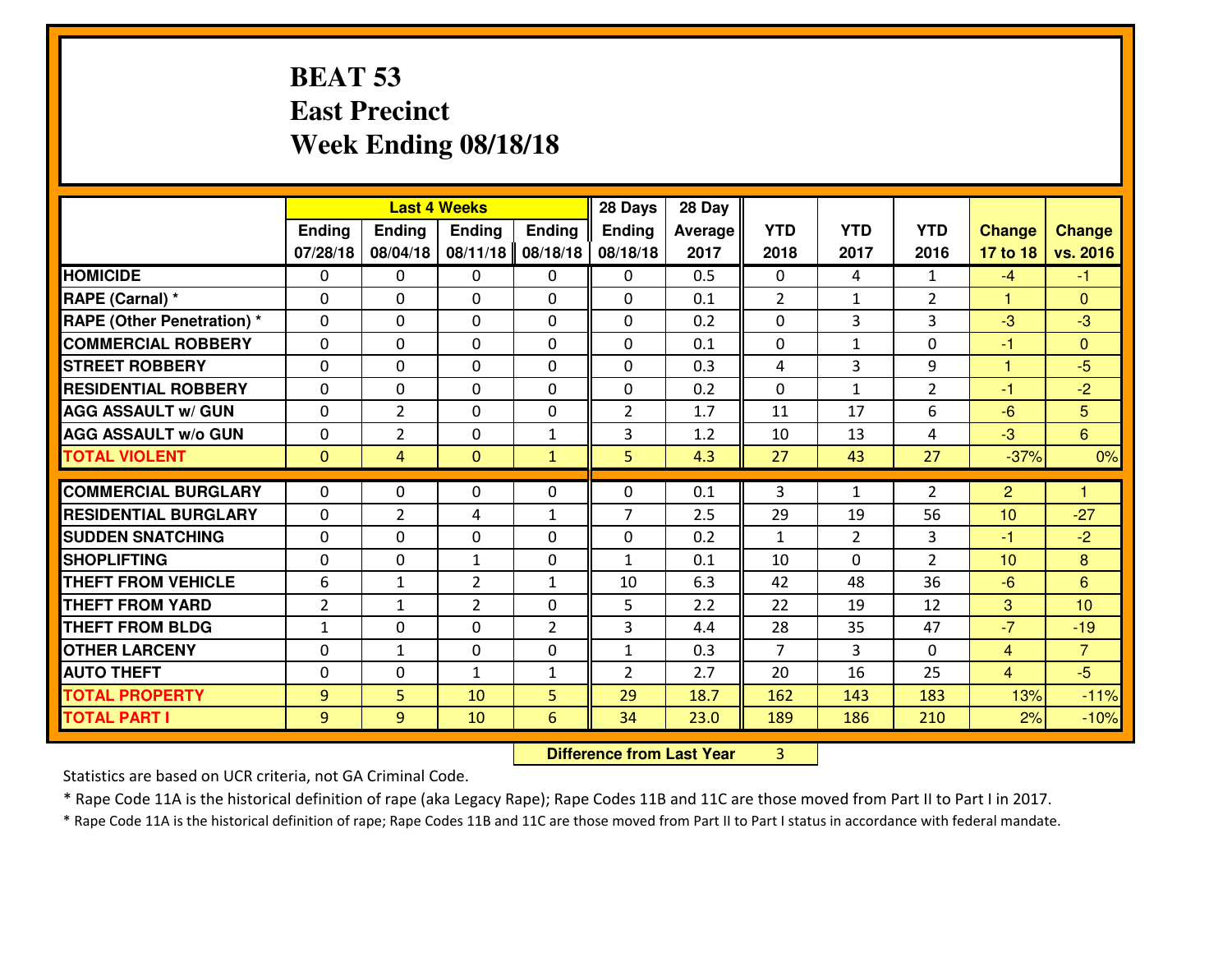### **BEAT 54 East PrecinctWeek Ending 08/18/18**

|                                   |                | <b>Last 4 Weeks</b> |                |                |                | 28 Day         |                |                |              |                      |                |
|-----------------------------------|----------------|---------------------|----------------|----------------|----------------|----------------|----------------|----------------|--------------|----------------------|----------------|
|                                   | Ending         | Ending              | <b>Ending</b>  | Ending         | Ending         | <b>Average</b> | <b>YTD</b>     | <b>YTD</b>     | <b>YTD</b>   | <b>Change</b>        | <b>Change</b>  |
|                                   | 07/28/18       | 08/04/18            | 08/11/18       | 08/18/18       | 08/18/18       | 2017           | 2018           | 2017           | 2016         | 17 to 18             | vs. 2016       |
| <b>HOMICIDE</b>                   | $\Omega$       | 0                   | $\Omega$       | 0              | $\Omega$       | 0.2            | 4              | 3              | $\mathbf{1}$ | 1                    | 3              |
| RAPE (Carnal) *                   | $\Omega$       | 0                   | $\mathbf{0}$   | $\Omega$       | 0              | 0.1            | $\mathbf{0}$   | $\Omega$       | $\Omega$     | $\mathbf{0}$         | $\mathbf{0}$   |
| <b>RAPE (Other Penetration) *</b> | $\Omega$       | 0                   | $\mathbf{0}$   | $\Omega$       | 0              | 0.1            | $\mathbf{1}$   | $\Omega$       | $\mathbf{1}$ | $\blacktriangleleft$ | $\mathbf{0}$   |
| <b>COMMERCIAL ROBBERY</b>         | $\mathbf{1}$   | 0                   | $\mathbf{1}$   | $\Omega$       | $\overline{2}$ | 0.9            | 3              | 11             | 0            | $-8$                 | 3              |
| <b>STREET ROBBERY</b>             | $\mathbf{1}$   | 0                   | $\mathbf 0$    | 0              | $\mathbf{1}$   | 0.8            | $\overline{7}$ | 9              | 16           | $-2$                 | $-9$           |
| <b>RESIDENTIAL ROBBERY</b>        | $\Omega$       | $\mathbf{1}$        | $\Omega$       | 0              | $\mathbf{1}$   | 0.0            | $\overline{2}$ | $\Omega$       | 3            | $\overline{2}$       | $-1$           |
| <b>AGG ASSAULT w/ GUN</b>         | $\mathbf{0}$   | 0                   | $\Omega$       | 0              | 0              | 1.1            | 8              | 12             | 15           | $-4$                 | $-7$           |
| <b>AGG ASSAULT W/o GUN</b>        | $\mathbf 0$    | 0                   | $\mathbf 0$    | $\mathbf{1}$   | $\mathbf{1}$   | 0.8            | 11             | 9              | 4            | $\overline{2}$       | $\overline{7}$ |
| <b>TOTAL VIOLENT</b>              | 2 <sup>1</sup> | $\mathbf{1}$        | $\mathbf{1}$   | $\mathbf{1}$   | 5              | 4.0            | 36             | 44             | 40           | $-18%$               | $-10%$         |
| <b>COMMERCIAL BURGLARY</b>        | $\Omega$       | 0                   | $\Omega$       | $\Omega$       | 0              | 0.7            | $\mathcal{P}$  | 3              | 10           | -1                   | $-8$           |
| <b>RESIDENTIAL BURGLARY</b>       | $\overline{2}$ | $\overline{2}$      | $\mathbf{1}$   | $\mathbf{1}$   | 6              | 5.1            | 42             | 39             | 63           | 3                    | $-21$          |
| <b>SUDDEN SNATCHING</b>           | $\mathbf 0$    | 0                   | $\mathbf 0$    | 0              | 0              | 0.1            | $\mathbf 0$    | 0              | 0            | $\mathbf{0}$         | $\overline{0}$ |
| <b>SHOPLIFTING</b>                | $\mathbf{1}$   | 1                   | $\mathbf{1}$   | $\overline{2}$ | 5              | 5.0            | 49             | 27             | 51           | 22                   | $-2$           |
| <b>THEFT FROM VEHICLE</b>         | 4              | $\mathbf{1}$        | 3              | 3              | 11             | 5.3            | 37             | 46             | 48           | $-9$                 | $-11$          |
| <b>THEFT FROM YARD</b>            | $\mathbf 0$    | $\overline{2}$      | $\mathbf{1}$   | $\mathbf{1}$   | 4              | 2.3            | 22             | 19             | 13           | 3                    | 9 <sup>°</sup> |
| <b>THEFT FROM BLDG</b>            | $\mathbf 0$    | 0                   | $\mathbf{1}$   | 0              | $\mathbf{1}$   | 2.3            | 22             | 28             | 26           | $-6$                 | $-4$           |
| <b>OTHER LARCENY</b>              | $\mathbf 0$    | 0                   | $\mathbf 0$    | 0              | 0              | 0.2            | 8              | $\overline{2}$ | 4            | 6                    | $\overline{4}$ |
| <b>AUTO THEFT</b>                 | $\mathbf{0}$   | $\overline{2}$      | $\mathbf{0}$   | $\mathbf{1}$   | 3              | 1.9            | 21             | 29             | 28           | $-8$                 | $-7$           |
| <b>TOTAL PROPERTY</b>             | $\overline{7}$ | 8                   | $\overline{7}$ | 8              | 30             | 22.9           | 203            | 193            | 243          | 5%                   | $-16%$         |
| <b>TOTAL PART I</b>               | 9              | 9                   | 8              | 9              | 35             | 26.8           | 239            | 237            | 283          | 1%                   | $-16%$         |
|                                   |                |                     |                |                |                |                |                |                |              |                      |                |

 **Difference from Last Year**<sup>2</sup>

Statistics are based on UCR criteria, not GA Criminal Code.

\* Rape Code 11A is the historical definition of rape (aka Legacy Rape); Rape Codes 11B and 11C are those moved from Part II to Part I in 2017.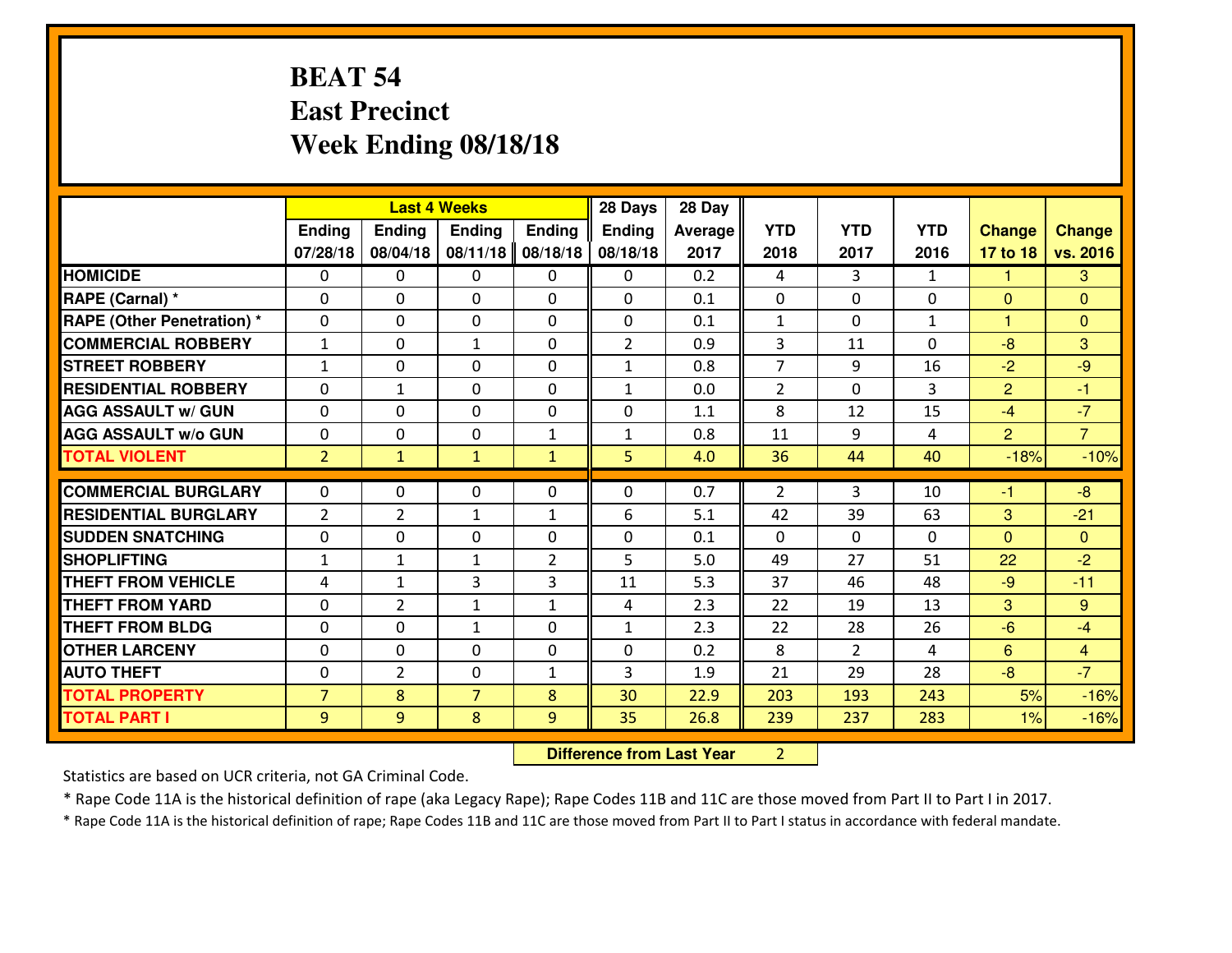#### **BEAT 55 East PrecinctWeek Ending 08/18/18**

|                                  | <b>Last 4 Weeks</b> |                |                |                | 28 Days        | 28 Day  |              |              |                |                |                      |
|----------------------------------|---------------------|----------------|----------------|----------------|----------------|---------|--------------|--------------|----------------|----------------|----------------------|
|                                  | Ending              | <b>Ending</b>  | <b>Ending</b>  | <b>Ending</b>  | <b>Ending</b>  | Average | <b>YTD</b>   | <b>YTD</b>   | <b>YTD</b>     | <b>Change</b>  | <b>Change</b>        |
|                                  | 07/28/18            | 08/04/18       | 08/11/18       | 08/18/18       | 08/18/18       | 2017    | 2018         | 2017         | 2016           | 17 to 18       | vs. 2016             |
| <b>HOMICIDE</b>                  | $\Omega$            | 0              | 0              | 0              | 0              | 0.0     | 1            | $\Omega$     | 0              | 1              | 1                    |
| RAPE (Carnal) *                  | $\Omega$            | 0              | $\Omega$       | $\Omega$       | $\Omega$       | 0.0     | $\Omega$     | $\Omega$     | $\mathbf{1}$   | $\Omega$       | -1                   |
| <b>RAPE (Other Penetration)*</b> | 0                   | 0              | $\mathbf 0$    | 0              | 0              | 0.0     | 0            | 0            | $\mathbf{1}$   | $\overline{0}$ | $-1$                 |
| <b>COMMERCIAL ROBBERY</b>        | 0                   | 0              | $\mathbf 0$    | 0              | 0              | 1.0     | 0            | 9            | $\overline{2}$ | $-9$           | $-2$                 |
| <b>STREET ROBBERY</b>            | 0                   | 0              | $\mathbf 0$    | 0              | 0              | 0.2     | 4            | $\mathbf{1}$ | 5              | 3              | $-1$                 |
| <b>RESIDENTIAL ROBBERY</b>       | 0                   | 0              | $\mathbf 0$    | 0              | 0              | 0.0     | 0            | $\mathbf{1}$ | 0              | $-1$           | $\mathbf{0}$         |
| <b>AGG ASSAULT w/ GUN</b>        | 0                   | 0              | $\mathbf 0$    | 0              | 0              | 0.5     | 4            | 5            | 5              | $-1$           | $-1$                 |
| <b>AGG ASSAULT W/o GUN</b>       | 0                   | 0              | 0              | 0              | $\mathbf 0$    | 0.5     | 4            | $\mathbf{1}$ | 5              | 3              | $-1$                 |
| <b>TOTAL VIOLENT</b>             | $\mathbf{0}$        | $\overline{0}$ | $\overline{0}$ | $\mathbf{0}$   | $\mathbf{0}$   | 2.2     | 13           | 17           | 19             | $-24%$         | $-32%$               |
| <b>COMMERCIAL BURGLARY</b>       | $\Omega$            | 0              | $\mathbf{0}$   | 0              | $\Omega$       | 0.3     | 3            | $\mathbf{1}$ | 7              | 2              | $-4$                 |
| <b>RESIDENTIAL BURGLARY</b>      | $\mathbf{0}$        | 0              | $\overline{2}$ | $\overline{2}$ | 4              | 3.4     | 14           | 37           | 32             | $-23$          | $-18$                |
| <b>SUDDEN SNATCHING</b>          | $\mathbf{0}$        | 0              | $\mathbf 0$    | 0              | 0              | 0.2     | $\mathbf{1}$ | 3            | 0              | $-2$           | $\blacktriangleleft$ |
| <b>SHOPLIFTING</b>               | 5                   | $\mathbf{1}$   | 5              | 4              | 15             | 13.8    | 126          | 132          | 84             | $-6$           | 42                   |
| <b>THEFT FROM VEHICLE</b>        | 0                   | $\overline{2}$ | $\overline{2}$ | 0              | 4              | 4.1     | 30           | 36           | 47             | $-6$           | $-17$                |
| <b>THEFT FROM YARD</b>           | $\mathbf{1}$        | 0              | $\mathbf 0$    | 0              | $\mathbf{1}$   | 1.5     | 18           | 12           | 8              | $6\phantom{1}$ | 10                   |
| <b>THEFT FROM BLDG</b>           | 0                   | $\mathbf{1}$   | $\mathbf 0$    | $\mathbf{0}$   | $\mathbf{1}$   | 1.5     | 12           | 9            | 24             | 3              | $-12$                |
| <b>OTHER LARCENY</b>             | 0                   | 0              | $\mathbf{1}$   | $\mathbf 1$    | $\overline{2}$ | 0.6     | 3            | 6            | 0              | $-3$           | 3                    |
| <b>AUTO THEFT</b>                | 0                   | 0              | $\mathbf{1}$   | 0              | $\mathbf{1}$   | 1.7     | 12           | 10           | 23             | $\overline{2}$ | $-11$                |
| <b>TOTAL PROPERTY</b>            | 6                   | 4              | 11             | $\overline{7}$ | 28             | 27.2    | 219          | 246          | 225            | $-11%$         | $-3%$                |
| <b>TOTAL PART I</b>              | 6                   | 4              | 11             | $\overline{7}$ | 28             | 29.4    | 232          | 263          | 244            | $-12%$         | $-5%$                |

 **Difference from Last Year**-31

Statistics are based on UCR criteria, not GA Criminal Code.

\* Rape Code 11A is the historical definition of rape (aka Legacy Rape); Rape Codes 11B and 11C are those moved from Part II to Part I in 2017.